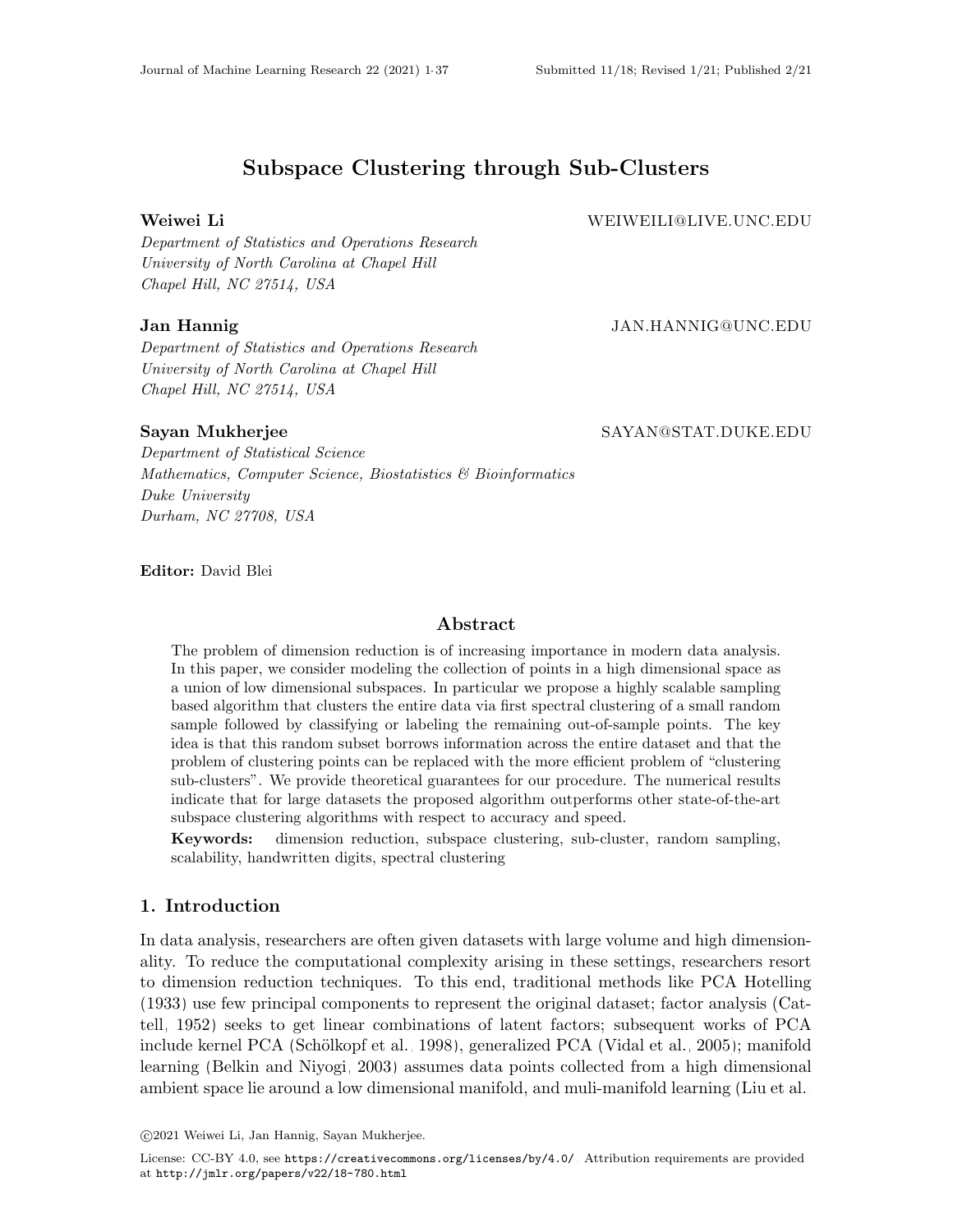[2011\)](#page-35-1) considers the setting of a mixture of manifolds. In this paper, we focus on one of the simplest manifold, a subspace, and consider the subspace clustering problem. Specifically, we approximate the original dataset as an union of subspaces. Representing the data as a union of subspaces allows for more computationally efficient downstream analysis on various problems such as motion segmentation [\(Elhamifar and Vidal, 2009\)](#page-34-3), handwritten digits recognition [\(You et al., 2016a\)](#page-36-2), and image compression [\(Hong et al., 2006\)](#page-34-4).

#### 1.1 Related Work

Many techniques have been developed for subspace clustering, see [Elhamifar and Vidal](#page-34-5) [\(2013\)](#page-34-5) for a review. The mainstream methods usually include two phases: (1) calculating the affinity matrix; (2) applying spectral clustering [\(Ng et al., 2002\)](#page-35-2) to the affinity matrix to compute a label for each data point. For phase (1), the property of self-representation is often used to calculate the affinity matrix: self-representation states that a point can be represented by a linear combination of other points in the same subspace. Specifically, [Elhamifar and Vidal](#page-34-3) [\(2009\)](#page-34-3) proposed the sparse subspace clustering (SSC) algorithm which solves the lasso minimization problem  $N$  times, where  $N$  is the total number of data points, the theoretical property of SSC was further studied in [Soltanolkotabi et al.](#page-35-3) [\(2012\)](#page-35-3). Similarly, [Rahmani and Atia](#page-35-4) [\(2017\)](#page-35-4) proposed the direction search algorithm (DSC) which uses  $\ell_1$ minimization to find the "optimal direction" for each data point, these directions are then used to cluster the data points. One of the main drawbacks of SSC and DSC is their computational complexity of  $O(N^2)$  in both time and space, which limits its application to large datasets. To address this limitation, a variety of methods have been proposed to avoid solving complicated optimization problems in constructing the affinity matrix. Heckel and Bölcskei [\(2015\)](#page-34-6) used inner products with thresholding (TSC) to calculate the affinity between each pair of points, [Park et al.](#page-35-5) [\(2014\)](#page-35-5) used a greedy algorithm to find for each point the linear space spanned by its neighbors, similarly [Dyer et al.](#page-34-7) [\(2013\)](#page-34-7) and [You](#page-36-3) [et al.](#page-36-3) [\(2016c\)](#page-36-3) used orthogonal matching pursuit (OMP), [You et al.](#page-36-4) [\(2016b\)](#page-36-4) used elastic the net for subspace clustering (ENSC) and proposed an efficient solver by active set method. However, these methods require running spectral clustering on the full  $N \times N$  affinity matrix. A Bayesian mixture model was proposed for subspace clustering in [Thomas et al.](#page-36-5) [\(2014\)](#page-36-5), but its parameter inference is not scalable to large dataset. [Zhou et al.](#page-36-6) [\(2018\)](#page-36-6) used a deep learning based method which does not have theoretical guarantee.

Recently, there have been two methods that increase the scalability of sparse subspace clustering. The SSSC algorithm and its varieties [\(Peng et al., 2015\)](#page-35-6) clusters a random subset of the whole dataset and then uses this clustering to classify or label the out-of-sample data points. This method scales well when the random subset is small, however a great deal of information is discarded as only the information in the subset is used. In [You et al.](#page-36-2) [\(2016a\)](#page-36-2) a divide and conquer strategy is used for SSC—the dataset is split into several small subsets on which SSC is run, and clustering results are merged. This method cannot reduce the computational complexity of the SSC by an order of magnitude so is limited in its ability to scale to large dataset.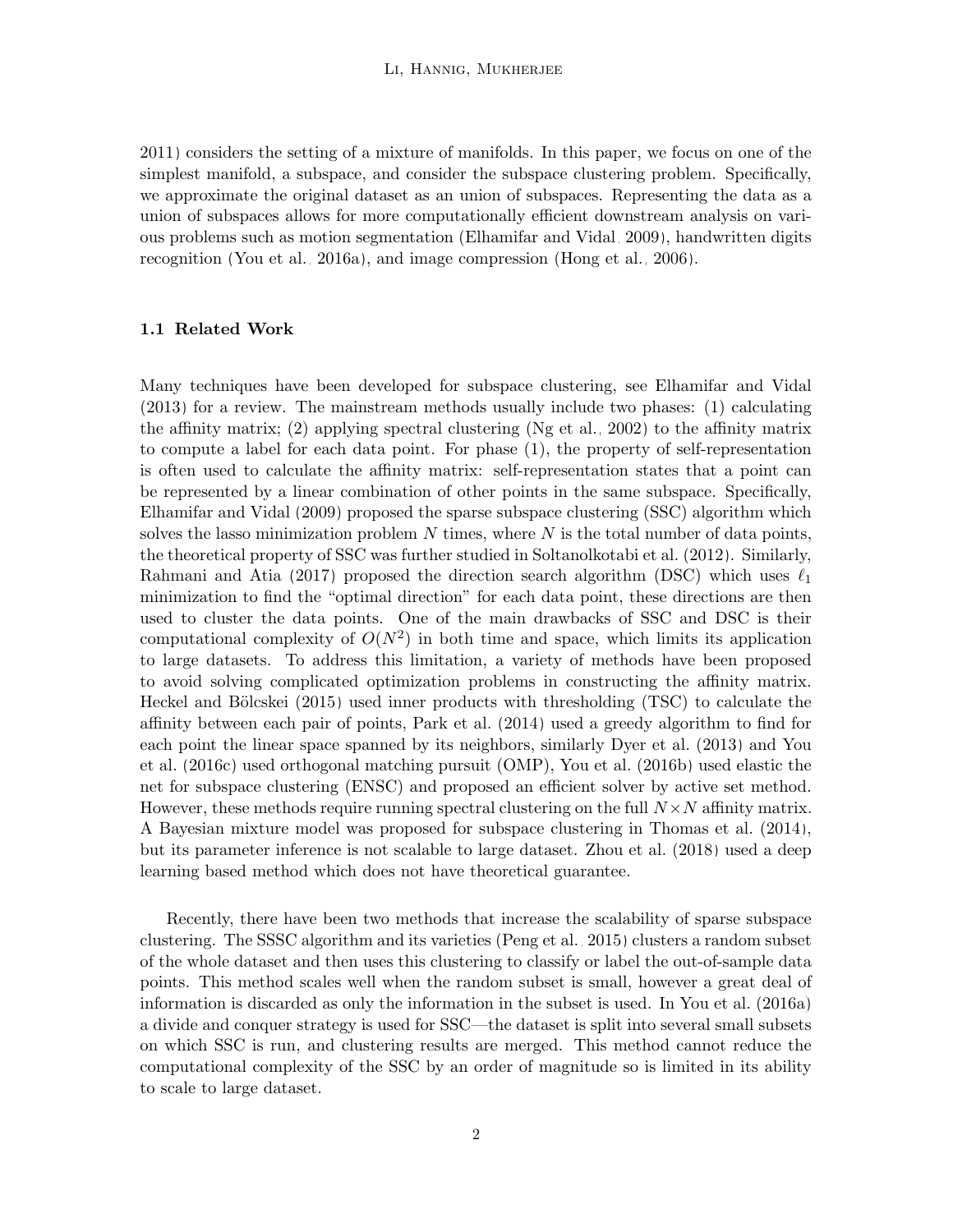#### 1.2 Contribution

In this paper, we propose a novel, efficient sampling based algorithm with provable guarantees that extends the ideas in previous scalable methods [\(Peng et al., 2015;](#page-35-6) [You et al.,](#page-36-2) [2016a\)](#page-36-2). The motivation for using sampling based algorithm is twofold. From the theoretical perspective, [Luxburg et al.](#page-35-7) [\(2005\)](#page-35-7) showed that under certain assumptions, the spectral clustering results on the sampled subset will converge to the results on the whole dataset. This gives us the insight that as the size of the sampled subset increases properly, the subset becomes almost as informative as the whole dataset. From the computational perspective, traditional spectral clustering based algorithms need to build a "neighborhood" for each data point. Thus the complexity (both in time and memory) is usually at least quadratic in the total number of data points, while sampling based algorithms need to find neighboring points only within the subset. This greatly reduces the computational resources needed incurring some loss of information.

Our algorithm seeks to combine strengths from both approaches. In particular, for each point in the subset we find its nearest neighbors in the complete dataset and use these points to construct a sub-cluster, these sub-clusters contain information from the entire dataset and not just the random sample. Finding neighboring points among the whole dataset makes it possible to get a neighborhood with big enough size and few false connections for each sampled point. The affinity matrix for the subset is then constructed from these sub-clusters. The idea is that we change the problem from "clustering of data points" to "clustering of sub-clusters", which integrates information across the dataset and should deliver better clustering results.

We provide theoretical guarantees for our procedure in Section [3.](#page-4-0) The analysis reveals that under mild conditions, the subspaces can share arbitrarily many intersections as long as most of their principal angles are larger than a certain threshold. While our algorithm for finding neighboring points is similar to that of Heckel and Bölcskei [\(2015\)](#page-34-6), the data generation model and assumptions underlying our theorems are different—we take into account the fact that after normalization the noisy terms will no longer follow a multivariate Gaussian distribution. While our work is originally designed for linear subspace clustering problems. The idea of clustering through sub-clusters can be easily extended to general clustering problems.

Finally, we study empirical properties of the proposed algorithm on both synthetic and real-world datasets selected to have diverse sizes. We show that the clustering through sub-clusters algorithm is highly scalable and can significantly boost the clustering accuracy on both the subset and whole dataset. The advantage of our algorithm over other state-ofthe-art algorithms changes from marginal to significant as the size of the dataset increases.

#### 1.3 Paper Organization

The rest of this paper is organized as follows: in Section [2,](#page-3-0) we describe the implementation of our clustering procedure, in Section [3](#page-4-0) we state the model setting and theoretical guarantees for our procedure and explain in some details the geometric and distributional intuitions underlying our procedure. The detailed proofs can be found in Appendix [C.](#page-17-0) In Section [4](#page-9-0) we present numerical experiments and compare our method with other state-of-the-art methods, a comprehensive report of the numerical results can be found in Appendix [E.](#page-31-0)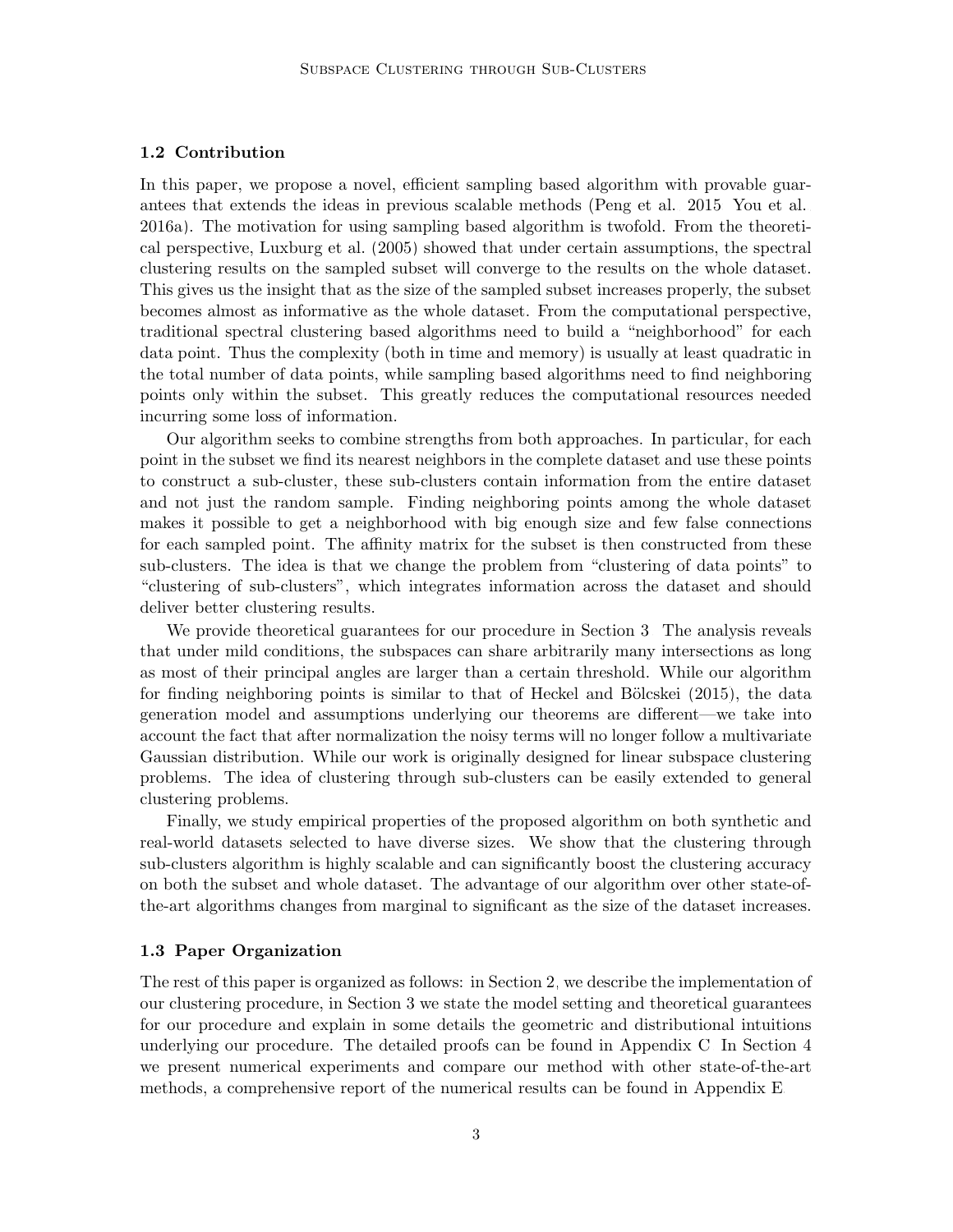## 1.4 Notation

Unless specified otherwise, we use capital bold letter to denote data matrix, and corresponding lower bold letter to denote the columns of it. In this paper, we are given a dataset  $\bf{Y}$ with N data points in  $\mathbb{R}^D$ . We use both  $\mathbf{y}_i$  and  $[\mathbf{Y}]_i$  to denoted the *i*-th column of **Y**, and  $\mathbf{Y}_{-i}$  is the matrix Y with the *i*-th column removed. Similarly, we write  $\mathbf{y}_{-j}$  as vector y with the j-th entry removed. The ij-th entry of a matrix Y is denoted as  $[Y]_{ij}$ . The complement of event  $\mathcal E$  is denoted by  $\mathcal E^{\complement}$ . The cardinality of  $\mathcal E$  is denoted by  $\textbf{card}(\mathcal E)$ , and the mode of  $\mathcal E$ is  $\text{mode}(\mathcal{E})$ . We use subscript with parenthesis to represent the order statistics of entries in a vector, for example  $\mathbf{a}_{(i)}$  is the *i*-th smallest entry in vector **a**, while without ambiguity both  $\mathbf{a}(i)$  and  $a_i$  refer to the *i*-th element of vector **a**. The unit sphere in  $\mathbb{R}^d$  is denoted by  $\mathbb{S}^{d-1}$ . We assume each data point of Y lies on one of K linear subspaces denoted by  $\{\mathcal{S}_k\}_{k=1}^K$ . Here K is a known constant and  $S_k$  is the k-th linear subspace. The subspace clustering problem aims assigning to each point in Y the membership to a subspace (cluster)  $S_k$ .

We write  $d_k$  as the dimension of subspace  $\mathcal{S}_k$  and  $\mathbf{U}_k \in \mathbb{R}^{D \times d_k}$  as its corresponding orthogonal base. The number of points belong to cluster  $\mathcal{S}_k$  is  $N_k$ . We use  $\mathbf{y_i}^{(k)} \in \mathbb{R}^D$ to represent the *i*-th point from the *k*-th cluster, the set  ${y_1}^{(k)},...,y_{N_k}^{(k)}$  contains all points that belong to  $S_k$ . Finally, we write  $F_{m,n}$  as the F-distribution with parameters  $(m, n)$ ,  $Dir(\boldsymbol{\alpha})$  as the Dirichlet distribution with parameter vector  $\boldsymbol{\alpha}$ ,  $\beta(a, b)$  as the beta distribution with parameters  $(a, b)$ ,  $\mathcal{N}(\mu, \sigma)$  as the Gaussian distribution with mean (vector)  $\mu$  and variance (covariance matrix)  $\sigma^2$ ,  $\chi_d^2$  as the chi-square distribution with d degrees of freedom, and  $U(\mathbb{S}^{d-1})$  as the uniform distribution on the surface of unit sphere  $\mathbb{S}^{d-1}$ .

#### <span id="page-3-0"></span>2. The Algorithm for Sampling Based Subspace Clustering

In this section, we introduce our sampling based algorithm for subspace clustering (SBSC). In Appendix [A](#page-14-0) we will discuss issues regarding hyper-parameters. Throughout this section, we assume the columns of **Y** have unit  $\ell_2$  norm.

Our main algorithm takes the raw dataset  $\bf{Y}$  that has N observations and several parameters as inputs and outputs the clustering assignment for each point in the dataset, it proceeds in two stages (see the matched steps in Algorithm [1](#page-5-0) for further details):

- Stage 1: In-sample clustering
	- 1. Draw a subset  $\tilde{\mathbf{Y}}$  of  $n \ll N$  points.
	- 2. For each point  $\tilde{\mathbf{y}}_i \in \tilde{\mathbf{Y}}$ , find its  $(d_{\text{max}} + 1)$  nearest neighbor points in Y and use  $\mathcal{C}_i$  to denote the index set of these points. We call  $\mathbf{Y}_{\mathcal{C}_i}$  the sub-cluster of  $\tilde{\mathbf{y}}_i$ .
	- 3. Compute the affinity matrix **D** where each element  $[D]_{ij}$  is the similarity calculated between  $\mathbf{Y}_{\mathcal{C}_i}$  and  $\mathbf{Y}_{\mathcal{C}_j}$ .
	- 4. Sparsify the affinity matrix by removing possible spurious connections.
	- 5. Conduct spectral clustering on  $\tilde{\mathbf{Y}}$  with the sparsified affinity matrix.
- Stage 2: Out-of-sample classification
	- 6. Fit a classifier to the clustered points in  $\tilde{\mathbf{Y}}$  and classify the points in  $\mathbf{Y} \setminus \tilde{\mathbf{Y}}$ .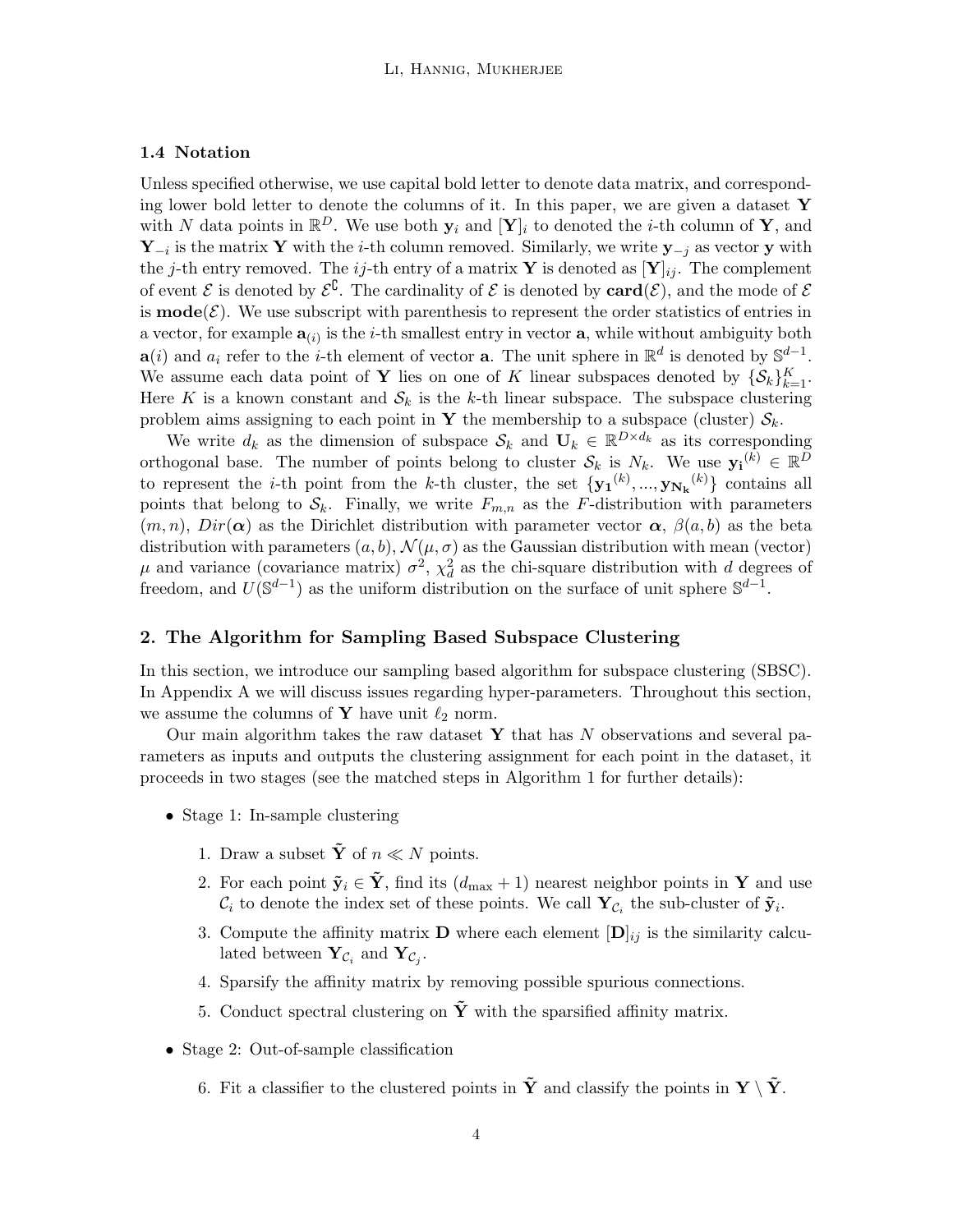In Stage 1, we formulated n sub-clusters out of the sampled dataset. These  $n$  subclusters are then further grouped into  $K$  clusters. An algorithm based on a similar idea was proposed for Gaussian mixture models by [Aragam et al.](#page-34-8) [\(2020\)](#page-34-8), they first divide the dataset into  $L(\gg K)$  mixtures, and then cluster these mixtures into K mixtures. In our paper the linear structure of subspaces is central to clustering while in their paper the distributional properties of mixture models play the key role in grouping, this is a significant difference. On a high level, we transfer the problem from "clustering points" to "clustering sub-clusters".

Step 2 computes the neighborhood of points around each sampled points by thresholding a similarity score based on inner products, this method was also used in Heckel and Bölcskei [\(2015\)](#page-34-6). The intuitive reason for this step is that for normalized data, two vectors are more likely to lie in the same linear subspace if the absolute magnitude of the inner product between the points is large. One may use other measure of similarities in Step 2 to find the neighboring points. In addition to the standard algorithm, we also present experimental results based on other similarity measures in Section [4](#page-9-0) and Appendix [E.](#page-31-0)

The idea of using distance between the sub-clusters to construct an affinity matrix in Step 3 relies on the self-representative property of linear subspaces—see Theorem [2](#page-9-1) for technical details. Please note that each entry of the affinity matrix measures the closeness between data points, hence it is a decreasing function of distance. There is both theoretical and empirical evidence that sparsification of an affinity matrix by setting smaller elements to zero improves clustering results [\(Belkin and Niyogi, 2003;](#page-34-2) [Von Luxburg, 2007\)](#page-36-7). For this reason in Step 4 we threshold the affinity matrix.

In Stage 2, the remaining points are labeled via a classifier where a regression model is fitted on the clustered data, specifically a residual minimization ridge regression procedure. If both n,  $d_{max}$  and D are linear in log N, the complexity of our algorithm is  $O(N \log N)$ .

Note that any classifier can be used to do the out-of-sample classification. While ridge regression worked well for linear subspace clustering problems in this paper, we encourage users of Algorithm [1](#page-5-0) to choose their own favorite classifier, e.g., svm, random forest, or even deep neural networks, based on their understandings of the data.

### <span id="page-4-0"></span>3. Clustering Accuracy

#### <span id="page-4-1"></span>3.1 Model Specification

We assume all subspaces have the same dimension  $d$  and the data generating process is

$$
\hat{\mathbf{y_i}}^{(k)} = \zeta_i^{(k)} \mathbf{U_k} \mathbf{a}_i^{(k)} + \hat{\mathbf{e}}_i^{(k)}, \quad i = 1, ..., N_k, \quad k = 1, ..., K,
$$

where  $\mathbf{a}_i^{(k)} \in \mathbb{R}^d$  is sampled from the uniform distribution on the surface of  $\mathbb{S}^{d-1}$ ,  $\zeta_i^{(k)}$  $i^{(\kappa)}$  is a random scalar such that  $\zeta_i^{(k)}^2 \sim \chi_d^2$ , and  $\hat{\mathbf{e}}_i^{(k)} \sim \mathcal{N}(\mathbf{0}, d\sigma^2 \mathbf{I}_D)$ . However  $\hat{\mathbf{y_i}}^{(k)}$  are unobserved and we only observe the normalized version  $y_i^{(k)} = \hat{y_i}^{(k)}/\|\hat{y_i}^{(k)}\|_2$ . We then have

<span id="page-4-2"></span>
$$
\mathbf{y}_i^{(k)} = \frac{\mathbf{U_k a}_i^{(k)} + \sigma \mathbf{e}_i^{(k)}}{\left\| \mathbf{U_k a}_i^{(k)} + \sigma \mathbf{e}_i^{(k)} \right\|_2}.
$$
 (1)

Consequently, each entry in  $e_i^{(k)} = \hat{e}_i^{(k)}$  $\binom{k}{i}$  /( $\sigma \zeta_i^{(k)}$ ) follows multivariate t-distribution with d degrees of freedom, and  $\|\mathbf{e}_i^{(k)}\|$ i 2  $\int_{2}^{2} \sqrt{\frac{2}{2}}$  /D ~  $F_{D,d}$ . Numerically, the normalizing constant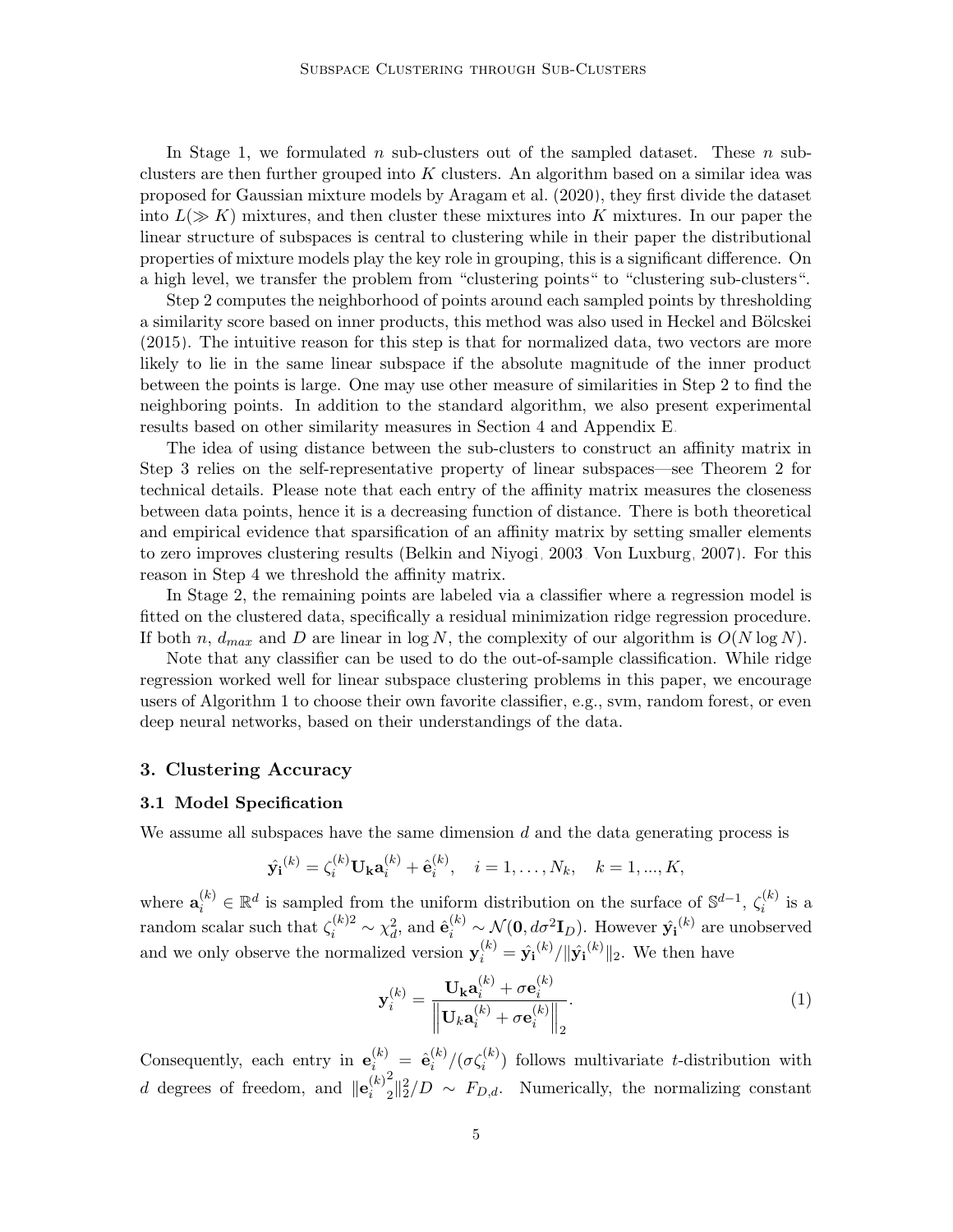<span id="page-5-0"></span>**input** : Data Y, number of subspaces K, sampling size n, neighbor threshold  $d_{\text{max}}$ , regularization parameters  $\lambda_1$  and  $\lambda_2$ , residual minimization parameter m, affinity threshold  $t_{\text{max}}$ . output: The label vector  $\ell$  of all points in Y 1. Uniformly sample *n* points  $\tilde{\mathbf{Y}}$  from  $\tilde{\mathbf{Y}}$ . 2. Construct the sub-clusters: for  $i = 1$  to n do  $\mathbf{p} = |\langle \mathbf{\tilde{y}}_i, \mathbf{Y} \rangle|;$  $\mathcal{C}_i := \{j : |\langle \mathbf{\tilde{y}}_i, \mathbf{y}_j \rangle| \geq \mathbf{p}_{(N-d_{\max})} \}.$ end 3. Construct affinity matrix  $[\mathbf{D}]_{ij} = e^{-d(\mathbf{Y}_{\mathcal{C}_i}, \mathbf{Y}_{\mathcal{C}_j})/2}$  for  $i \neq j \in \{1, ..., n\}$  and  $d(\mathbf{Y}_{\mathcal{C}_i},\mathbf{Y}_{\mathcal{C}_j}) \hspace{2mm} = \hspace{2mm} ||\mathbf{Y}_{\mathcal{C}_i}-\mathbf{Y}_{\mathcal{C}_j}(\mathbf{Y}_{\mathcal{C}_j}^T\mathbf{Y}_{\mathcal{C}_j}+\lambda_1\mathbf{I})^{-1}\mathbf{Y}_{\mathcal{C}_j}^T\mathbf{Y}_{\mathcal{C}_i}||_F$  $+||\mathbf{Y}_{\mathcal{C}_j} - \mathbf{Y}_{\mathcal{C}_i}(\mathbf{Y}_{\mathcal{C}_i}^T\mathbf{Y}_{\mathcal{C}_i} + \lambda_1\mathbf{I})^{-1}\mathbf{Y}_{\mathcal{C}_i}^T\mathbf{Y}_{\mathcal{C}_j}||_F.$ 4. Sparsify the adjacency matrix: for  $j = 1$  to n do  $\mathbf{v} := [\mathbf{D}]_j;$ for  $i = 1$  to n do  $\mathbf{if}\ [\mathbf{D}]_{ij} \leq \mathbf{v}_{(n-d_{\text{max}})}\ \mathbf{then}$  $[\mathbf{D}]_{ij} := 0$ end end end 5. Cluster  $\tilde{\mathbf{Y}}$  : set  $\mathbf{D} := \mathbf{D} + \mathbf{D}^T$  and cluster the in-sample points in  $\tilde{\mathbf{Y}}$  by applying spectral clustering on D, use  $\ell_{in}$  to denote the labels of Y. 6. Label the remaining points: use the Residual Minimization by Ridge Regression (RMRR) algorithm in Appendix [D](#page-31-1) to classify the remaining points in  $Y \setminus Y$ , specifically for the out-of-sample label we have

$$
\boldsymbol{\ell}_{out} = \text{RMRR}(\mathbf{Y} \setminus \tilde{\mathbf{Y}}, \tilde{\mathbf{Y}}, \boldsymbol{\ell}_{in}, \lambda_2, m)
$$

7. Combine  $\ell_{in}$  and  $\ell_{out}$  to get  $\ell$ , the label of the whole dataset Y.

Algorithm 1: Sub-cluster Based Subspace Clustering (SBSC) algorithm.

 $\|\mathbf{U}_k\mathbf{a}_i^{(k)} + \sigma\mathbf{e}_i^{(k)}$  $\binom{k}{i}$  will be approximately 1. In Heckel and Bölcskei [\(2015\)](#page-34-6), the normalizing constants are treated directly as 1 and their noise vector is a multivariate Gaussian vector. In developing theoretical guarantees of this paper, we explicitly account for the  $\text{normalizing constant } \| \mathbf{U}_k \mathbf{a}_{i}^{(k)} + \sigma \mathbf{e}_{i}^{(k)}\|$  $\binom{k}{i}$  | 2 and its effects.

<span id="page-5-1"></span>Let  $\lambda_1^{(ij)} \geq \lambda_2^{(ij)} \geq ... \geq \lambda_d^{(ij)}$  $d_d^{(ij)}$  correspond to the cosine values of principal angles between  $S_i$  and  $S_j$ , hence  $\lambda_1^{(ij)} \leq 1$  and  $\lambda_d^{(ij)} \geq 0$ . Note that  $\lambda_k^{(ij)} = \lambda_k^{(ji)}$  $\binom{f^{(i)}}{k}$  for  $1 \leq k \leq d$  and  $1 \leq i < j \leq K$ . For each subspace  $S_k$ , we define the uniformly maximal affinity vector to quantify its closeness with respect to all other subspaces.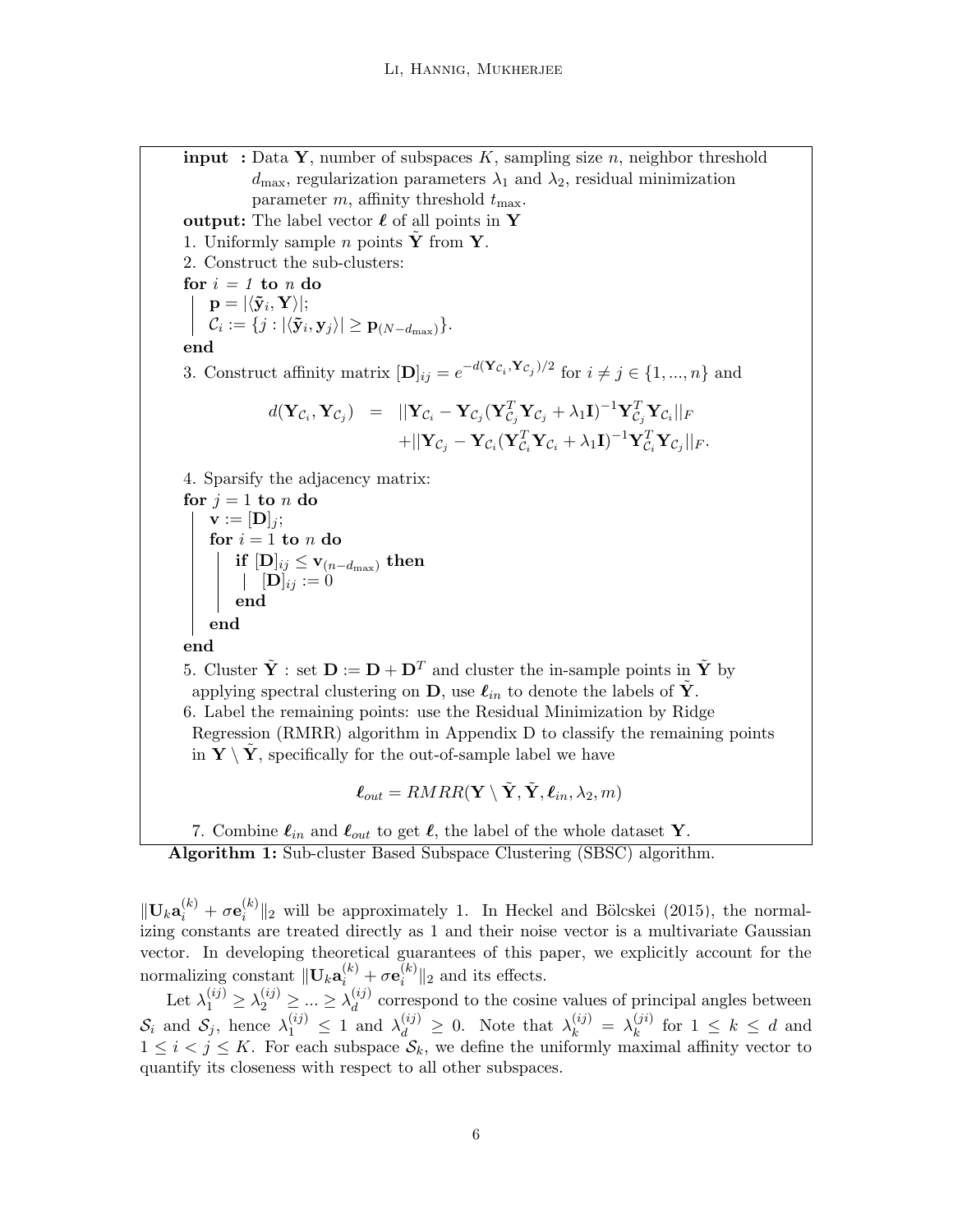**Definition 1** For each subspace  $S_k$ , its uniformly maximal affinity vector with respect to the other subspaces is  $[\lambda_1^{(k)}]$  $\lambda_1^{(k)}, \ldots, \lambda_d^{(k)}$ ] with

$$
\lambda_i^{(k)} = \max_{j \neq k} \lambda_i^{(kj)}.
$$

**Definition 2** The sub-cluster preserving property holds for an algorithm if each sub-cluster output contains only points from the same subspace.

If the uniformly maximal affinity vectors have small entries, corresponding to large angles, we would expect that Algorithm [1](#page-5-0) (SBSC) satisfies the sub-cluster preserving property.

In constructing the affinity matrix  $D$ , we want the following property: two sub-clusters that belong to the same subspace have bigger affinities, hence smaller distances, than subclusters that belong to different subspaces.

**Definition 3** We say  $\mathbf{Y}_{\mathcal{C}_i}$  has the correct neighborhood property with distance function  $d(\cdot, \cdot)$  if

<span id="page-6-1"></span>
$$
d(\mathbf{Y}_{\mathcal{C}_i}, \mathbf{Y}_{\mathcal{C}_j}) < d(\mathbf{Y}_{\mathcal{C}_i}, \mathbf{Y}_{\mathcal{C}_k}),
$$

for any  $1\leq j\neq k\leq n$  such that  $\mathbf{Y}_{\mathcal{C}_i}$  and  $\mathbf{Y}_{\mathcal{C}_j}$  belong to the same subspace, and  $\mathbf{Y}_{\mathcal{C}_k}$  belongs to a different subspace than  $\mathbf{Y}_{\mathcal{C}_i}$ .

#### 3.2 Theoretical Properties of SBSC

In this section we provide a theoretical analysis of Algorithm [1](#page-5-0) providing conditions under which we have provable guarantees.

#### 3.2.1 Assumptions

In this section, we list the assumptions used in the lemmas and theorems. On a high level, the theoretical properties developed in this paper require two groups of conditions. First, the subspaces need to be separated, this is Assumption A2. Second, the sub-clusters should be informative and carry enough information about the subspaces they belong to, this is A3. Notice both A2 and A3 include A1. Assumption A4 subsumes assumptions A1-A3 and adds slightly stronger conditions on amount of noise, this allows us to prove Theorem [2.](#page-9-1) The correct neighborhood property for sub-clusters stated in Theorem [2](#page-9-1) is to the best of our knowledge novel for subspace clustering. An explanation of each assumption is provided at the end of this section.

A1. There exist positive constants  $T_l$  and  $\rho$  such that

<span id="page-6-0"></span>
$$
T_l^2 \le \min_{k=1,\dots,K} Q_{1-\frac{d_{max}}{N_k^{1-\rho}}},\tag{2}
$$

where  $Q_p$  denotes the p quantile of  $\beta(\frac{1}{2})$  $\frac{1}{2}, \frac{d-1}{2}$  $\frac{-1}{2}$ ).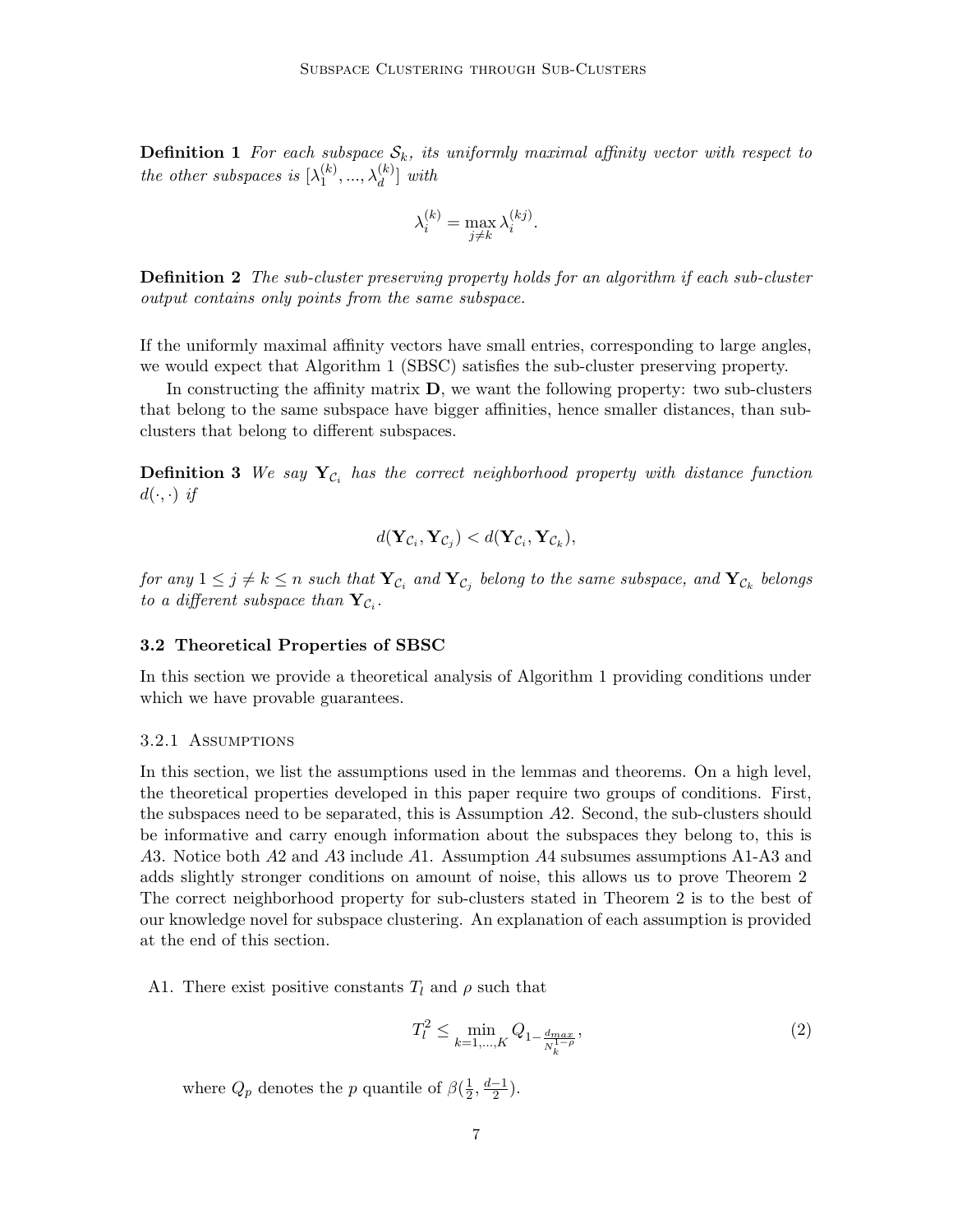A2. There exist positive constants  ${g_i}_{i=1}^2$ ,  $\eta$  and  $\rho \in (0,1)$ , such that if we write  $T =$  $\frac{4g_2+2g_2^2}{1-g_2}+\frac{1+g_2}{1-g_2}$  $\frac{1+g_2}{1-g_2}g_1$ , the following inequalities hold: [\(2\)](#page-6-0) with  $T_l$  replaced by T, and

$$
\sum_{i=1}^{d} \left(g_1^2 - \lambda_i^{(k)2}\right)_+^2 > \sum_{i=1}^{d} \left(g_1^2 - \lambda_i^{(k)2}\right)_-^2, \quad \sum_{i=1}^{d} \left(g_1^2 - \lambda_i^{(k)2}\right)_+ > \sum_{i=1}^{d} \left(g_1^2 - \lambda_i^{(k)2}\right)_-,\tag{3}
$$

$$
\frac{g_2^2}{D\sigma^2} > 3 + \frac{6}{\eta}, \quad \frac{d}{\log N} \ge (2 + 2\eta)^2.
$$
 (4)

A3. There exist positive constants  $T_l$ ,  $q_0$ ,  $\rho$  and t such that the following inequalities hold:  $(2), d_{max} > d$  $(2), d_{max} > d$  and

<span id="page-7-3"></span><span id="page-7-2"></span><span id="page-7-1"></span><span id="page-7-0"></span>
$$
\frac{(T_l^2 d_{max} - C_2)C_2 - \frac{C_1^2}{4}}{T_l^2 d_{max}} \ge q_0,
$$
\n(5)

where

$$
C_1 = \left(2 + t\sqrt{\frac{\log N}{d - 2}}\right)\sqrt{d_{max}}, \ C_2 = \left(\sqrt{\frac{2d_{max}}{\pi(d - 1)}} - 2 - t\sqrt{\frac{\log N}{d - 2}}\right)^2 / 2.
$$

A4. There exist positive constants  $T_l$ ,  $g$ ,  $\lambda$ ,  $\eta$ ,  $q_0$ ,  $\rho$  and  $t$  such that the following inequalities hold: [\(2\)](#page-6-0), [\(3\)](#page-7-0) with  $g_1$  replaced by  $T_l$ , [\(4\)](#page-7-1) with  $g_2$  replaced by  $g$ , [\(5\)](#page-7-2) and

$$
f(d) := \frac{(2g - g^2) (d_{max} + 1)}{2(1 - g)} \cdot \sqrt{\frac{d(1 + g)^4}{q_0^2} + \frac{D - d}{\lambda^2}} \le \frac{1}{2},
$$
  
\n
$$
\frac{f(d)\sqrt{d_{max} + 1}}{1 - f(d)} \cdot \sqrt{\frac{d(1 + g)^4 \lambda^2}{q_0^2} + D - d} \le \frac{\lambda(1 + g)^2 \sqrt{d(d_{max} + 1)}}{q_0(1 - g)},
$$
  
\n
$$
g\sqrt{\frac{d(1 + g)^4 \lambda^2}{q_0^2} + D - d} \le \frac{\lambda(1 + g)^2 \sqrt{d(d_{max} + 1)}}{q_0(1 - g)},
$$
  
\n
$$
\frac{6\lambda(1 + g)^2 \sqrt{d(d_{max} + 1)}}{q_0(1 - g)} \le \sqrt{1 - T_l^2}.
$$
  
\n(6)

Assumption A1: The inner product is used to measure the distance between data points giving rise to the order statistics of a Beta distribution which is bounded in Assumption A1. The lower bound of the order statistics is used to control the separation between different subspaces. The upper bound controls the information carried in each sub-cluster. Mathematically, it implicitly controls the ratio between d and log N. If we write  $N_k = 10000$ ,  $N = 10N_k$ ,  $d_{max} = 3d$ ,  $T_l^2 = 0.09$ , and  $\rho = 0.01$ , then it suffices to have  $\frac{d}{\log N_k} \leq 5$  for inequality [\(2\)](#page-6-0). Please see the related derivation in Appendix [C.](#page-17-0)

Assumption A2: This is the subspace separation assumption. We use it for the proof of Theorem [1.](#page-8-0) In Appendix [C,](#page-17-0) we show that SBSC requires most of  $\{\lambda_i^{(k)}\}$  $\binom{k}{i}\}_{i=1,k=1}^{d, K}$  to be smaller than  $g_1$ . This means large  $g_1$  implies an easier clustering problem for SBSC, and vice versa. Throughout this paper we call  $g_1$  the affinity threshold. Note that T is a upper bound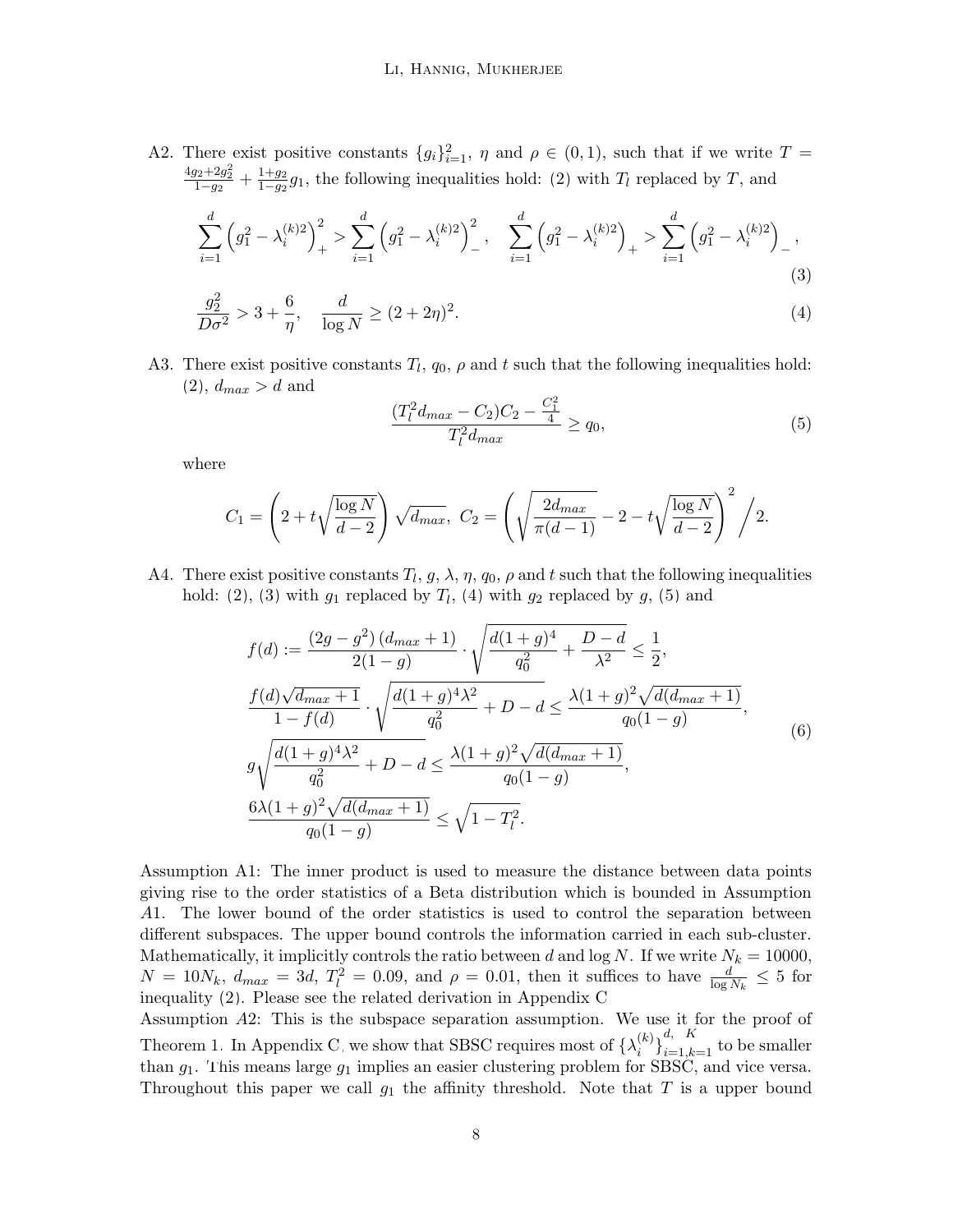of the affinity threshold  $g_1$ , specifically if there was no noise  $T = g_1$ . From [\(2\)](#page-6-0) we know that large  $\frac{d}{\log N}$  implies a small T and  $g_1$ . Therefore, large d makes the clustering problem harder. This agrees with our intuition. Consider the extreme case where the subspaces are orthogonal,  $\lambda_i^{(k)} = 0$   $(i = 1, \ldots, d, k = 1, \ldots, K)$ , and Equations [\(3\)](#page-7-0) are naturally true with any positive constant  $g_1$ . Finally, the constant  $g_2$  in [\(4\)](#page-7-1) controls the noise term. From the first condition in [\(4\)](#page-7-1) we have  $\sigma < \frac{g_2}{\sqrt{g}}$  $\frac{2}{D}$ .

Assumption A3: This guarantees the sub-clusters  $\{Y_{\mathcal{C}_i}\}_{i=1}^n$  are informative. We use it mainly for the proof of Lemma [5.](#page-21-0) Here  $C_1$  and  $C_2$  are closely related to the permeance statistics [\(Lerman et al., 2012\)](#page-35-8), which measures how well a set of vectors is scattered across a space. Therefore a large  $\frac{d_{max}}{d}$  implies that these vectors are well scattered. If  $T_l^2$  equals to its upper bound in [\(2\)](#page-6-0),  $\rho = 0.01$ ,  $N_k = 100000$ ,  $N = 10N_k$ ,  $d_{max} = 160d$ ,  $t = 0.05$  and we want  $q_0 \ge 0.5$ , A3 requires  $\frac{d}{\log N} \le 5^{-1}$  $\frac{d}{\log N} \le 5^{-1}$  $\frac{d}{\log N} \le 5^{-1}$ 

Assumption A4: Combines all previous assumptions, with slightly stronger conditions on subspace similarities and noise level; we use it for the proof of Theorem [2.](#page-9-1) The first three conditions in  $(6)$  essentially control the value of g, which in turn controls the magnitude of the norm of noise terms. The last condition in [\(6\)](#page-7-3) controls the value of the regularization parameter in a distance function that will be defined latter.

#### 3.2.2 Theoretical Properties of SBSC

Two theorems regarding Stage 1 of SBSC are stated and discussed in this section. Theorem [1](#page-8-0) states a lower bound on the probability that SBSC satisfies the sub-cluster preserving property. Theorem [2](#page-9-1) proves that SBSC has the correct-neighborhood property with high probability. Detailed proofs can be found in Appendix [C.](#page-17-0)

<span id="page-8-0"></span>Theorem 1 Under Assumption A2, SBSC has sub-cluster preserving property with probability at least

$$
1 - \sum_{k=1}^{K} \frac{n_k (N_k - d_{\text{max}})}{d_{\text{max}} (N_k + 1)(N_k^{\rho} - 1)^2} - 2(K - 1) n e^{-\epsilon_1^2} - \frac{2N}{N^{\left(1 + \frac{\eta}{2 + \eta}\right)^2}},\tag{7}
$$

where

$$
\epsilon_{1} = \min_{k} \frac{\sum_{i=1}^{d} \left( g_{1}^{2} - \lambda_{i}^{(k)2} \right)_{+} - \sum_{i=1}^{d} \left( g_{1}^{2} - \lambda_{i}^{(k)2} \right)_{-}}{2\sqrt{\sum_{i=1}^{d} \left( g_{1}^{2} - \lambda_{i}^{(k)2} \right)_{+}^{2}} + \sqrt{4 \sum_{i=1}^{d} \left( g_{1}^{2} - \lambda_{i}^{(k)2} \right)_{+}^{2}} + 2 \sum_{i=1}^{d} \left( g_{1}^{2} - \lambda_{i}^{(k)2} \right)_{+}^{2}}.
$$
 (8)

If the subspaces are orthogonal with each other, i.e.  $\{\lambda_i^{(k)}\}$  ${}_{i}^{(k)}\}_{i=1,k=1}^{d}$  = 0. Equation [\(8\)](#page-8-2) reduces to

<span id="page-8-3"></span><span id="page-8-2"></span>
$$
\epsilon_1=\frac{\sqrt{d}}{2+\sqrt{4+\frac{2}{g_1^2}}}.
$$

<span id="page-8-1"></span><sup>1.</sup> In this example,  $\frac{d_{max}}{d}$  is fairly large. In the numerical section we found it is usually not necessary to choose large  $d_{max}$ . A better bound in Corollary [3](#page-20-0) might be helpful the bridge the gap between numerical experiments and theoretical guarantee.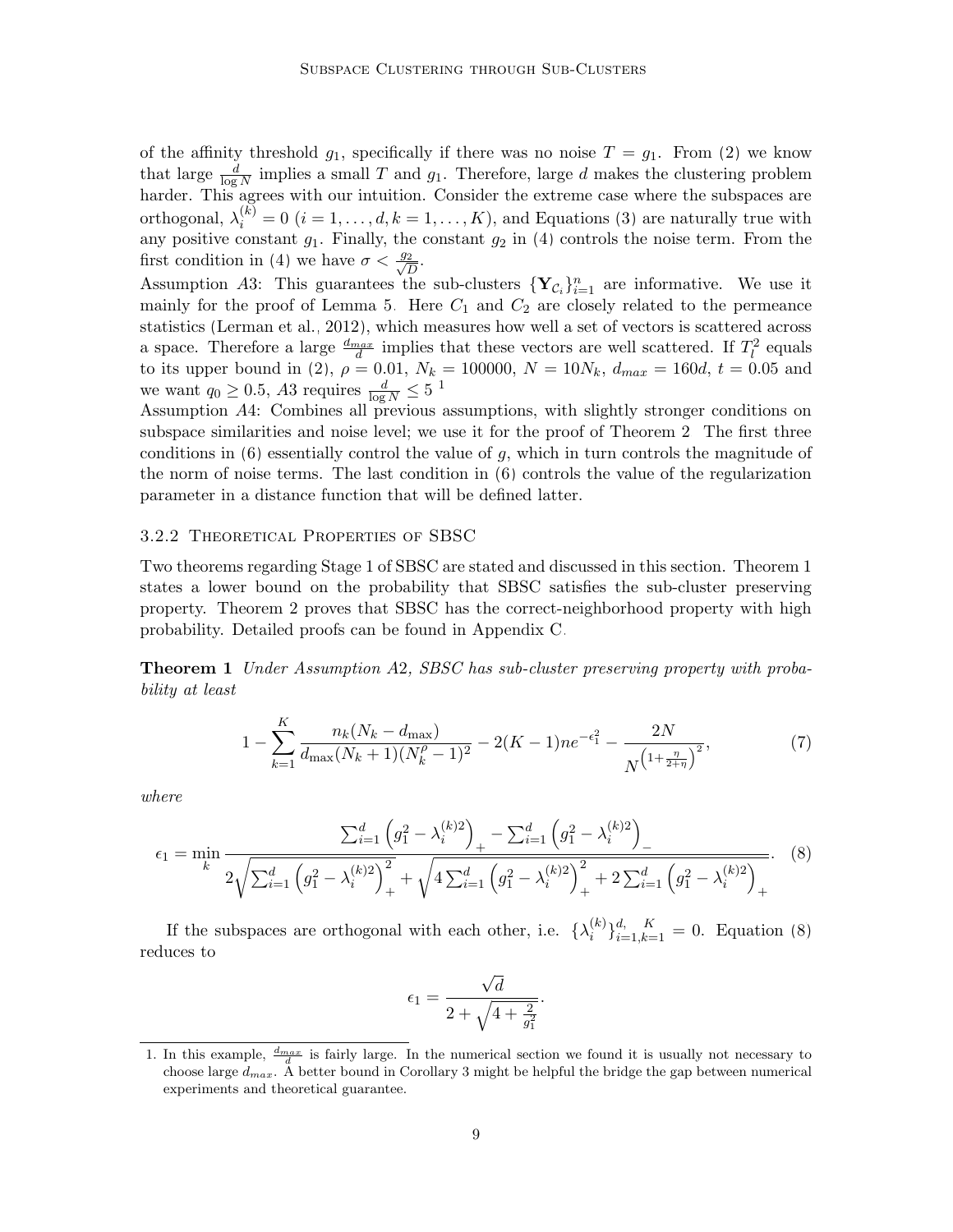This shows  $\epsilon_1$  is linear in  $\sqrt{d}$  and monotonically increasing in  $g_1^2$ . Appendix [F](#page-31-2) establishes general conditions on  $g_1$  and  $\{\lambda_i^{(k)}\}$  $\{a_i\}_{i=1,k=1}^d$  under which  $\epsilon_1$  grows like  $\sqrt{d}$ . Combining this with Assumption  $A2$ , we observe that the third term of  $(7)$  is small for large N. When the number of data points in the sub-sample  $n$  is growing linearly in the log of the number of data points in the entire dataset  $log(N)$  (see Section [4.1.2\)](#page-11-0), the second and fourth terms in Equation [\(7\)](#page-8-3) go to 0 as N increase. This means (7) is close to 1 for large  $N$ .

Next, we use the sub-cluster preserving property established in Theorem [1](#page-8-0) to prove the theoretical guarantee for correct neighborhood property (see Definition [3\)](#page-6-1). We use the distance function proposed in [You et al.](#page-36-2) [\(2016a\)](#page-36-2)

<span id="page-9-2"></span>
$$
d(\mathbf{Y}_{\mathcal{C}_i}, \mathbf{Y}_{\mathcal{C}_j}) = \|\mathbf{Y}_{\mathcal{C}_i} - \mathbf{Y}_{\mathcal{C}_j} (\mathbf{Y}_{\mathcal{C}_j}^T \mathbf{Y}_{\mathcal{C}_j} + \lambda \mathbf{I})^{-1} \mathbf{Y}_{\mathcal{C}_j}^T \mathbf{Y}_{\mathcal{C}_i} \|_F +
$$
  

$$
\|\mathbf{Y}_{\mathcal{C}_j} - \mathbf{Y}_{\mathcal{C}_i} (\mathbf{Y}_{\mathcal{C}_i}^T \mathbf{Y}_{\mathcal{C}_i} + \lambda \mathbf{I})^{-1} \mathbf{Y}_{\mathcal{C}_i}^T \mathbf{Y}_{\mathcal{C}_j} \|_F,
$$
 (9)

where  $\lambda > 0$  is a regularization parameter. This distance function is used to decide if two sets of points belong to the same cluster. Intuitively, the first term in Equation [\(9\)](#page-9-2) computes the  $\ell_2$  norm of the residuals from a ridge regression where  $\mathbf{Y}_{\mathcal{C}_i}$  is the response and  $\mathbf{Y}_{\mathcal{C}_j}$  is the design matrix. The second term exchanges the roles of  $\mathbf{Y}_{\mathcal{C}_i}$  and  $\mathbf{Y}_{\mathcal{C}_j}$ .

<span id="page-9-1"></span>Theorem 2 Assume sub-cluster preserving property is true for SBSC with probability at least  $1 - p_s$ , and Assumption A4 is satisfied. Then  $\{Y_{\mathcal{C}_i}\}_{i=1}^n$  have the correct neighborhood property with the distance function [\(9\)](#page-9-2) with probability at least

$$
1 - 4n(n-1)e^{-\epsilon_1^2} - \frac{2n}{N^{t^2/2}} - \sum_{k=1}^K n_k \left( \frac{N_k - d_{max}}{d_{max}(N_k + 1)(N_k^{\rho} - 1)^2} + 2(N_k - 1)e^{-\epsilon_2^2} \right) - \frac{2N}{N^{\left(1 + \frac{\eta}{2 + \eta}\right)^2}} - p_s,
$$
\n(10)

where  $\epsilon_1$  is defined in [\(8\)](#page-8-2) with  $g_1$  replaced by  $T_l$  and

<span id="page-9-4"></span><span id="page-9-3"></span>
$$
\epsilon_2 = \frac{\sqrt{d-1} - 1}{2 + \frac{1}{\sqrt{d-1} + 1}}.\tag{11}
$$

Similarly as before, one can show that Equation  $(10)$  goes to 1 with large N. Specifically, from Assumption A2 we know the term  $n_k(N_k-1)e^{-\epsilon_2^2}$  grows linearly in  $\frac{n_k}{N^{\eta}}$ .

## <span id="page-9-0"></span>4. Experimental Results

In this section, we test the performance of SBSC on both synthetic and benchmark datasets. In addition to Algorithm [1,](#page-5-0) we also consider two modifications of the SBSC algorithm. The SBSC-DSC algorithm uses the optimal direction search algorithm [\(Rahmani and Atia, 2017\)](#page-35-4) instead of correlations to find neighboring points in Step 2 of Algorithm [1.](#page-5-0) The SBSC-SSC algorithm uses lasso minimization in Step 2 of Algorithm [1;](#page-5-0) its numerical results are reported in Appendix [E.](#page-31-0)

The performance of the three versions of SBSC is compared to other state-of-the art algorithms. These include classic subspace clustering method: Sparse Subspace Clustering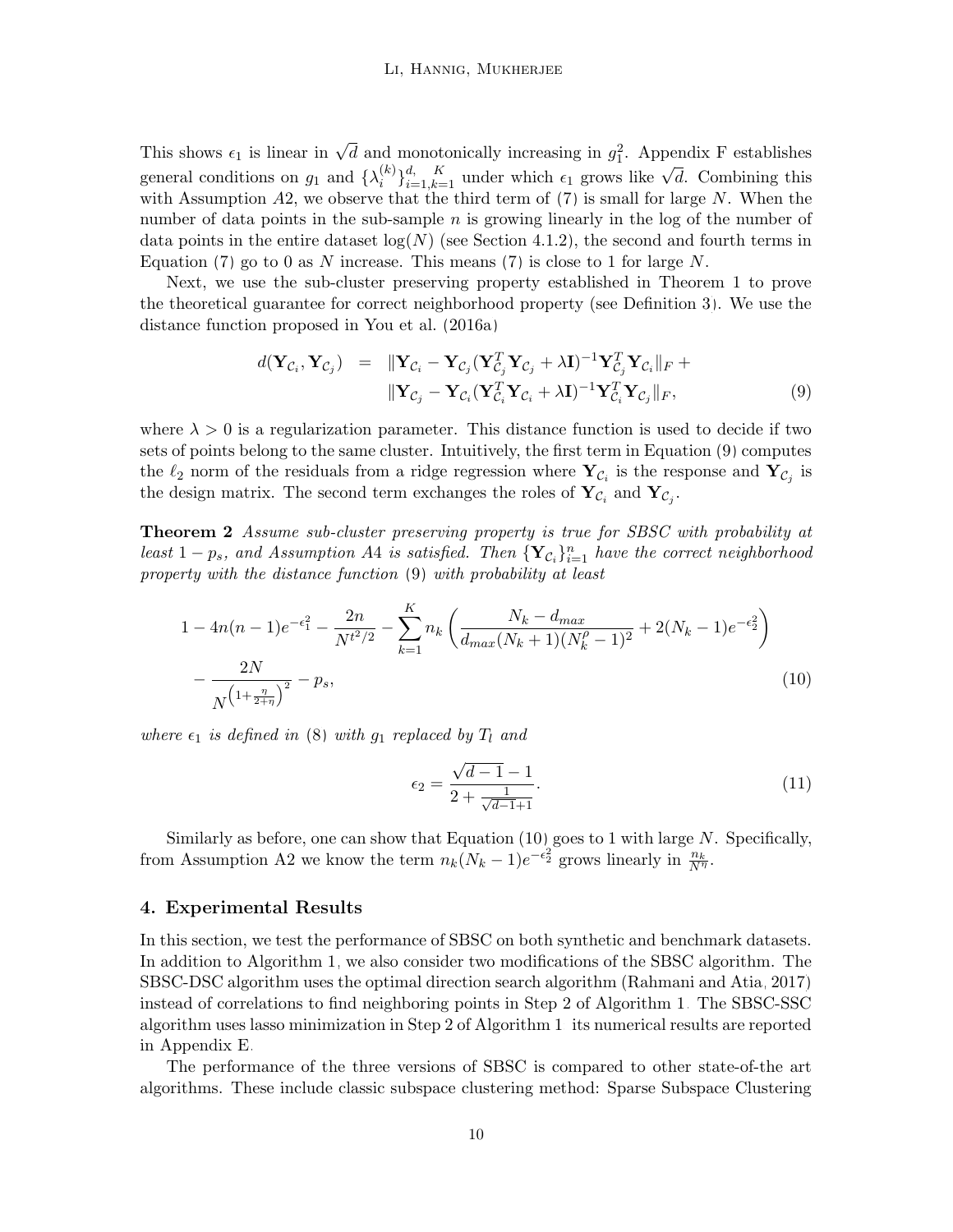(SSC, [Elhamifar and Vidal, 2009;](#page-34-3) [You et al., 2016a\)](#page-36-2), Thresholding Subspace Clustering (TSC, Heckel and Bölcskei, 2015), Direction Search Subspace Clustering (DSC, [Rahmani](#page-35-4) [and Atia, 2017\)](#page-35-4), Least Square Regression (LSR, [Lu et al., 2012\)](#page-35-9), Low-Rank Representation (LRR, [Liu et al., 2010\)](#page-35-10), Subspace Clustering by Orthogonal Matching Pursuit (SSC-OMP, [You et al., 2016c\)](#page-36-3), Elastic Net Subspace Clustering (ENSC, [You et al., 2016b\)](#page-36-4); and sampling based algorithms [\(Peng et al., 2013\)](#page-35-11): Scalable Sparse Subspace Clustering (SSSC, reported in Appendix [E\)](#page-31-0), Scalable Thresholding Subspace Clustering (STSC), Scalable Direction Search (SDSC), Scalable Least Square Regression (SLSR), Scalable Low-Rank Representation (SLRR). To make fair comparisons, where possible we replicated results on our machine. Some results are copied from the original paper due to the unavailability of code.

Throughout this section, we use clustering accuracy, normalized mutual information (NMI) and running time as the metrics for performance evaluation. The formulas for clustering accuracy and NMI are presented in Appendix [B.](#page-17-1) To demonstrate the advantage of using sub-clusters (i.e. borrowing information from the whole dataset) to cluster the data points in the subset. For sampling based algorithms we also report their clustering accuracy on the subset. In the rest of this paper, we call the clustering accuracy on the whole dataset as accuracy, and the clustering accuracy on the subset as accuracy-sub. For randomized algorithms, reported results are averaged over 10 trials. Additional numerical results are presented in Appendix [E.](#page-31-0) The code used to generate these results can be found in the supplementary material.

#### 4.1 Results on Synthetic Dataset

In this section we evaluate tolerance to noise and scalability on synthetic data generated using the model specified in Section [3.1.](#page-4-1)

#### <span id="page-10-0"></span>4.1.1 Tolerance to Noise

In this section, we test the tolerance to noise of the various algorithms. From [\(1\)](#page-4-2) we know the un-normalized signal part  $\mathbf{U}_k \mathbf{a}_i^{(k)}$  $\binom{k}{i}$  has unit  $\ell_2$  norm, and the expected squared norm of the noise is  $\sigma^2 \mathbb{E}[\Vert \mathbf{e}_i^{(k)}\Vert$  $\int_{i}^{(k)} \|_{2}^{2} = \sigma^{2} D d/(d-2)$ . Therefore throughout this paper we define  $(d-2)/(\sigma^2 Dd)$  as the signal strength (signal to noise ratio). The noise captured the amount of variation of points in  $\mathbb{R}^D$ .

We change the signal strength from 10 to 2. For each value of signal strength, we simulate 10 datasets with  $K = 20$  subspaces, where each subspace contains  $N_i = 10000$ data points. For all the sampling based algorithms we fixed the sampling size as  $n = 200$ .

The results are presented in Figure [1.](#page-11-1) Accuracy and accuracy-sub are plotted on the left and right hand side panels respectively. The small discrepancy between two sides shows both sampling based algorithms can deliver consistent results between in-sample clustering and out-of-sample classification. At the same time, the SBSC based algorithms constantly deliver much higher accuracy-sub than the other sampling based algorithms, this means for the synthetic datasets, borrowing information from the whole dataset significantly enhanced the clustering results for subset.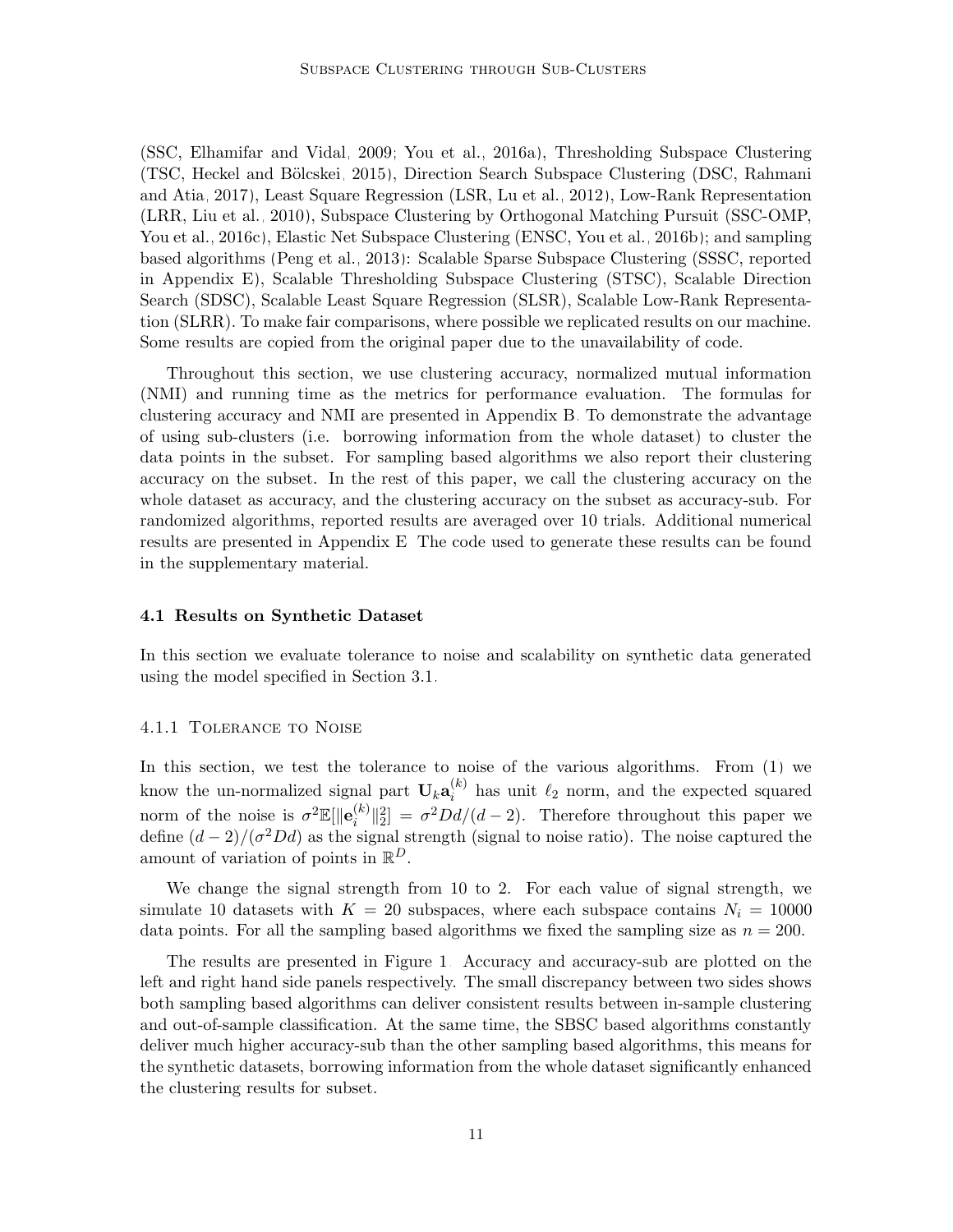<span id="page-11-1"></span>

Figure 1: **Tolerance to Noise:** Plot of accuracy (left panel) and accuracy on subsets (right panel) for algorithms applied to synthetic datasets of Section [4.1.1.](#page-10-0) The x-axis is the signal strength and the y-axis is the accuracy averaged over 10 different datasets. SBSC performs very well.

#### <span id="page-11-0"></span>4.1.2 Scalability

In this section, we test the scalability of SBSC. Specifically, we randomly generate  $K = 20$ subspaces in an ambient space with dimension  $D = 30$ , each of the subspaces has dimension  $d = 5$ . We increase  $N_k$  from 100 to 51200, so the corresponding N increases from 2000 to 1024000. The sampling size *n* is  $|2K \log(N)|$ .

The result is presented in Figure [2.](#page-12-0) On the right hand side y-axis, we show the average accuracy, which is around 95% across all experiments, against the number of data points N, this could justify our choice of n. On the left hand side y-axis, we show the scale plot between running time and N, the linear pattern here agrees with our complexity analysis. As we increase the number of data points  $N$ , the accuracy on the whole dataset slightly gets higher, this implies our algorithm is particularly useful for large datasets.

#### 4.2 Results on Benchmark Datasets

In this section, we test SBSC on three benchmark datasets. These datasets were selected to have small, medium and large data size respectively. As expected, the advantage of SBSC over other state-of-the-art algorithms changes from marginal to significant as the size of the dataset increases.

#### 4.2.1 The Extended Yale B dataset

The Extended Yale B dataset (YaleB) contains  $N = 2432$  face images of  $K = 38$  individuals. Each image is a front view photo of the corresponding individual with different illumination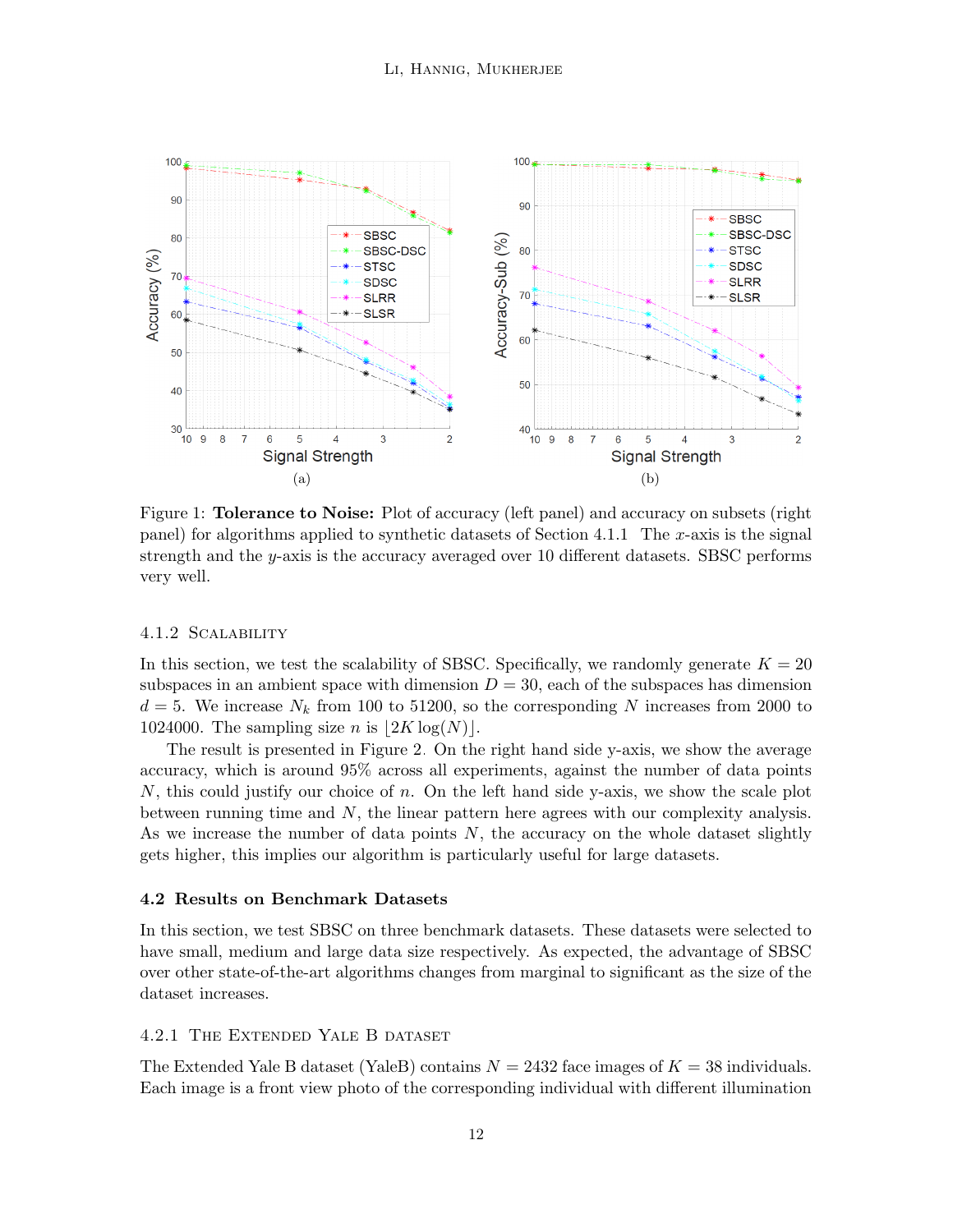<span id="page-12-0"></span>

Figure 2: **Scalability:** Plot of running time (blue curve) and accuracy (red curve), averaged over 10 independent datasets, versus the number of data points for SBSC applied to the data of Section [4.1.2.](#page-11-0) Shows that the algorithm scales well.

condition. To speed up the running time, a dimension reduction step is taken to pre-process the dataset [\(Rahmani and Atia, 2017\)](#page-35-4), hence in our experiment  $D = 500$ .

From Table [1,](#page-13-0) we see that the DSC algorithm delivered the highest accuracy and NMI. As expected, for this small dataset sampling based algorithms did not perform as well. The reason is, there is not enough observations to form sufficiently large homogeneous sub-clusters. This issue is worse for datasets with large number of clusters.

#### 4.2.2 The Zipcode dataset

The Zipcode dataset [\(LeCun et al., 1990\)](#page-34-9) is a medium-size dataset with  $N = 9298$  data points and  $D = 256$ , each point represents an image of handwritten digit, hence  $K = 10$ .

From Table [2](#page-14-1) we see, that SBSC delivers the best results in all metrics except running time. However the differences in running time are marginal for sampling based algorithms. The accuracy-sub of SBSC is again better than that of traditional sampling based algorithms (see SBSC versus STSC, and SBSC-DSC versus SDSC).

#### 4.2.3 The MNIST dataset

The MNIST dataset (MNIST) contains  $N = 70000$  data points, each point represents an image of handwritten digit. The original data was transferred into  $\mathbb{R}^{500}$  by convolutional neural network and PCA [\(You et al., 2016c\)](#page-36-3). Again  $K = 10$ .

From Table [3](#page-15-0) we see, that SBSC with bagging described in Appendix [A.2](#page-16-0) dominates in nearly every aspect. The large data size of MNIST makes the sampling based algorithms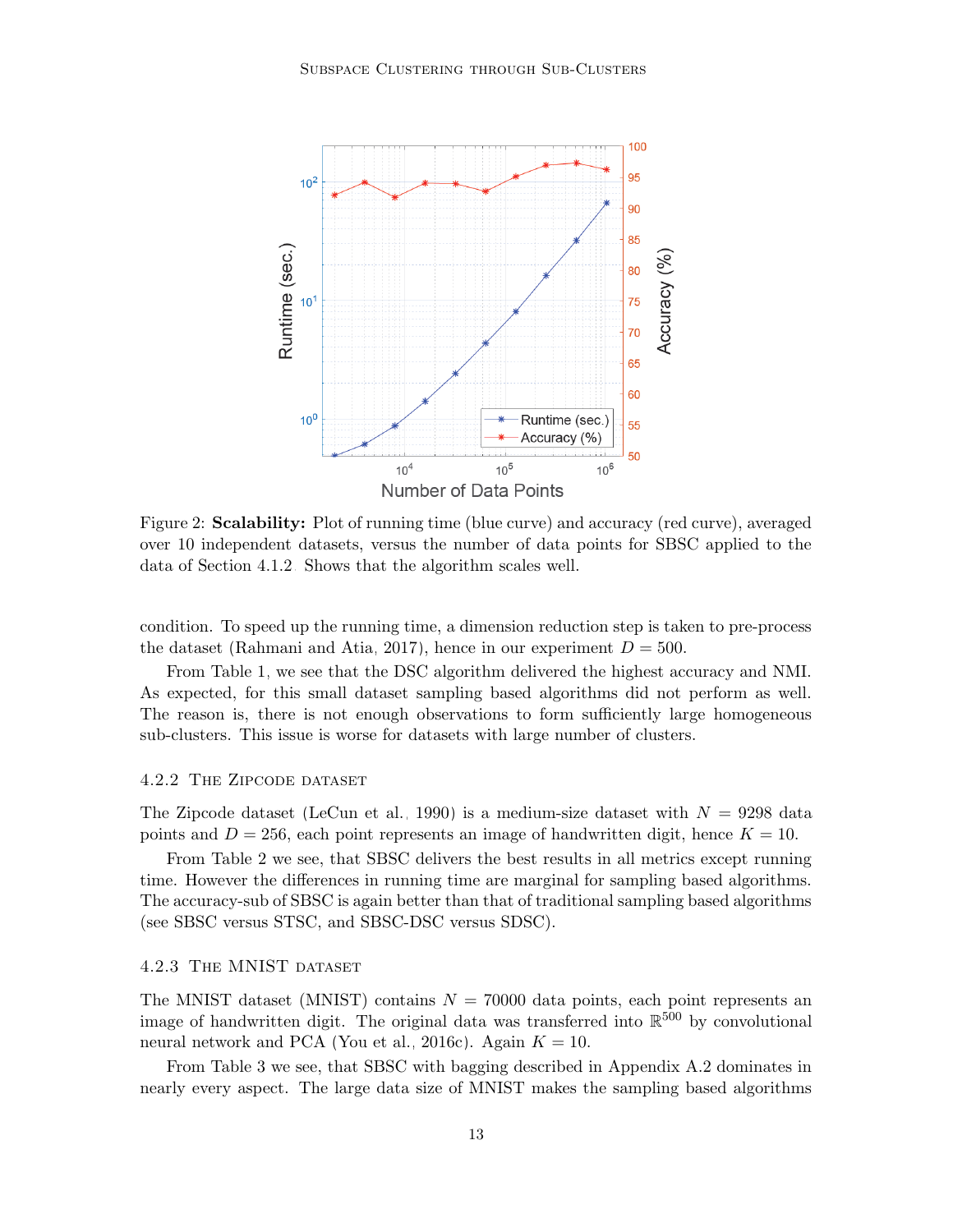<span id="page-13-0"></span>

| Method      | Accuracy $(\%)$ | Accuracy-Sub $(\%)$ | NMI $(\%)$ | Runtime (sec.) |
|-------------|-----------------|---------------------|------------|----------------|
| <b>SBSC</b> | 26.53           | 31.56               | 41.67      | 27             |
|             | (1.8)           | (1.94)              | (1.44)     |                |
| SBSC-DSC    | 60.46           | 62.76               | 70.15      | 35             |
|             | (1.62)          | (1.88)              | (0.97)     |                |
| <b>STSC</b> | 17.45           | 21.72               | 29.17      | 0.8            |
|             | (1.27)          | (1.7)               | (1.28)     |                |
| <b>SDSC</b> | 52.18           | 60.78               | 54.61      | 3              |
|             | (1.96)          | (2.04)              | (1.85)     |                |
| <b>SLRR</b> | 18.35           | 28.6                | 26.33      | $\overline{7}$ |
|             | (0.64)          | (1.64)              | (0.57)     |                |
| <b>SLSR</b> | 26.48           | 37.78               | 35.21      | 1.5            |
|             | (1.98)          | (2.33)              | (2.22)     |                |
| <b>TSC</b>  | 26.19           | NA                  | 39.31      | $\mathbf{1}$   |
| <b>DSC</b>  | 91.69           | <b>NA</b>           | 93.43      | 45             |
| <b>SSC</b>  | 52.96           | <b>NA</b>           | 60.15      | 169            |
| SSC-OMP     | 73.88           | NA                  | 80.1       | 1.51           |
| SSC-ENSC    | 60.81           | NA                  | 69.4       | 3              |

Table 1: **Performance on Extended Yale B:** The results of sampling based algorithms are averaged over 10 independent runs and the corresponding standard deviations are presented in parentheses. The remaining algorithms do not use random subsampling and were run only once. The metric reported as "NA" is not defined for these algorithms. The best result of each performance metric is in bold. DSC delivers the highest accuracy and NMI.

run much faster than traditional methods. Due to their slow speed we did not use bagging on non-sampling algorithms.

# 5. Conclusion and Future Research

While the idea of subsampling was discussed before [\(Peng et al., 2015\)](#page-35-6), the main contribution of this paper is finding neighborhood points in the whole dataset and using cluster-wise distance to cluster points in the subset. This results in a higher clustering accuracy.

In calculating cluster-wise distances and classifying out-of-sample points, ridge regression seems to be the most direct method. However, the algorithm itself is highly flexible. Users are encouraged to try different distance functions, classification methods, and metrics in finding neighboring points.

We propose the following directions for future research:

1. In this paper we select the subsamples that are used for initial clustering uniformly at random. It would be interesting to investigate if selecting these points using a more deterministic method such as Coresets [\(Agarwal et al., 2005\)](#page-34-10) or a quasi-random method such as a Langevin based method [\(Roberts et al., 1996\)](#page-35-12) could improve the performance of the algorithm.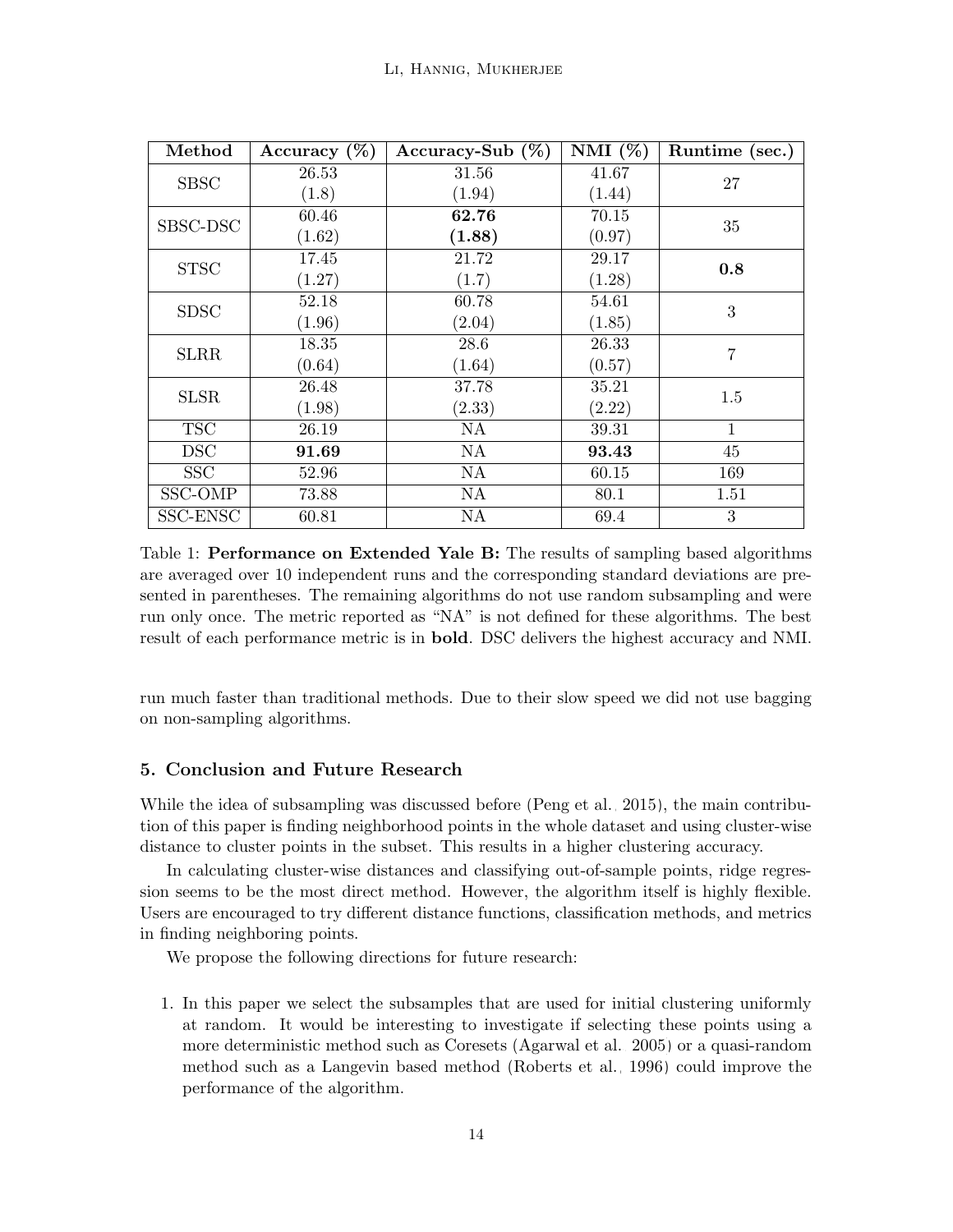<span id="page-14-1"></span>

| Method      | Accuracy $(\%)$ | Accuracy-Sub $(\%)$ | NMI $(\%)$ | Runtime (sec.) |
|-------------|-----------------|---------------------|------------|----------------|
| <b>SBSC</b> | 69.4            | 72.04               | 70.3       | 10             |
|             | (5.17)          | (5.37)              | (1.75)     |                |
| SBSC-DSC    | 60.84           | 64.92               | 62.92      | 71             |
|             | (2.87)          | (3.37)              | (0.65)     |                |
| <b>STSC</b> | 55.28           | 60.86               | 53.1       | $\bf{2}$       |
|             | (4.25)          | (3.8)               | (2.49)     |                |
| <b>SDSC</b> | 45.62           | 51.16               | 45.99      | 3              |
|             | (6.43)          | (7.31)              | (3.88)     |                |
| <b>SLRR</b> | 63.21           | 65.16               | 66.09      | 10             |
|             | (3.96)          | (4.03)              | (1.39)     |                |
| <b>SLSR</b> | 58.66           | 59.85               | 62.54      | $\overline{4}$ |
|             | (0.99)          | (0.98)              | (1.38)     |                |
| <b>TSC</b>  | 65.73           | NA                  | 78.97      | 115            |
| <b>DSC</b>  | 60.92           | <b>NA</b>           | 68.43      | 800            |
| <b>SSC</b>  | 48.16           | NA                  | 52.37      | 2165           |
| SSC-OMP     | 23.58           | NA                  | 25.51      | 3              |
| SSC-ENSC    | 44.65           | NA                  | 50.08      | 36             |

Table 2: Performance on Zipcode: See the caption of Table [1](#page-13-0) for description. We see SBSC delivers the highest accuracy and accuracy-sub, while TSC delivers the highest NMI.

- 2. While the correct neighborhood property developed in Theorem [2](#page-9-1) assures sub-clusters from the same subspaces are close to each other. It would be interesting to further explore, from the theoretical perspective, the impacts of this property on clustering accuracy. For example, it would be interesting to explore the relationship between the identifiability discussed in [Aragam et al.](#page-34-8) [\(2020\)](#page-34-8) and the correct neighborhood property in this paper.
- 3. It would be interesting to extend our algorithm to non-linear manifold clustering problems. For example, one could project the dataset into a RKHS and apply our algorithm on the projected features.

#### <span id="page-14-0"></span>Appendix A. Practical Recommendations for Parameter Setting

In Algorithm [1](#page-5-0) (SBSC), we assume the number of clusters is known. Several methods have been developed for the estimation of the number of clusters from data [\(Ng et al.,](#page-35-2) [2002\)](#page-35-2). Intuitively, n should be large enough to represent the structure of the whole dataset while still being relatively small to reduce the computational complexity. In our numerical experiments, we choose n to be linear in  $K \log N$ .

Ideally, each sub-cluster  $\mathbf{Y}_{\mathcal{C}_i}$  should well represent the subspace it belongs to, i.e., contain at least one basis of that subspace. Therefore we want  $d_{\text{max}}$  to be larger than  $\max_{k=1,\dots,K} d_k$ which is unknown. For this reason we set  $d_{\text{max}}$  to grow linearly with D. Similarly the residual minimization parameter m should also be linear in D.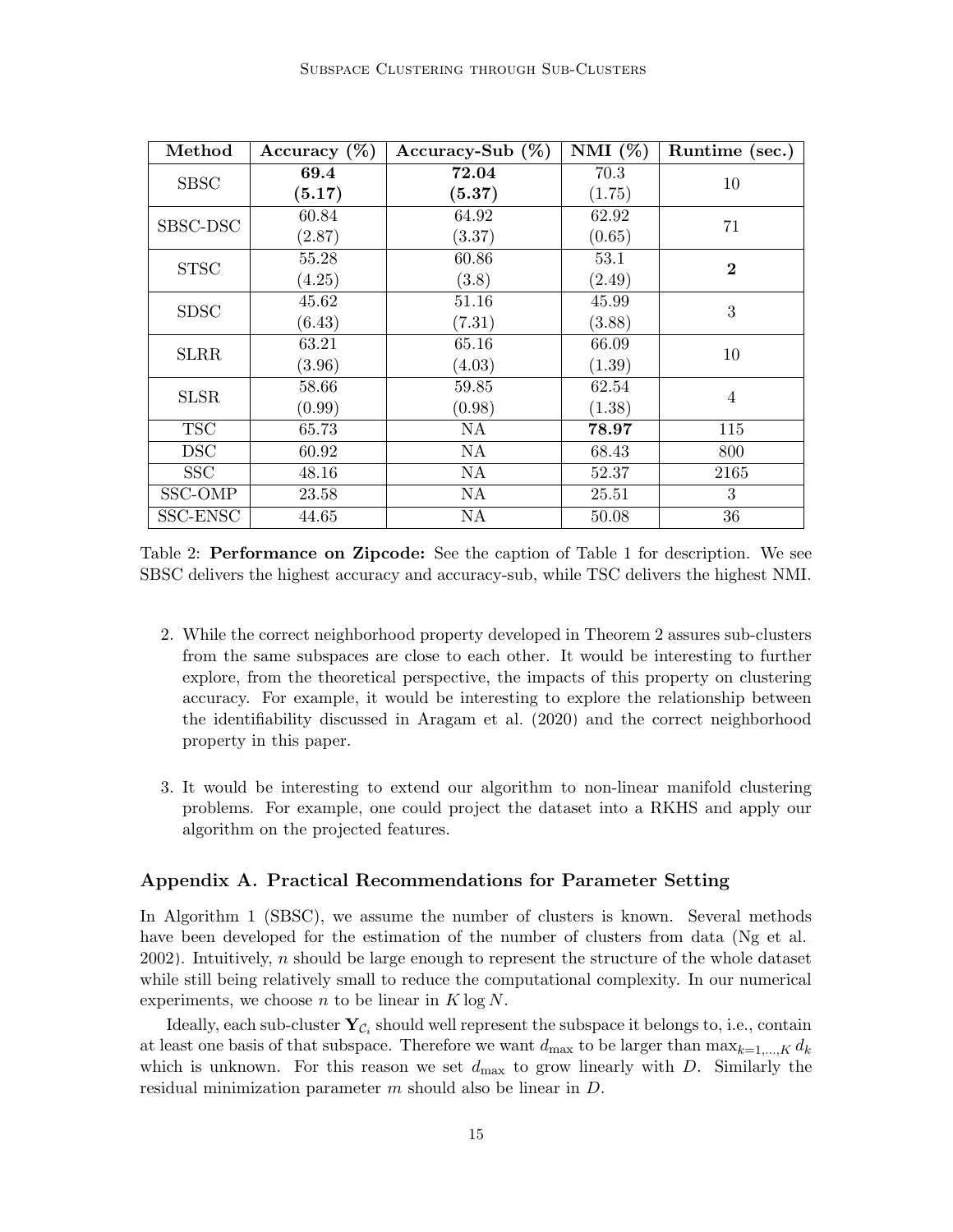<span id="page-15-0"></span>

| Method                  | Accuracy $(\%)$ | Accuracy-Sub $(\%)$ | NMI $(\%)$ | Runtime (sec.) |
|-------------------------|-----------------|---------------------|------------|----------------|
| SBSC(1)                 | 95.74           | 96.44               | 89.9       | 38             |
|                         | (0.28)          | (1.14)              | (0.47)     |                |
| S BSC(6)                | 97.15           | 95.25               | 92.6       | 246            |
|                         | (0.16)          | (1.78)              | (0.3)      |                |
| STSC(1)                 | $30.2\,$        | 67.8                | $11.52\,$  | 28             |
|                         | (2.13)          | (3.95)              | (2.12)     |                |
| STSC(6)                 | 40.12           | 65.23               | 22.53      | 172            |
|                         | (2.84)          | (2.2)               | (2.36)     |                |
| SLRR(1)                 | 79.5            | 79.46               | 79.9       | $59\,$         |
|                         | (1.19)          | (1.3)               | (1.52)     |                |
| SLRR(6)                 | 81              | 79.6                | 83.75      | 378            |
|                         | (0.67)          | (0.44)              | (0.74)     |                |
| SLSR(1)                 | 75.06           | 74.62               | 76.21      | $54\,$         |
|                         | (6.11)          | (5.99)              | (3.63)     |                |
|                         | 79.64           | 76.43               | 81.24      | 326            |
| SLSR(6)                 | (0.85)          | (1.85)              | (0.95)     |                |
| $\overline{\text{TSC}}$ | 84.63           | NA                  | 87.47      | 1184           |
| $SSC (DC1)^*$           | 96.55           | NA                  | NA         | 5254           |
| SSC $(DC2)^*$           | 96.1            | NA                  | NA         | 4390           |
| SSC $(DC5)^*$           | 94.9            | NA                  | NA         | 1596           |
| SSC-OMP                 | 81.51           | NA                  | 84.45      | 232            |
| SSC-ENSC                | 93.79           | NA                  | 88.8       | 500            |

Table 3: Performance on MNIST: See description in Table [1.](#page-13-0) Additionally, the results of methods with star marks are copied from the original paper that did not report NMI. The number in the parenthesis next to the algorithm name is the number of bags. We see SBSC dominates other algorithms in nearly every aspect.

## A.1 Threshold Selection

The spectral clustering algorithm can deliver exact clustering result [\(Von Luxburg, 2007\)](#page-36-7) if the graph induced by the affinity matrix  $(D + D<sup>T</sup>)$  has no false connections; and has exactly K connected components. For a large threshold parameter  $t_{\text{max}}$  on the affinity matrix more entries in  **will be kept and our algorithm is more likely to have false connections, while** small  $t_{\text{max}}$  eliminates false connections but might incur non-connectivity.

Let us consider a heuristic situation: the subset we sampled contains exactly the same points (hence  $\frac{n}{K}$  points) for each cluster. Then if we choose the threshold index  $t_{\text{max}}$  to be n  $\frac{n}{2K}$ , the induced graph from our affinity matrix will have no false connection (given that points from same subspace have bigger similarities between each other) and the clusters themselves will be connected, therefore the spectral clustering algorithm will deliver the exact clustering result [\(Luxburg et al., 2005\)](#page-35-7).

In reality clusters do not usually have same points in Y, hence we choose  $t_{\text{max}}$  to start from a relatively large number  $\frac{n}{0.5K}$  and gradually increase it. Based on different threshold values, we can generate different label vectors on the subset  $\hat{Y}$ , intuitively label vectors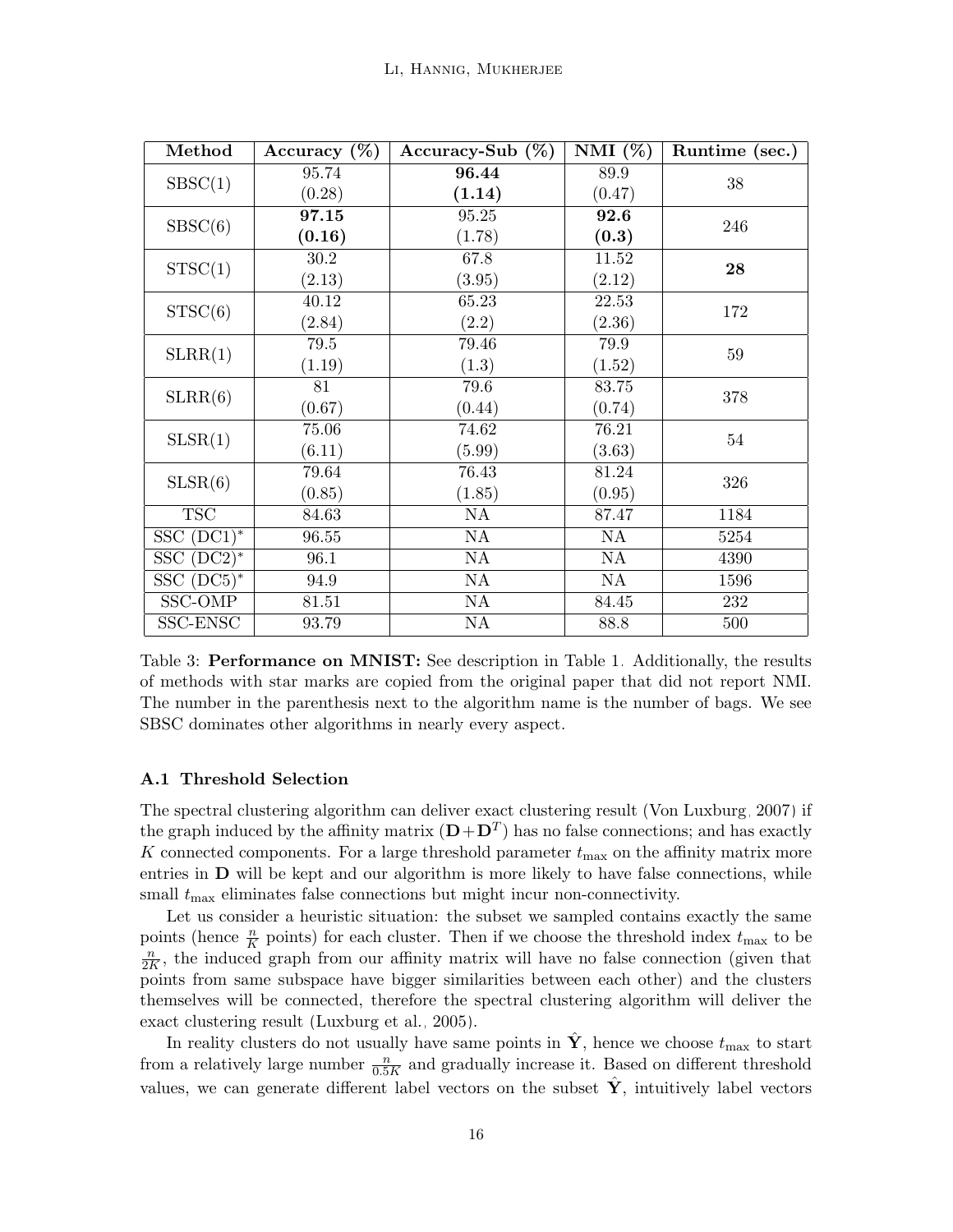that can deliver highly accurate results should be similar to each other or stable. Based on this intuition, we developed a simple adaptive algorithm for finding an "optimal" affinity threshold  $t_{\text{max}}$ ; see supplementary code for details. Based on our observation, choosing  $t_{\text{max}}$ adaptively works well with datasets where each cluster has large amount of points.

#### <span id="page-16-0"></span>A.2 Combining Runs of the Algorithm

Thanks to the speed of our algorithm, we can conduct several independent runs for one experiment (for sampling based algorithms, the results between independent runs might be different) with acceptable running time. In order to make full use of such advantage, we designed an algorithm to combine the results via bagging from several runs of SBSC [\(Breiman, 1996\)](#page-34-11). Unlike the classification problem, we need to conduct label switching, see Algorithm [2](#page-16-1) for details on how label switching is addressed. Please note that bagging can be used for any clustering algorithms. In Section [4](#page-9-0) and Appendix [E](#page-31-0) we report the results, both with and without bagging, for all sampling based algorithms.

<span id="page-16-1"></span>**input** : The label vectors  $\{l_j\}_{j=1}^b \in \mathbb{R}^N$  from b independent runs. The number of clusters K. Note that each entry of  $l_i$  is a positive integer from 1 to K. **output:** The final label vector  $\mathbf{l}_0 \in \mathbb{R}^N$ . for  $m = 1$  to b do Write  $\mathcal{M}_j = \{r : \mathbf{l}_m(r) = j\}, j = 1, ..., K$ . for  $i = 1$  to b and  $i \neq m$  do 1. Write  $\mathcal{I}_q = \{r : \mathbf{l}_i(r) = q\}, q = 1, ..., K$ . Let  $\mathbf{S} \in \mathbb{R}^{K \times K}$  be a score matrix where  $[\mathbf{S}]_{jq} = \frac{\mathbf{card}(\mathcal{M}_j \cap \mathcal{I}_q)}{\min(\mathbf{card}(\mathcal{M}_j),~\mathbf{card}(\mathcal{I}_q))}, \; 1 \leq j, q \leq K.$ 2. Switch the labels in  $\mathbf{l}_i$  based on score matrix **S**: for  $k = 1$  to  $K$  do Let  $q = \arg \max_j [\mathbf{S}]_{jk}$ . For  $\forall r \in \mathcal{I}_q$  set  $\mathbf{l}_i(r) := k$ . end end end for  $n = 1$  to N do Set  $\mathbf{l}_0(n) := \textbf{mode}(\{\mathbf{l}_j(n)\}_{j=1}^b)$ . end

Algorithm 2: Bagging of Clustering Labels

The Step [2](#page-16-1) of Algorithm 2 has a subtle issue: there might exists an integer q such that  $q = \arg \max_j [\mathbf{S}]_{jk} = \arg \max_j [\mathbf{S}]_{jr}$ . Please see our supplementary codes on how to tackle this problem.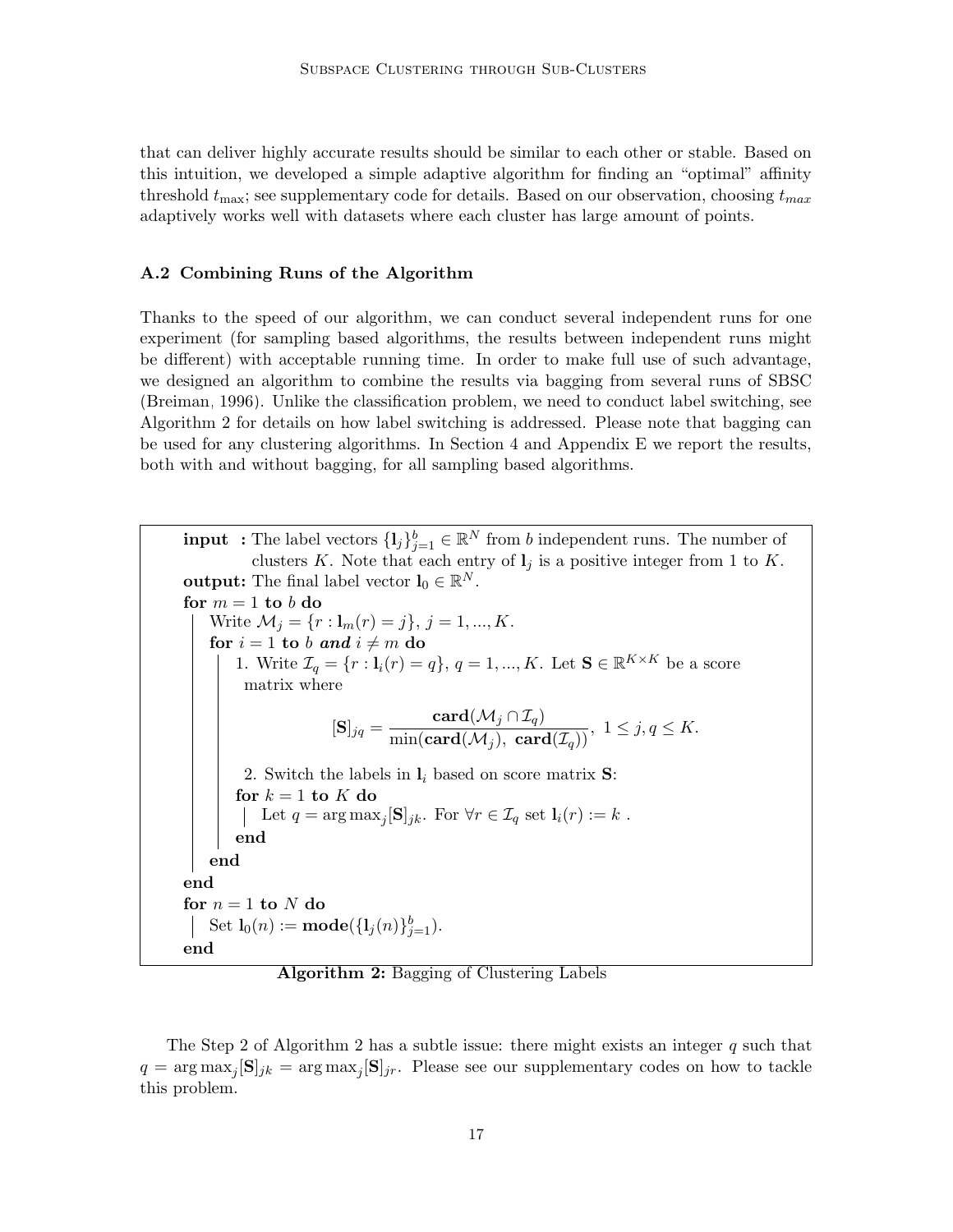#### <span id="page-17-1"></span>Appendix B. Clustering Accuracy and Normalized Mutual Information

The clustering accuracy measures the percentage of correctly labeled data points [\(You et al.,](#page-36-3) [2016c\)](#page-36-3). It is calculated by

$$
accr=\max_{\pi}\frac{100}{N}\sum_{i,j}l^{est}_{\pi(i)j}l^{true}_{ij},\ 1\leq i\leq K,\ 1\leq j\leq N.
$$

Here  $\pi$  is the permutation of K labels. The estimated label indicator  $l_{\pi(i)j}^{est}$  equals to 1 if and only if we assign label  $\pi(i)$  to the j-th point, and 0 otherwise. The ground-truth label indicator  $l_{ij}^{true}$  equals to 1 if and only if the j-th point has label i, and 0 otherwise.

The normalized mutual information [\(Strehl and Ghosh, 2002\)](#page-36-8) is calculated by

$$
\text{NMI}(\mathbf{l}^{est}, \mathbf{l}^{true}) = \frac{I(\mathbf{l}^{est}, \mathbf{l}^{true})}{\sqrt{H(\mathbf{l}^{est})H(\mathbf{l}^{true})}}.
$$

Here  $I^{est}$  and  $I^{true}$  are estimated/ground-truth label vectors, respectively. We use  $I(I^{est}, I^{true})$ to denote the mutual information between  $\mathbf{l}^{est}$  and  $\mathbf{l}^{true}$ , and  $H(\mathbf{l}^{est})$  to denote the entropy of  $\mathbf{l}^{est}$ . Similarly for  $H(\mathbf{l}^{true})$ .

#### <span id="page-17-0"></span>Appendix C. Proofs of Main Theorems

In this section, we will prove the theorems from Section [3.](#page-4-0) The following Lemmas are used to prove Theorem [1.](#page-8-0)

**Lemma 1** Let **b** be a vector sampled uniformly from  $\mathbb{S}^{d-1}$ , and  $\lambda_k$   $(k = 1, ..., d)$  be constants such that  $1 \geq \lambda_1 \geq \lambda_2 \geq ... \geq \lambda_d \geq 0$ . For constant  $g_1 \in (\lambda_d, \lambda_1)$ , we write  $r_i = (g_1^2 - \lambda_i^2)_+$ and  $s_i = (g_1^2 - \lambda_i^2)$ . Assuming that  $\sum_{i=1}^d r_i > \sum_{i=1}^d s_i$ , then

<span id="page-17-2"></span>
$$
\mathbb{P}\left[\sum_{i=1}^d \left(\lambda_i b_i\right)^2 < g_1^2\right] \ge 1 - 2e^{-\epsilon^2},
$$

where

$$
\epsilon = \frac{\sum_{i=1}^{d} (r_i - s_i)}{\left(\sqrt{\sum_{i=1}^{d} r_i^2} + \sqrt{\sum_{i=1}^{d} s_i^2}\right) + \sqrt{\left(\sqrt{\sum_{i=1}^{d} r_i^2} + \sqrt{\sum_{i=1}^{d} s_i^2}\right)^2 + 2s_1 \sum_{i=1}^{d} (r_i - s_i)}}.
$$

**Proof** We write  $b_i = \frac{z_i}{\sqrt{\sum_{j=1}^d z_j^2}}$ , where  $\{z_i\}_{i=1}^d$  are i.i.d.  $\mathcal{N}(0,1)$  random variables. The goal is to bound

$$
\mathbb{P}\left[\sum_{i=1}^{d} (g_1^2 - \lambda_i^2)_{-} \cdot z_i^2 \geq \sum_{i=1}^{d} (g_1^2 - \lambda_i^2)_{+} \cdot z_i^2\right] = \mathbb{P}\left[\sum_{i=1}^{d} s_i \cdot z_i^2 \geq \sum_{i=1}^{d} r_i \cdot z_i^2\right].
$$

Note that  $g_1 \in (\lambda_d, \lambda_1)$ , hence both  $\sum_{i=1}^d r_i$  and  $\sum_{i=1}^d s_i$  are strictly positive.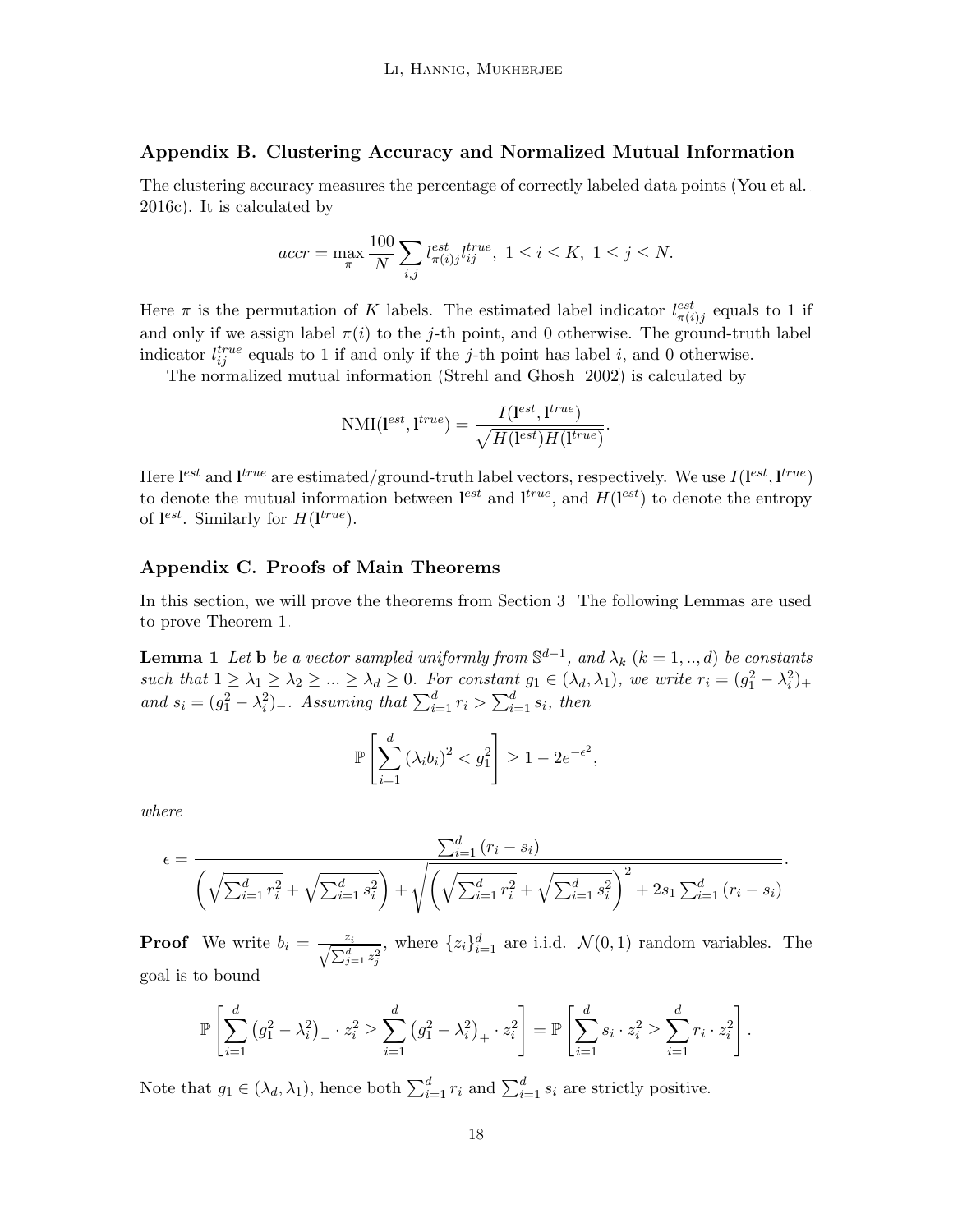Now we write  $X = \sum_{i=1}^d s_i \cdot z_i^2$  and  $Y = \sum_{i=1}^d r_i \cdot z_i^2$ . Applying Lemma 1 in [Laurent and](#page-34-12) [Massart](#page-34-12) [\(2000\)](#page-34-12) we have for positive constants  $\epsilon_a$  and  $\epsilon_b$  the following inequalities are true

$$
\mathbb{P}\left[X \geq \sum_{i=1}^d s_i + 2\sqrt{\sum_{i=1}^d s_i^2 \epsilon_a + 2s_1\epsilon_a^2}\right] \leq e^{-\epsilon_a^2}, \quad \mathbb{P}\left[Y \leq \sum_{i=1}^d r_i - 2\sqrt{\sum_{i=1}^d r_i^2 \epsilon_b}\right] \leq e^{-\epsilon_b^2}.
$$

We set  $\epsilon_a = \epsilon_b$  and

$$
\sum_{i=1}^{d} s_i + 2\sqrt{\sum_{i=1}^{d} s_i^2 \epsilon_a + 2s_1 \epsilon_a^2} = \sum_{i=1}^{d} r_i - 2\sqrt{\sum_{i=1}^{d} r_i^2 \epsilon_b}.
$$

Solving the above quadratic equation we have

$$
\epsilon_a = \epsilon_b = \frac{\sum_{i=1}^d (r_i - s_i)}{\left(\sqrt{\sum_{i=1}^d r_i^2} + \sqrt{\sum_{i=1}^d s_i^2}\right) + \sqrt{\left(\sqrt{\sum_{i=1}^d r_i^2} + \sqrt{\sum_{i=1}^d s_i^2}\right)^2 + 2s_1 \sum_{i=1}^d (r_i - s_i)}}.
$$

Consequently

$$
\mathbb{P}\left[X \ge Y\right] \le \mathbb{P}\left[X \ge \sum_{i=1}^d s_i + 2\sqrt{\sum_{i=1}^d s_i^2 \epsilon_a + 2s_1\epsilon_a^2}\right] + \mathbb{P}\left[Y \le \sum_{i=1}^d r_i - 2\sqrt{\sum_{i=1}^d r_i^2 \epsilon_b}\right]
$$
  

$$
\le e^{-\epsilon_a^2} + e^{-\epsilon_b^2}.
$$

Substituting  $\epsilon_a$  and  $\epsilon_b$  into the inequality above yields the result.

The following bound on F-distributed random variables follows from Lemma [1.](#page-17-2)

<span id="page-18-1"></span>**Corollary 1** Let  $X \sim F(m, n)$ , and  $m, n \ge 2$ . Then for constant  $q > 1$ , we have

 $\mathbb{P}[X \ge q] \le 2e^{-\epsilon^2},$ where  $\epsilon = \frac{1}{2}$ 2  $\lceil$  $-\left(\sqrt{m}+\frac{qm}{\sqrt{n}}\right)$  $\overline{n}$  $+\sqrt{(\sqrt{m}+\frac{qm}{\sqrt{n}})}$ n  $\sqrt{2^2 + 2m (q-1)}$ .

**Proof** We write  $b_i = \frac{z_i}{\sum_{i=1}^{m+n} z_i^2}$ , and  $X = \frac{(\sum_{i=1}^m z_i^2)/m}{(\sum_{i=m+1}^{m+n} z_i^2)/m}$  $\frac{(\sum_{i=1}^{m+n} z_i^2)/m}{(\sum_{i=m+1}^{m+n} z_i^2)/n}$ , where  $\{z_i\}_{i=1}^{m+n}$  are i.i.d.  $\mathcal{N}(0, 1)$ random variables. Then we have

<span id="page-18-0"></span>
$$
\mathbb{P}[X \ge q] = \mathbb{P}\left[\sum_{i=1}^{m} \frac{1}{mq} \cdot z_i^2 \ge \sum_{i=m+1}^{m+n} \frac{1}{n} \cdot z_i^2\right].
$$

The corollary follows by selecting  $\lambda_i = \sqrt{\frac{1}{2} + \frac{1}{m}}$  $\frac{1}{mq}$  for  $i = 1, ..., m, \lambda_i = \sqrt{\frac{1}{2} - \frac{1}{n}}$  $\frac{1}{n}$  for  $i = m+1, ..., m+n$ , and  $g_1 = \sqrt{\frac{1}{2}}$  $\frac{1}{2}$  in Lemma [1.](#page-17-2)

Lemma [2](#page-18-0) states a bound on the order statistics of Beta distributed random variables.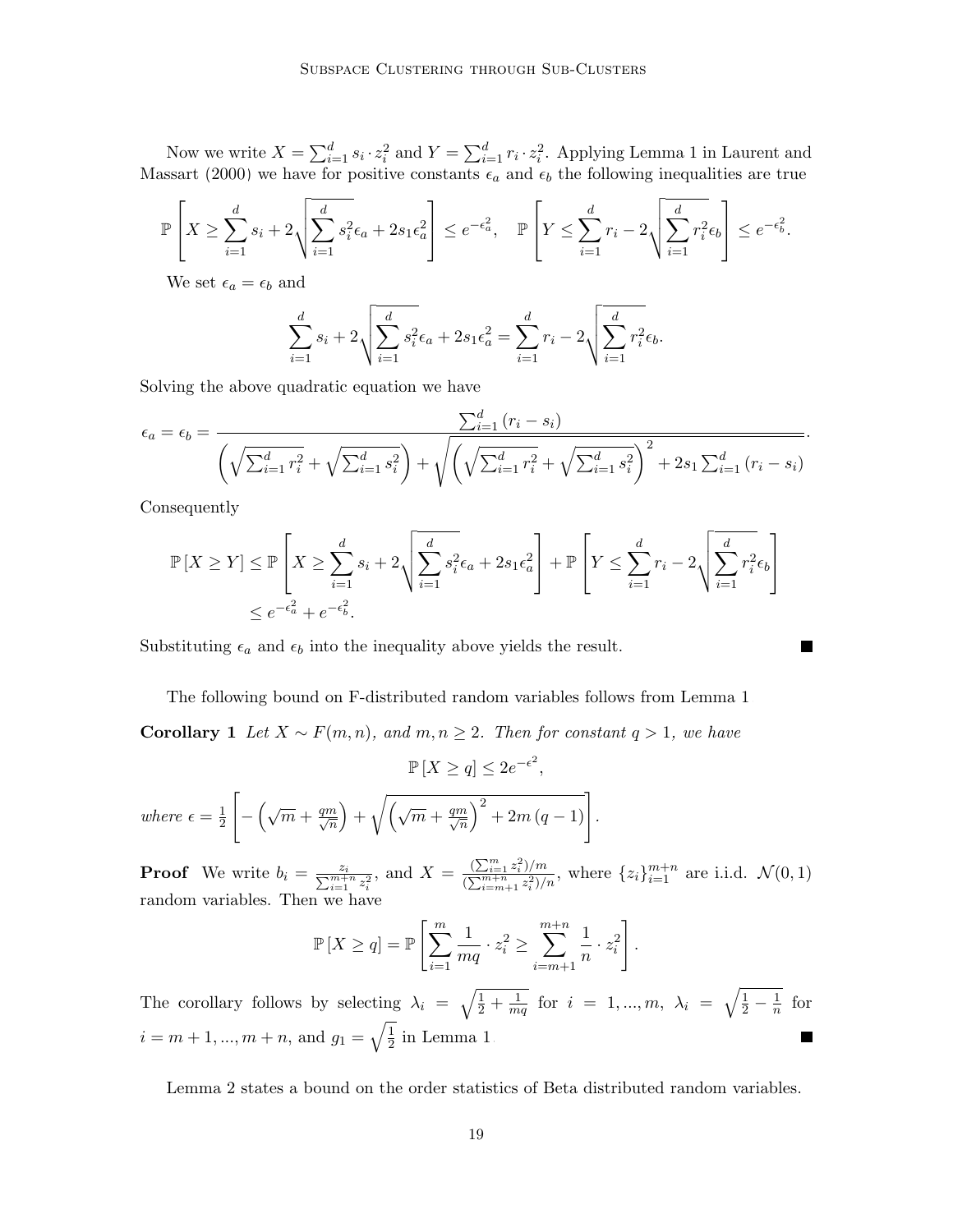**Lemma 2** Suppose  $T_l$  satisfy Assumption A1. For any  $k = 1, ..., K$ , let  ${B_{(i)}}_{i=1}^{N_k-1}$  be the order statistics from a sample of  $(N_k - 1)$  i.i.d  $\beta(\frac{1}{2})$  $\frac{1}{2}, \frac{d-1}{2}$  $\frac{-1}{2}$ ) random variables, then

$$
\mathbb{P}\left[B_{(N_k-1)} \ge \frac{1}{2}\right] \le 2(N_k-1)e^{-\epsilon_2^2},
$$

and

$$
\mathbb{P}\left[B_{(N_k-d_{\max})} \leq T_l^2\right] \leq \frac{(N_k-d_{\max})}{d_{\max}(N_k+1)\left(N_k^{\rho}-1\right)^2}.
$$

Here  $\epsilon_2$  is defined in [\(11\)](#page-9-4).

**Proof** Let  $B \sim \beta(\frac{1}{2})$  $(\frac{1}{2}, \frac{1}{d-1})$ . Then we can write  $B = \frac{z_1^2}{\sum_{i=1}^d z_i^2}$ , where  $\{z_i\}_{i=1}^d$  are i.i.d.  $\mathcal{N}(0, 1)$ random variables. Select  $\lambda_1 = 1, \lambda_i = 0$   $(i = 2, ..., d)$  and and  $g_1 = \frac{1}{\sqrt{2}}$  $\frac{1}{2}$  in Lemma [1.](#page-17-2) Note the following fact

$$
\epsilon_2 = \frac{\sqrt{d-1}-1}{2 + \frac{1}{\sqrt{d-1}+1}} \le \frac{d-2}{\left(\sqrt{d-1}+1\right) + \sqrt{\left(\sqrt{d-1}+1\right) + 2(d-2)}}
$$

From Lemma [1](#page-17-2) we have  $\mathbb{P}\left[B \geq \frac{1}{2}\right]$  $\frac{1}{2}$   $\leq$  2e<sup>- $\epsilon$ 2</sub><sup>2</sup>. Therefore by union bound inequality we have</sup>

$$
\mathbb{P}\left[B_{(N_k-1)} \ge \frac{1}{2}\right] \le 2(N_k-1)e^{-\epsilon_2^2}.
$$

This proves the first part of Lemma [2.](#page-18-0)

Next we prove the second part of Lemma [2.](#page-18-0) Let  $U_{(i)} = F_{(\frac{1}{2}, \frac{d-1}{2})}(B_{(i)})$ , here  $F_{(\frac{1}{2}, \frac{d-1}{2})}$  is the CDF of the Beta distribution  $\beta(\frac{1}{2})$  $\frac{1}{2}, \frac{d-1}{2}$  $\frac{-1}{2}$ ). Note that  $\{U_{(i)}\}_{i=1}^{\bar{N}_k-1}$  are the order statistics of the uniform distribution.

From Assumption A1 we know  $F_{(\frac{1}{2}, \frac{d-1}{2})}(T_l^2) \leq 1 - \frac{d_{\max}}{N_k^{1-\mu}}$  $\frac{d_{\text{max}}}{N_k^{1-\rho}}$  and hence

$$
\mathbb{P}\left[B_{(N_k-d_{\max})} \le T_l^2\right] \le \mathbb{P}\left[U_{(N_k-d_{\max})} \le 1 - \frac{d_{\max}}{N_k^{1-\rho}}\right].\tag{12}
$$

By Chebyshev's inequality and basic properties of the uniform order statistics we have

$$
\mathbb{P}\left[U_{(N_k-d_{\max})} \le 1 - \frac{d_{\max}}{N_k^{1-\rho}}\right] \le \frac{Var\left[U_{(N_k-d_{\max})}\right]}{\left(\frac{d_{\max}}{N_k} - \frac{d_{\max}}{N_k^{1-\rho}}\right)^2} = \frac{(N_k - d_{\max})}{d_{\max}(N_k+1)(N_k^{\rho} - 1)^2}.\tag{13}
$$

Combine [\(12\)](#page-19-0) and [\(13\)](#page-19-1) we know

$$
\mathbb{P}\left[B_{(N_k-d_{\max})} \le T_l^2\right] \le \frac{(N_k-d_{\max})}{d_{\max}(N_k+1)(N_k^{\rho}-1)^2}.
$$

This completes the proof.

<span id="page-19-2"></span>Lemma [3](#page-19-2) to Lemma [5](#page-21-0) are used to prove Theorem [2.](#page-9-1)

<span id="page-19-1"></span>

<span id="page-19-0"></span>.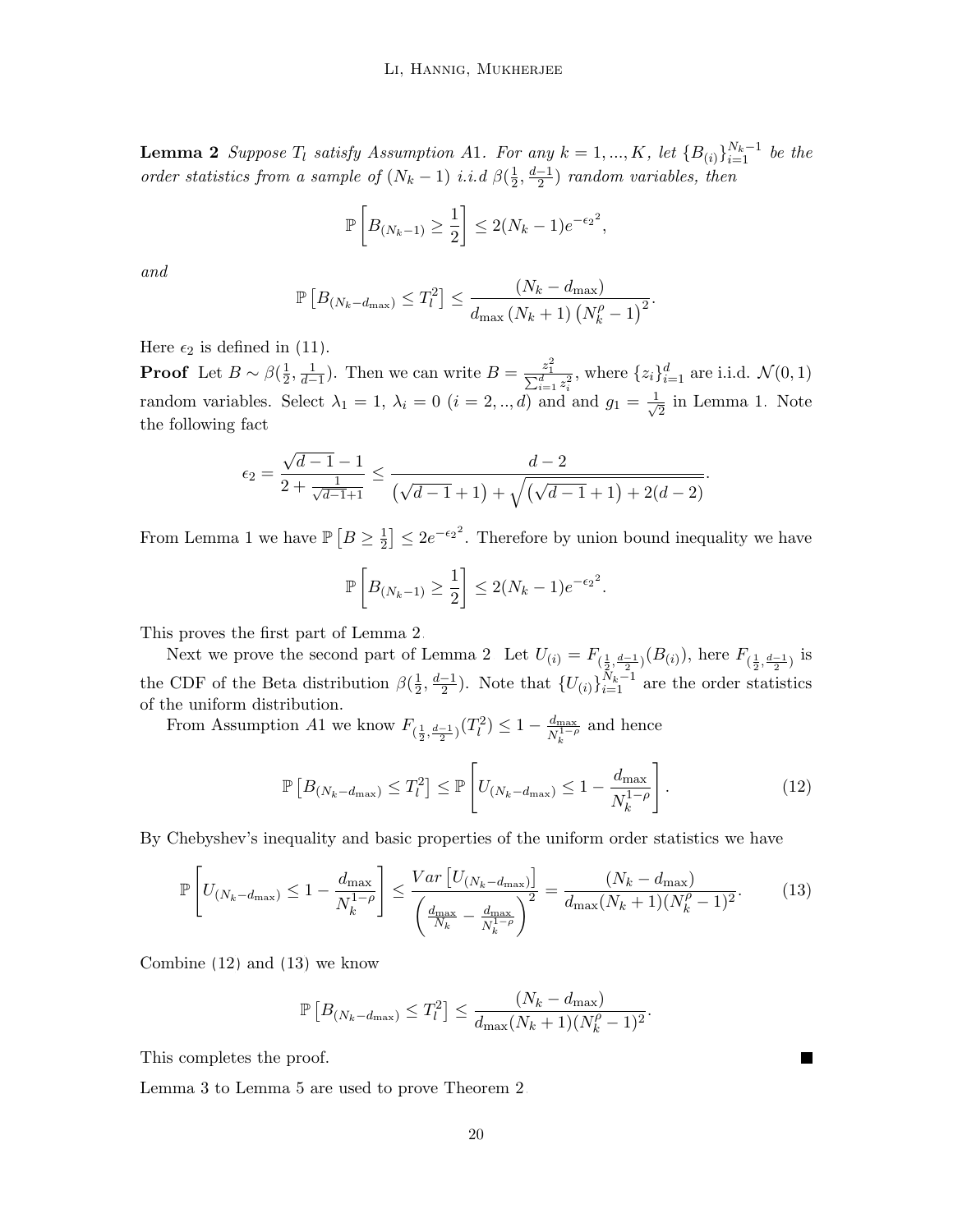**Lemma 3** Let v be a random vector that uniformly distributed on  $\mathbb{S}^{d-1}$ . Then we can **Letting 3** Let  $\bf{v}$  be a random bector that anyormig<br>decompose  $\bf{v}$  into  $\bf{v} = [\sqrt{g}s, \sqrt{1-g}\bf{u}]$ , where  $g \sim \beta(\frac{1}{2})$  $\frac{1}{2}, \frac{d-1}{2}$  $\frac{-1}{2}$ ), **u** ~  $U(\mathbb{S}^{d-2})$  and  $\mathbb{P}[s=1]$  =  $\mathbb{P}[s = -1] = 0.5$  are three independent random variables.

**Proof** It is straightforward to see  $\langle v, v \rangle = [v_1^2, ..., v_d^2]$  follows the Dirichlet distribution with parameters  $\boldsymbol{\alpha} = (\frac{1}{2}, ..., \frac{1}{2})$  $\frac{1}{2}$ )  $\in \mathbb{R}^d$ . We can decompose  $\langle \mathbf{v}, \mathbf{v} \rangle$  into the following concatenation of two random components

$$
[v_1^2, ..., v_d^2] = \left[ v_1^2, (1 - v_1^2) \frac{\langle \mathbf{v}_{-1}, \mathbf{v}_{-1} \rangle}{1 - v_1^2} \right].
$$

Since Dirichlet distribution is completely neutral [\(Lin, 2016\)](#page-35-13), we know that  $v_1^2$  is independent Since Dirichlet distribution is completely heutral (Lin, 2010), we know that  $v_1$ <br>of  $\frac{\langle v_{-1}, v_{-1}\rangle}{1-v_1^2}$ , where  $v_1^2 \sim \beta(\frac{1}{2}, \frac{d-1}{2})$  and  $\frac{\langle v_{-1}, v_{-1}\rangle}{1-v_1^2} \sim Dir(\boldsymbol{\alpha}_{-1})$ . From symme  $\frac{1}{2}, \frac{d-1}{2}$  $\frac{(-1)^{2}}{2}$  and  $\frac{\langle \mathbf{v}_{-1}, \mathbf{v}_{-1} \rangle}{1 - v_1^2}$  ∼  $Dir(\mathbf{\alpha}_{-1})$ . From symmetry, we can set  $\sqrt{g}s := v_1$  and  $\mathbf{u} := \frac{\mathbf{v}_{-1}}{\sqrt{1-v_1^2}}$ , where the distributions of g, **u** and s are specified in the statement of Lemma [3.](#page-19-2) This completes the proof.

Let  $\{a_i\}_{i=1}^{N_k-1}$  be  $(N_k-1)$  vectors that are uniformly sampled from  $\mathbb{S}^{d-1}$ . From Lemma [3,](#page-19-2) we know that for any  $i = 1, ..., N_k - 1$ , the value of  $a_{i1}$  is independent of  $\frac{[a_{i2},...,a_{id}]}{\sqrt{1-a_{i1}^2}}$ . The following corollary is then a direct result from this fact.

 $\blacksquare$ 

**Corollary 2** Let  $\{\mathbf{a}_{(i)}\}_{i=1}^{N_k-1}$  be a permutation of  $\{\mathbf{a}_i\}_{i=1}^{N_k-1}$  sorted in ascending order of the absolute value of the first coordinate. Then we can write

<span id="page-20-2"></span>
$$
\mathbf{a}_{(i)} = \left[ a_{(i)1}, \sqrt{1 - a_{(i)1}^2} \mathbf{b}_{N_k - i} \right],
$$

where  $\{b_i\}_{i=1}^{N_k-1}$  are i.i.d. uniform samples on  $\mathbb{S}^{d-2}$ .

<span id="page-20-1"></span>**Lemma 4** [\(Lerman et al., 2012,](#page-35-8) Lemma B.3) Let  ${ \bf{b}_i \}^{d_{max}}_{i=1}$  be *i.i.d.* uniform samples from  $\mathbb{S}^{d-2}$ ,  $d \geq 3$ . Then for any  $t \geq 0$ 

$$
\inf_{\|\mathbf{u}\|_2=1} \sum_{i=1}^{d_{max}} |\langle \mathbf{u}, \mathbf{b}_i \rangle| \ge \sqrt{\frac{2}{\pi}} \frac{d_{max}}{\sqrt{d-1}} - 2\sqrt{d_{max}} - t\sqrt{\frac{d_{max}}{d-2}},
$$

with probability at least  $1 - e^{-t^2/2}$ .

<span id="page-20-0"></span>**Corollary 3** Use the same definition of  ${\bf b}_i$ ,  $d_{max}$  from Lemma [4.](#page-20-1) Then for any  $t \ge 0$ :

$$
\sup_{\|\mathbf{u}\|_2=1} \sum_{i=1}^{d_{max}} \langle \mathbf{u}, \mathbf{b}_i \rangle \leq 2\sqrt{d_{max}} + t\sqrt{\frac{d_{max}}{d-2}},
$$

with probability at least  $1 - e^{-t^2/2}$ .

**Proof** Note that  $\mathbb{E}[\langle \mathbf{u}, \mathbf{b} \rangle] = 0$  for any  $\mathbf{b} \sim U(\mathbb{S}^{d-2})$  and  $\mathbf{u} \in \mathbb{R}^{d-1}$ . Therefore by Lemma 6.3 in [Ledoux and Talagrand](#page-34-13) [\(2013\)](#page-34-13) we have:

$$
\mathbb{E}\left[\sup_{\|\mathbf{u}\|_2=1}\sum_{i=1}^{d_{max}}\langle\mathbf{u},\mathbf{b}_i\rangle\right]\leq 2\sup_{\|\mathbf{u}\|_2=1}\left[\mathbb{E}\left\|\sum_{i=1}^{d_{max}}\epsilon_i\mathbf{b}_i\right\|^2\right]=2\sqrt{d_{max}}.
$$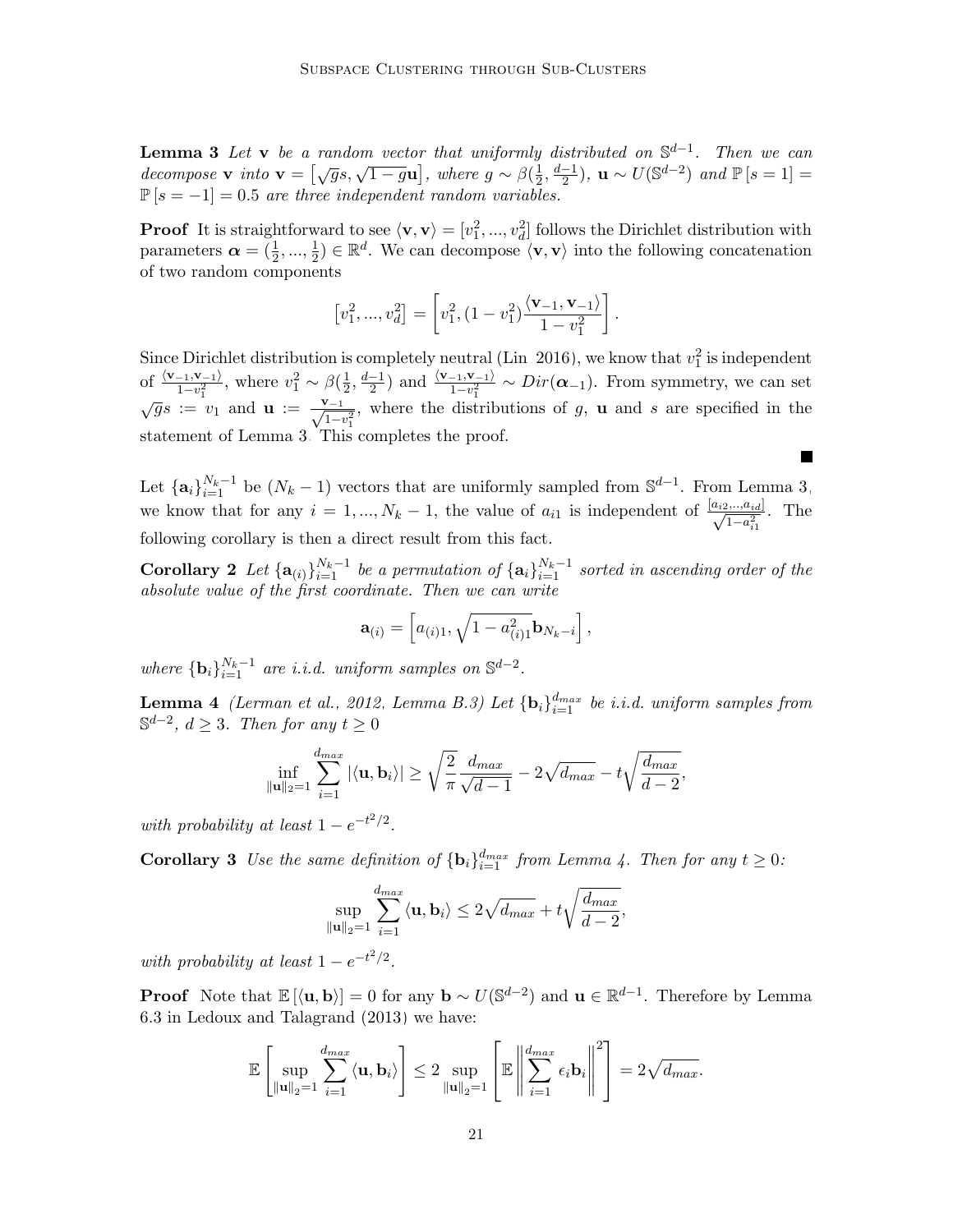Here  $\{\epsilon_i\}_{i=1}^{d_{max}}$  are i.i.d. Rademacher random variables. The lemma is proved by following similar steps after equation (B.11) in [Lerman et al.](#page-35-8) [\(2012\)](#page-35-8).

<span id="page-21-0"></span>**Lemma 5** Suppose Assumption A3. Write  $\mathbf{a}_0 = [1, 0, ..., 0] \in \mathbb{R}^d$ , and use the definitions  $for \{\mathbf{a}_i\}_{i=1}^{N_k-1}$  and  $\{\mathbf{a}_{(i)}\}_{i=1}^{N_k-1}$  from Corollary [2.](#page-20-2) Let  $\mathbf{B} \in \mathbb{R}^{d \times (d_{max}+1)}$  be a matrix where its first column is  $a_0$  and its i-th column  $(2 \leq i \leq d_{max} + 1)$  is  $a_{(N_k-i+1)}$ . Let the largest d singular values of **B** be  $s_1 \geq s_2 \geq \cdots \geq s_d$ . Then we have

$$
\mathbb{P}\left[s_d^2 \ge q_0\right] \ge 1 - \frac{2}{N^{t^2/2}} - \frac{(N_k - d_{\text{max}})}{d_{\text{max}}(N_k + 1)(N_k^{\rho} - 1)^2} - 2(N_k - 1)e^{-\epsilon_2^2},
$$

where  $\epsilon_2$  is defined in [\(11\)](#page-9-4).

**Proof** From Corollary [2,](#page-20-2) we know **B** can be re-written as

$$
\mathbf{B} = \begin{pmatrix} 1, & a_{(N_k-1)1}, & \dots & a_{(N_k-d_{max})1} \\ \mathbf{0}, & \sqrt{1-a_{(N_k-1)1}^2} \mathbf{b}_1, & \dots & \sqrt{1-a_{(N_k-d_{max})1}^2} \mathbf{b}_{d_{max}} \end{pmatrix},
$$

where  $\{\mathbf{b}_i\}_{i=1}^{d_{max}}$  are i.i.d. uniform samples from  $\mathbb{S}^{d-2}$ .

Given the dimensions of **B**, we know  $s_d = \inf_{\|\mathbf{x}\|_2=1} \|\mathbf{B}^T\mathbf{x}\|_2$ . For convenience, we write

$$
\mathbf{x}' = \frac{1}{\sqrt{1 - x_1^2}} \left[ x_2, ..., x_d \right],
$$

where  $\|\mathbf{x}'\|_2 = 1$ ,  $c_i = \langle \mathbf{x}', \mathbf{b}_i \rangle$ ,  $a_{(N_k)1} = 1$ . Let  $\mathcal{E}_1$  be the event that  $\{s_d^2 \ge q_0\}$ , and  $\mathcal{E}_2$  be the event that  $\{a_{(N_k-i)1}^2 \in [T_l^2, \frac{1}{2}$  $\frac{1}{2}$ ,  $\forall i = 1, ..., d_{max}$ . From Lemma [2](#page-18-0) we know

$$
\mathbb{P}\left[\mathcal{E}_2\right] \ge 1 - \frac{(N_k - d_{\text{max}})}{d_{\text{max}}(N_k + 1)(N_k^{\rho} - 1)^2} - 2(N_k - 1)e^{-\epsilon_2^2}.\tag{14}
$$

Conditioning on  $\mathcal{E}_2$ , we have the following relations

$$
\|\mathbf{B}^{T}\mathbf{x}\|_{2}^{2} = \left\| \begin{pmatrix} 1, & a_{(N_{k}-1)1}, & \dots & a_{(N_{k}-d_{max})1} \\ \mathbf{0}, & \sqrt{1-a_{(N_{k}-1)1}^{2}}\mathbf{b}_{1}, & \dots & \sqrt{1-a_{(N_{k}-d_{max})1}^{2}}\mathbf{b}_{d_{max}} \end{pmatrix}^{T}\mathbf{x} \right\|_{2}^{2}
$$
  
\n
$$
= \sum_{i=0}^{d_{max}} \left( a_{(N_{k}-i)1}x_{1} + \sqrt{\left(1-a_{(N-i)1}^{2}\right)\left(1-x_{1}^{2}\right)}c_{i} \right)^{2}
$$
  
\n
$$
= \sum_{i=0}^{d_{max}} a_{(N-i)1}^{2}x_{1}^{2} + 2\sum_{i=0}^{d_{max}} \sqrt{a_{(N-i)1}^{2}\left(1-a_{(N_{k}-i)1}^{2}\right)\left(1-x_{1}^{2}\right)}c_{i}x_{1}
$$
  
\n
$$
+ \sum_{i=1}^{d_{max}} (1-a_{(N_{k}-i)1}^{2})(1-x_{1}^{2})c_{i}^{2}
$$
  
\n
$$
\geq T_{l}^{2}d_{max} \cdot x_{1}^{2} - \sqrt{(1-x_{1}^{2})x_{1}^{2}} \sup_{\|u\|_{2}=1} \sum_{i=1}^{d_{max}} \langle \mathbf{u}, \mathbf{b}_{i} \rangle
$$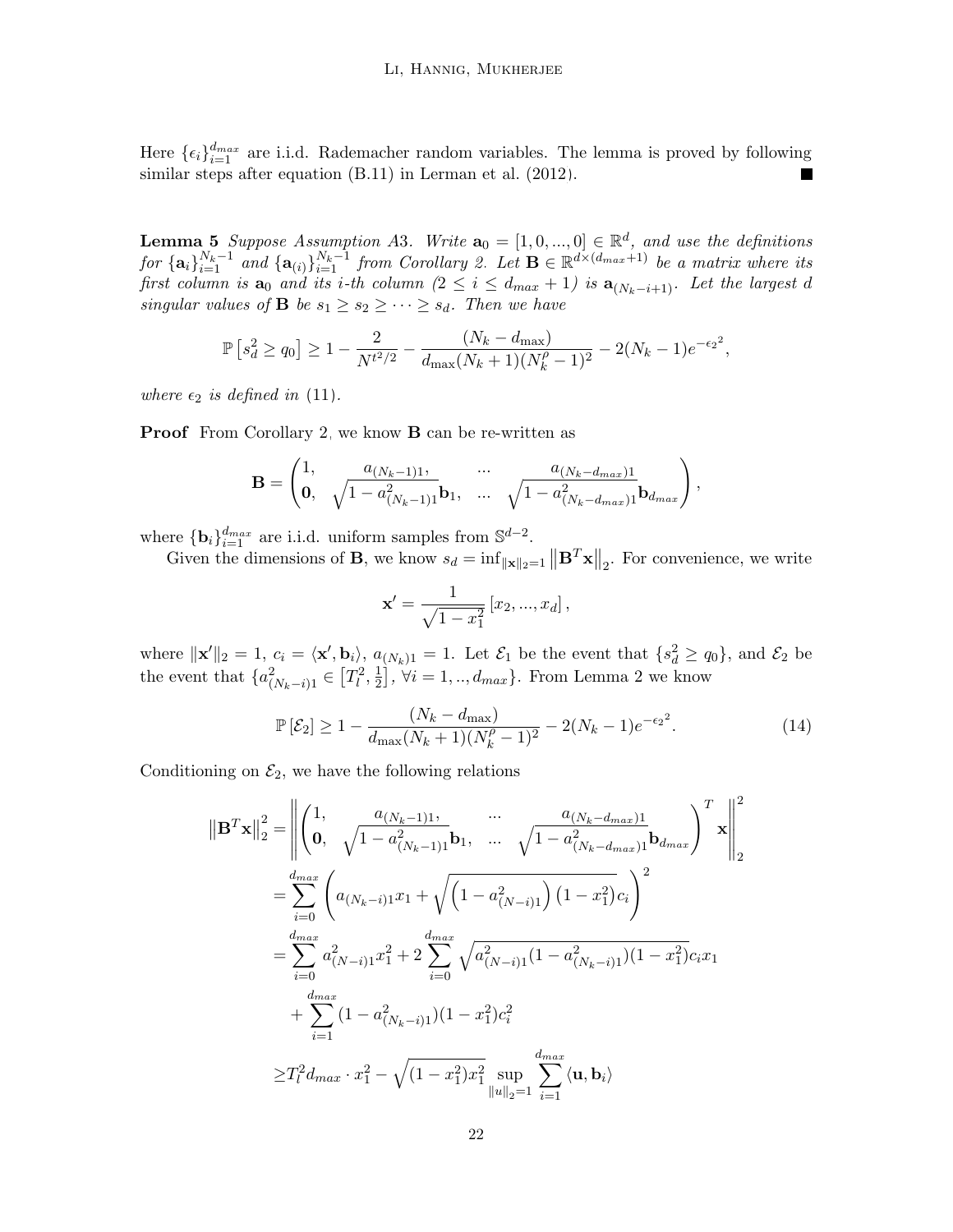$$
+\frac{1-x_1^2}{2}\inf_{\|u\|_2=1}\sum_{i=1}^{d_{max}}\langle \mathbf{u}, \mathbf{b}_i\rangle^2.
$$
 (15)

From Lemma [4](#page-20-1) and Corollary [3](#page-20-0) and conditional on  $\mathcal{E}_2$ , we have the following inequality

$$
(15) \ge (1 - x_1^2)C_2 - \sqrt{(1 - x_1^2)x_1^2}C_1 + T_l^2 d_{max} \cdot x_1^2,
$$
\n(16)

with probability at least  $1 - \frac{2}{N^{t^2/2}}$ . Since  $1 - x_1^2 \le 1$ , a lower bound of the RHS of [\(16\)](#page-22-1) is

$$
\left(T_l^2d_{max} - C_2\right)x_1^2 - C_1x_1 + C_2 \ge \frac{\left(T_l^2d_{max} - C_2\right)C_2 - \frac{C_1^2}{4}}{T_l^2d_{max}} \ge q_0,
$$

where the  $q_0$  comes from Assumption A3. Finally, note the following fact

$$
\mathbb{P}[\mathcal{E}_1] \ge \mathbb{P}[\mathcal{E}_1|\mathcal{E}_2] + \mathbb{P}[\mathcal{E}_2] - 1
$$
\n
$$
= 1 - \frac{2}{N^{t^2/2}} - \frac{(N_k - d_{\text{max}})}{d_{\text{max}}(N_k + 1)(N_k^{\rho} - 1)^2} - 2(N_k - 1)e^{-\epsilon_2^2}.
$$
\n(17)

<span id="page-22-1"></span><span id="page-22-0"></span>П

This completes the proof.

**Proof of Theorem [1](#page-8-0)** Let the event  $\mathcal{E}_{1i} = \{Y_{\mathcal{C}_i}$  only contains points in same subspace, then  $\mathcal{E}_1 = \bigcap_{i=1}^n \mathcal{E}_{1i}$  is the event that Algorithm [1](#page-5-0) has sub-cluster preserving property. Let the event  $\mathcal{E}_2 = \{ \sigma \mid \parallel$  $\mathbf{e}_i^{(k)}$  $\|f_{i}\|_{2} \leq g_{2}, \forall i, k\},$  where  $g_{2}$  is from Assumption A2. Our goal is to find a lower bound on  $\mathbb{P}[\mathcal{E}_1]$ .

Note the following fact

$$
\mathbb{P}\left[\mathcal{E}_1\right] \geq 1 - \sum_{i=1}^n \mathbb{P}\left[\mathcal{E}_{1i}^{\complement}|\mathcal{E}_2\right] + \mathbb{P}\left[\mathcal{E}_2\right] - 1 = \mathbb{P}\left[\mathcal{E}_2\right] - \sum_{i=1}^n \mathbb{P}\left[\mathcal{E}_{1i}^{\complement}|\mathcal{E}_2\right].\tag{18}
$$

Therefore, it suffices to find a lower bound on  $\mathbb{P}[\mathcal{E}_2] - \sum_{i=1}^n \mathbb{P}[\mathcal{E}_1^{\complement}$  $\frac{1}{1i}|\mathcal{E}_2\Big]$  .

We start by finding a preliminary upper bound on  $\mathbb{P}\left[\mathcal{E}_{11}^{\complement}|\mathcal{E}_2\right]$ . WLOG assume that  $\mathbf{y_1}^{(1)}$ is one of the sampled points, and  $Y_{\mathcal{C}_1}$  is the sub-cluster associated with it. Recall that in Step 2 of Algorithm [1,](#page-5-0) we use  $|\langle y_1^{(1)} \rangle$  $\mathbf{y}_i^{(1)}, \mathbf{y}_i^{(k)}$  $\binom{k}{i}$  to measure the affinity between  $\mathbf{y}_1^{(1)}$  $j_1^{(1)}$  and  $\mathbf{y}_i^{(k)}$  $\binom{\kappa}{i}$ the nearest  $(d_{max} + 1)$  points are then used to construct the sub-cluster associated with  $\mathbf{y}^{(1)}_1$  $\hat{A}^k = \{|\langle \mathbf{y}_1^{(1)}\rangle\rangle$  $\mathbf{y}_i^{(1)}, \mathbf{y}_i^{(k)}$  $\{(\kappa)\}_{i=1}^{N_k}$ , for  $\mathcal{E}_{11}$  to happen we need the largest  $(d_{\max} + 1)$  values among  $\cup_{k=1}^{K} \hat{A}^k$  to be from the set  $\hat{A}^1$ . Mathematically this means

$$
\mathcal{E}_{11}^{\complement} = \left\{ \hat{A}_{(N_1-d_{\max})}^1 \leq \max_{k \neq 1} \max_{i=1,\dots,N_k} \hat{A}_i^k \right\},\,
$$

where  $\hat{A}_i^k$  is the *i*-th element in  $\hat{A}^k$  and  $\hat{A}_{(i)}^k$  is the *i*-th smallest element in  $\hat{A}^k$ .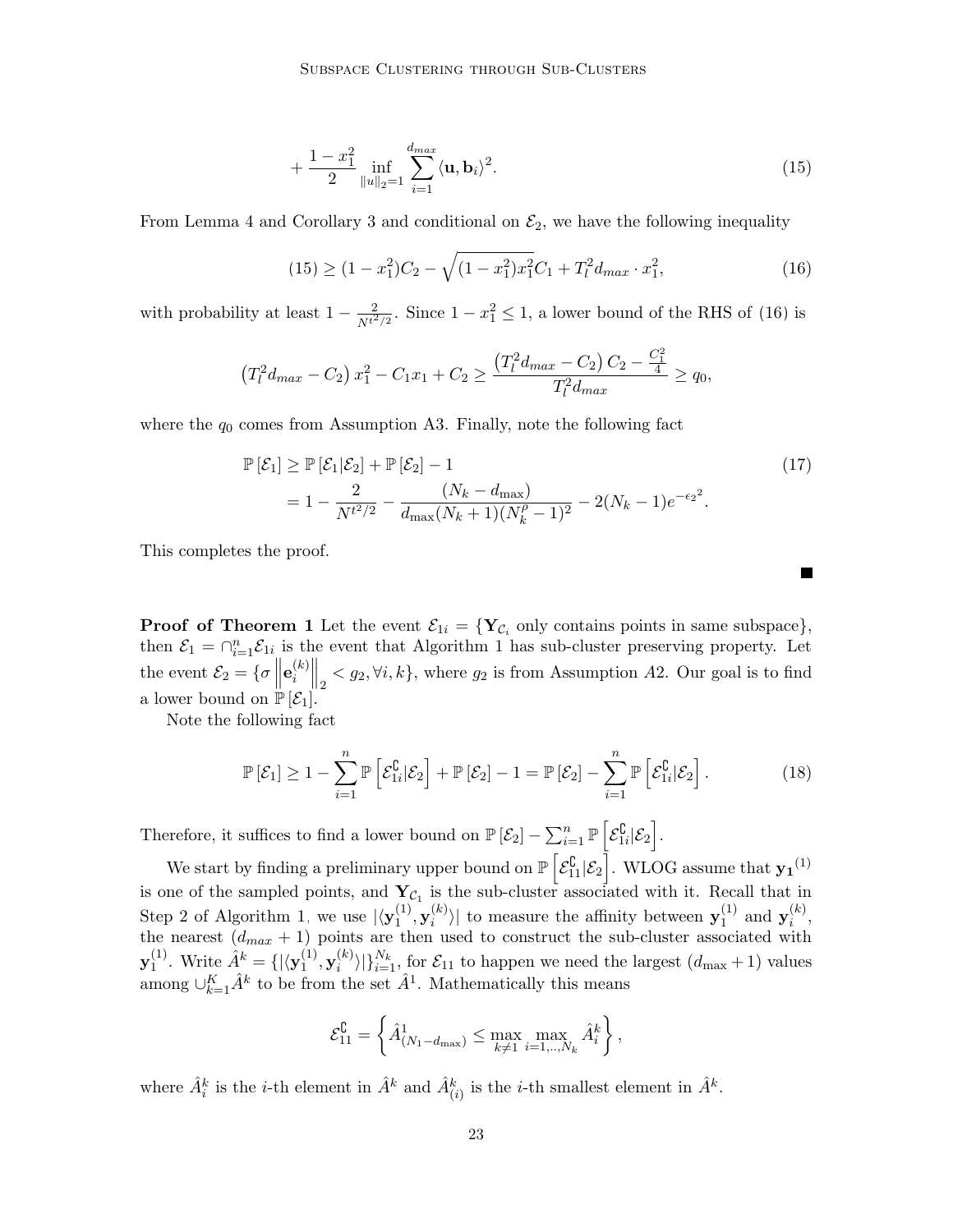$\text{Recall from (1) that } \mathbf{y_i}^{(k)} = \frac{\mathbf{U_k a_i^{(k)} + \sigma e_i^{(k)}}}{\left\| \mathbf{U_k a_i^{(k)} + \sigma e_i^{(k)}} \right\|_2}$  $\text{Recall from (1) that } \mathbf{y_i}^{(k)} = \frac{\mathbf{U_k a_i^{(k)} + \sigma e_i^{(k)}}}{\left\| \mathbf{U_k a_i^{(k)} + \sigma e_i^{(k)}} \right\|_2}$  $\text{Recall from (1) that } \mathbf{y_i}^{(k)} = \frac{\mathbf{U_k a_i^{(k)} + \sigma e_i^{(k)}}}{\left\| \mathbf{U_k a_i^{(k)} + \sigma e_i^{(k)}} \right\|_2}$ . The triangle inequality tells us that  $\left\Vert \mathbf{U}_{k}\mathbf{a}_{i}^{(k)}\right\Vert$  $\binom{k}{i}\bigg|_{2} - \bigg\|_{2}$  $\sigma\mathbf{e}^{(k)}_i$  $\begin{aligned} \mathbf{u}_i^{(k)} \big\|_2 &\leq \Big\| \mathbf{U}_k \mathbf{a}_i^{(k)} + \sigma \mathbf{e}_i^{(k)} \end{aligned}$  $\left\|\mathbf{U}_k\mathbf{a}_i^{(k)}\right\|_2 \leq \left\|\mathbf{U}_k\mathbf{a}_i^{(k)}\right\|_2$  $\binom{k}{i}\Big|_{2} + \Big|_{2}$  $\sigma\mathbf{e}^{(k)}_i$  $\begin{bmatrix} k \\ i \end{bmatrix}$   $\begin{bmatrix} k \\ 2 \end{bmatrix}$ .

Therefore conditional on  $\mathcal{E}_2$ , we know the normalizing constants  $\left\| \mathbf{U}_k \mathbf{a}_i^{(k)} + \sigma \mathbf{e}_i^{(k)} \right\|$  $\begin{bmatrix} (k) \\ i \end{bmatrix}$  are bounded in  $[1-g_2, 1+g_2]$ . We can write  $A_i^k = ||\mathbf{y}_1^{(1)}||$  $\left\| \frac{1}{2} \right\|_2 \cdot \left\| \mathbf{y}_{i}^{(k)} \right\|$  $\left\Vert \frac{\partial \phi}{\partial t}\right\Vert_2 \cdot \hat{A}^k_i$ . It is fairly straightforward to get the following relation

<span id="page-23-0"></span>
$$
\mathbb{P}\left[A_{(N_1-d_{\max})}^1 \leq \frac{1+g_2}{1-g_2} \max_{k \neq 1} \max_{1 \leq i \leq N_k} A_i^k \middle| \mathcal{E}_2\right] \geq \mathbb{P}\left[\mathcal{E}_{11}^{\complement} \middle| \mathcal{E}_2\right].\tag{19}
$$

Conditioning on  $\mathcal{E}_2$  and write  $B_i = \langle \mathbf{a}_1^{(1)} \rangle$  $\overset{(1)}{1},\textbf{a}^{(1)}_i$  $\binom{1}{i}$ ,  $i = 2, ..., N_1 - 1$ . We have the following inequalities

$$
A_{(N_1-d_{\max})}^1 = \left| \sqrt{B_{(N_1-d_{\max})}} + \sigma \langle \mathbf{U}_1 \mathbf{a}_1^{(1)}, \mathbf{e}_i^{(1)} \rangle + \sigma \langle \mathbf{U}_1 \mathbf{a}_i^{(1)}, \mathbf{e}_1^{(1)} \rangle + \sigma^2 \langle \mathbf{e}_1^{(1)}, \mathbf{e}_i^{(1)} \rangle \right|
$$
  
\n
$$
\geq \sqrt{B_{(N_1-d_{\max})}} - \sigma \left\| \mathbf{e}_i^{(1)} \right\|_2 - \sigma \left\| \mathbf{e}_1^{(1)} \right\|_2 - \sigma^2 \left\| \mathbf{e}_1^{(1)} \right\|_2 \max_{i \neq 1} \left\| \mathbf{e}_i^{(1)} \right\|_2
$$
  
\n
$$
\geq \sqrt{B_{(N_1-d_{\max})}} - 2g_2 - g_2^2.
$$

Similarly we have

$$
\max_{k \neq 1} \max_{1 \leq i \leq N_k} A_i^k = \max_{k \neq 1} \max_{1 \leq i \leq N_k} \left| \langle \mathbf{U}_1 \mathbf{a}_1^{(1)}, \mathbf{U}_k \mathbf{a}_i^{(k)} \rangle + \sigma \langle \mathbf{U}_1 \mathbf{a}_1^{(1)}, \mathbf{e}_i^{(k)} \rangle + \sigma \langle \mathbf{U}_k \mathbf{a}_i^{(k)}, \mathbf{e}_1^{(1)} \rangle + \sigma^2 \langle \mathbf{e}_1^{(1)}, \mathbf{e}_i^{(k)} \rangle \right|
$$
\n
$$
\leq \max_{k \neq 1} \max_{1 \leq i \leq N_k} \left| \langle \mathbf{U}_1 \mathbf{a}_1^{(1)}, \mathbf{U}_k \mathbf{a}_i^{(k)} \rangle \right| + \sigma \max_{k \neq 1} \max_{1 \leq i \leq N_k} \left\| \mathbf{e}_i^{(k)} \right\|_2
$$
\n
$$
+ \sigma \left\| \mathbf{e}_1^{(1)} \right\|_2 + \sigma^2 \left\| \mathbf{e}_1^{(1)} \right\|_2 \max_{k \neq 1} \max_{1 \leq i \leq N_k} \left\| \mathbf{e}_i^{(k)} \right\|_2
$$
\n
$$
\leq \max_{k \neq 1} \max_{1 \leq i \leq N_k} \left| \langle \mathbf{U}_1 \mathbf{a}_1^{(1)}, \mathbf{U}_k \mathbf{a}_i^{(k)} \rangle \right| + 2g_2 + g_2^2.
$$

Pick T from Assumption A2, then the LHS of [\(19\)](#page-23-0) has the following upper bound

<span id="page-23-1"></span>
$$
\mathbb{P}\left[T \leq Q|\mathcal{E}_2\right] + \mathbb{P}\left[B_{(N_1 - d_{\text{max}})} \leq T^2|\mathcal{E}_2\right],\tag{20}
$$

where

$$
Q = \left(1 + \frac{1+g_2}{1-g_2}\right) \left(2g_2 + g_2^2\right) + \frac{1+g_2}{1-g_2} \max_{k \neq 1} \max_{1 \leq i \leq N_k} \left| \langle \mathbf{U}_1 \mathbf{a}_1^{(1)}, \mathbf{U}_k \mathbf{a}_i^{(k)} \rangle \right|.
$$

Now we are going to complete our proof in 3 steps. **Step 1:** For the first term in  $(20)$  we have

$$
\mathbb{P}\left[T \leq Q|\mathcal{E}_2\right] = \mathbb{P}\left[g_1 \leq \max_{k \neq 1} \max_{1 \leq i \leq N_k} \left| \langle \mathbf{U}_1 \mathbf{a}_1^{(1)}, \mathbf{U}_k \mathbf{a}_i^{(k)} \rangle \right|\right].
$$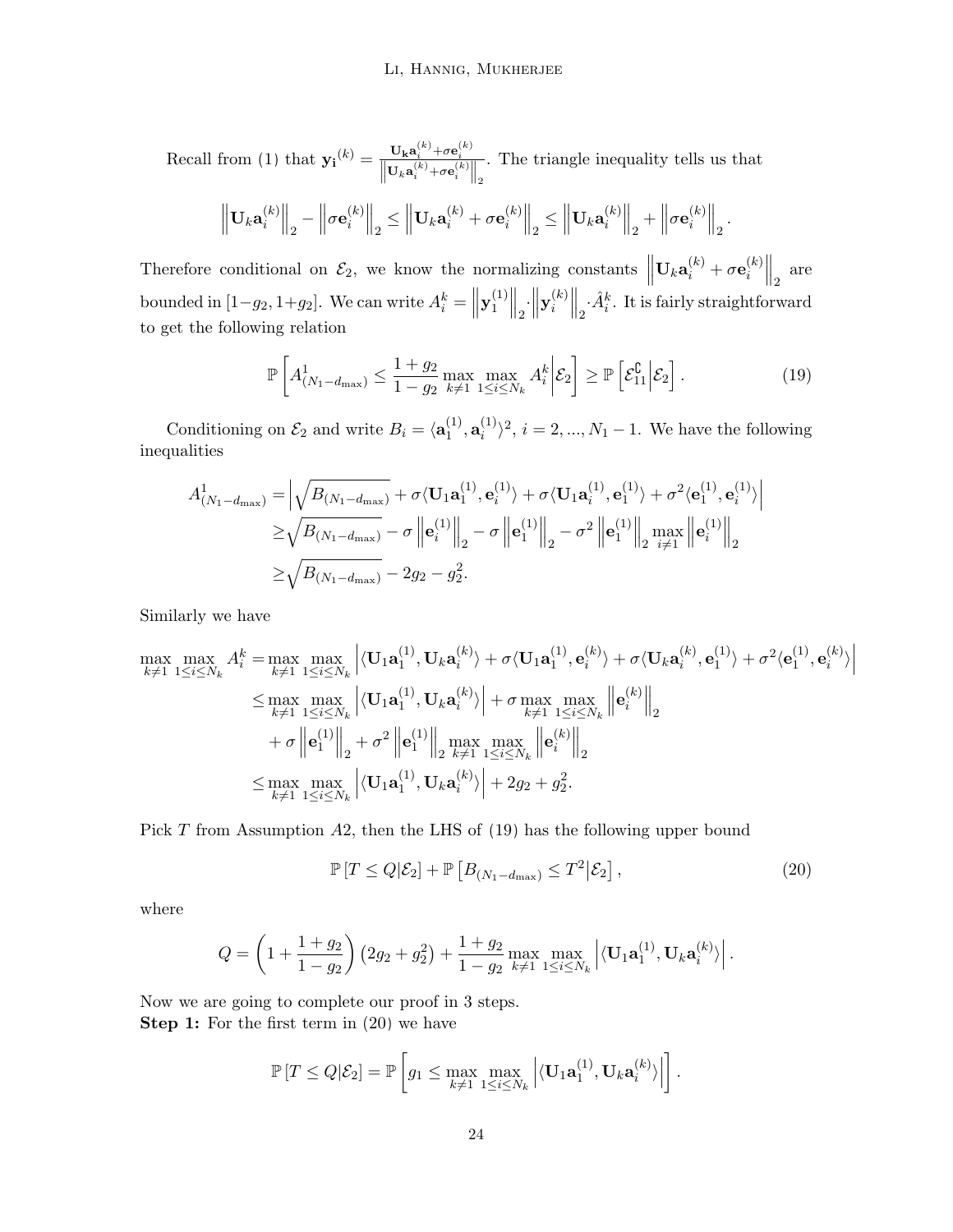From singular value decomposition we can write

$$
\langle \mathbf{U}_1 \mathbf{a}^{(1)}_1, \mathbf{U}_k \mathbf{a}^{(k)}_i \rangle = \mathbf{a}^{(1)T}_1 \mathbf{W}_{1k} \mathbf{\Lambda}_{1k} \mathbf{V}_{1k}^T \mathbf{a}^{(k)}_i := \mathbf{b}_k^T \mathbf{\Lambda}_{1k} \mathbf{V}_{1k}^T \mathbf{a_i}^{(k)},
$$

where both  $\{\mathbf b_k\}_{k=2}^K$  and  $\{\mathbf V_{1k}^T\mathbf a_i^{(k)}\}$  $\binom{k}{i}_{k=2}^{K}$  are sampled uniformly from  $\mathbb{S}^{d-1}$ . Therefore

$$
\mathbb{P}\left[g_1 \leq \max_{k \neq 1} \max_{1 \leq i \leq N_k} \left| \langle \mathbf{U}_1 \mathbf{a}_1^{(1)}, \mathbf{U}_k \mathbf{a}_i^{(k)} \rangle \right| \right] = \mathbb{P}\left[g_1^2 \leq \max_{k \neq 1} \max_{1 \leq i \leq N_k} \left( \mathbf{b}_k^T \mathbf{\Lambda}_{1k} \mathbf{V}_{1k}^T \mathbf{a}_i^{(k)} \right)^2 \right]
$$

$$
\leq \sum_{k=2}^K \mathbb{P}\left[g_1^2 \leq \max_{1 \leq i \leq N_k} \left( \mathbf{b}_k^T \mathbf{\Lambda}_{1k} \mathbf{V}_{1k}^T \mathbf{a}_i^{(k)} \right)^2 \right]
$$
(21)

<span id="page-24-1"></span><span id="page-24-0"></span>
$$
\leq \sum_{k=2}^{K} \mathbb{P}\left[g_1^2 \leq \sum_{i=1}^{d} \left(\lambda_i^{(1k)} b_{ki}\right)^2\right]
$$
\n(22)

<span id="page-24-2"></span>
$$
\leq \sum_{k=2}^{K} \mathbb{P}\left[g_1^2 \leq \sum_{i=1}^{d} \left(\lambda_i^{(1)} b_{ki}\right)^2\right],\tag{23}
$$

where inequality [\(21\)](#page-24-0) uses the union bound inequality, [\(22\)](#page-24-1) comes from Cauchy-Schwarz inequality, and [\(23\)](#page-24-2) uses Definition [1.](#page-5-1) Since  ${\bf \{b_k\}}_{k=2}^K \sim U(\mathbb{S}^{d-1})$ , we can write (23) as

$$
(K-1)\mathbb{P}\left[g_1^2 \le \sum_{i=1}^d \left(\lambda_i^{(1)}b_i\right)^2\right],
$$

where **b** is uniformly distributed on  $\mathbb{S}^{d-1}$ . Now we apply Lemma [1](#page-17-2) directly to the quantity above and get  $\mathbb{P}\left[g_1^2 \leq \sum_{i=1}^d \left(\lambda_i^{(1)}\right)\right]$  $\left[\begin{smallmatrix} (1) \ i \end{smallmatrix} \right] b_i \right)^2 \leq 2e^{-\epsilon'^2}$  where

$$
\epsilon' = \frac{\sum_{i=1}^{d} (r_i - s_i)}{(\sqrt{\sum_{i=1}^{d} r_i^2} + \sqrt{\sum_{i=1}^{d} s_i^2}) + \sqrt{(\sqrt{\sum_{i=1}^{d} r_i^2} + \sqrt{\sum_{i=1}^{d} s_i^2})^2 + 2s_1 \sum_{i=1}^{d} (r_i - s_i)}}\n= \frac{-(\sqrt{\sum_{i=1}^{d} r_i^2} + \sqrt{\sum_{i=1}^{d} s_i^2}) + \sqrt{(\sqrt{\sum_{i=1}^{d} r_i^2} + \sqrt{\sum_{i=1}^{d} s_i^2})^2 + 2s_1 \sum_{i=1}^{d} (r_i - s_i)}}{2s_1}\n\geq \frac{-(\sqrt{\sum_{i=1}^{d} r_i^2} + \sqrt{\sum_{i=1}^{d} s_i^2}) + \sqrt{(\sqrt{\sum_{i=1}^{d} r_i^2} + \sqrt{\sum_{i=1}^{d} s_i^2})^2 + 2\sum_{i=1}^{d} (r_i - s_i)}}{2}\n= \frac{\sum_{i=1}^{d} (r_i - s_i)}{(\sqrt{\sum_{i=1}^{d} r_i^2} + \sqrt{\sum_{i=1}^{d} s_i^2}) + \sqrt{(\sqrt{\sum_{i=1}^{d} r_i^2} + \sqrt{\sum_{i=1}^{d} s_i^2})^2 + 2\sum_{i=1}^{d} (r_i - s_i)}}\n\geq \frac{\sum_{i=1}^{d} (r_i - s_i)}{2\sqrt{\sum_{i=1}^{d} r_i^2} + \sqrt{4\sum_{i=1}^{d} r_i^2 + 2\sum_{i=1}^{d} r_i}} \geq \epsilon_1.
$$
\n(24)

Here  $\epsilon_1$  is defined in [\(8\)](#page-8-2),  $r_i$  and  $s_i$  are defined in Lemma [1,](#page-17-2) and [\(24\)](#page-24-3) comes from the following fact for positive constants  $a, b$  and  $s \in (0, 1)$ 

<span id="page-24-3"></span>
$$
\frac{-a + \sqrt{a^2 + 2sb}}{2s} \ge \frac{-a + \sqrt{a^2 + 2b}}{2}.
$$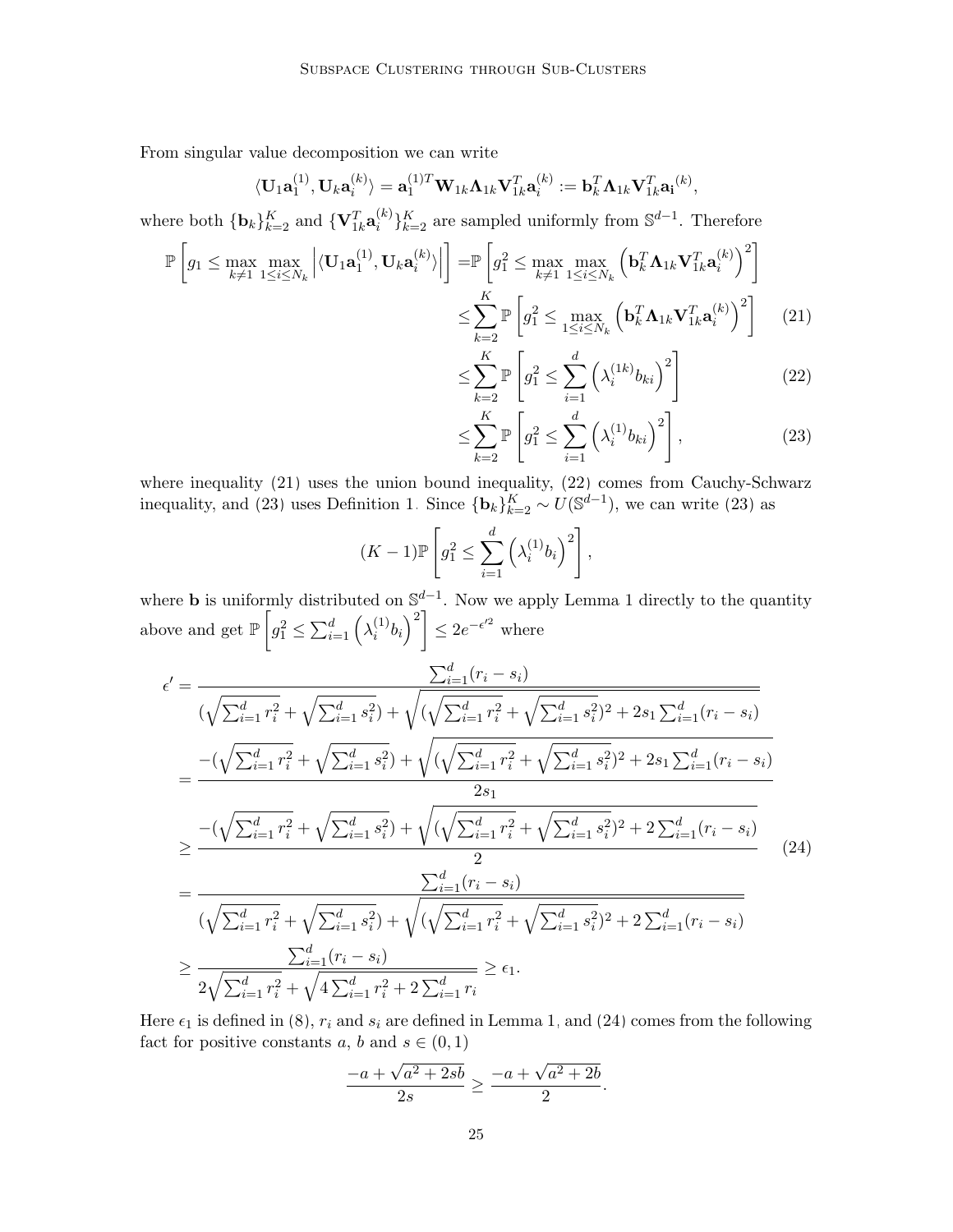Therefore we have

$$
\mathbb{P}\left[g_1 \leq \max_{k \neq 1} \max_{1 \leq i \leq n_k} \left| \langle \mathbf{U}_1 \mathbf{a}_1^{(1)}, \mathbf{U}_k \mathbf{a}_i^{(k)} \rangle \right| \right] \leq 2(K-1)e^{-\epsilon_1^2}.
$$

**Step 2:** For the second term of [\(20\)](#page-23-1), we just need to use Lemma [2.](#page-18-0) Note that for fixed  $\mathbf{a}_1^{(1)}$  $\frac{1}{1}$ , one can show that  $B_i = \langle \mathbf{a}_1^{(1)} \rangle$  $\overset{(1)}{1},\textbf{a}^{(1)}_i$  $\binom{1}{i}$  can be treated as a sample from a Beta distribution with parameters  $(\frac{1}{2}, \frac{d-1}{2})$  $\frac{-1}{2}$ ). From Lemma [2](#page-18-0) and Assumption A2 we have

$$
\mathbb{P}\left[B_{(N_1-d_{\max})} \leq T^2 | \mathcal{E}_2\right] \leq \frac{(N_1-d_{\max})}{d_{\max}(N_1+1)(N_1^{\rho}-1)^2}.
$$

Combine the results above we know

$$
\mathbb{P}\left[\mathcal{E}_{11}^{\complement}|\mathcal{E}_2\right] \le 2(K-1)e^{-\epsilon_1^2} + \frac{(N_1 - d_{\max})}{d_{\max}(N_1 + 1)(N_1^{\rho} - 1)^2}.
$$
\n(25)

**Step 3:** Now we are going to find the lower bound on  $\mathbb{P}[\mathcal{E}_2]$ . Let **e** be an independent copy of  $\mathbf{e}_1^{(1)}$  $\mathbf{I}^{(1)}$ , note that  $\|\mathbf{e}\|_2^2$  $\frac{2}{2}/D \sim F_{D,d}$ . From Corollary [1](#page-18-1) we have

<span id="page-25-0"></span>
$$
\mathbb{P}\left[g_2 \leq \sigma ||\mathbf{e}||_2\right] = \mathbb{P}\left[\frac{g_2^2}{D\sigma^2} \leq \frac{||\mathbf{e}||_2^2}{D}\right] \leq 2e^{-t^2},
$$

where  $t$  can be calculated from Corollary [1.](#page-18-1) Using Assumption  $A2$  we have

$$
t > \frac{D\left(\frac{g_2^2}{D\sigma^2} - 1\right)}{2\left(\sqrt{D} + \frac{g_2^2}{\sigma^2\sqrt{d}} + \sqrt{d}\right)} = \frac{\sqrt{d}}{2}\left(1 - \frac{1 + \frac{d}{D} + \sqrt{\frac{d}{D}}}{1 + \frac{d}{D} + \frac{g_2^2}{D\sigma^2}}\right) \ge \left(1 + \frac{\eta}{2 + \eta}\right)\sqrt{\log N}.
$$

Therefore we have  $\mathbb{P}\left[g_2 \leq \sigma ||\mathbf{e}||_2\right] \leq \frac{2}{\sigma}$  $\frac{2}{N(\frac{1+\frac{\eta}{2+\eta}}{2})^2}$ . Now we note that

$$
\mathbb{P}\left[g_2 > \sigma \max_{k=1,\dots,K} \max_{1 \le i \le N_k} \left\| \mathbf{e}_i^{(k)} \right\|_2 \right] = \Pi_{i=1}^N \left( 1 - \mathbb{P}\left[g_2 \le \sigma \left\| \mathbf{e}_i^{(k)} \right\|_2 \right] \right)
$$
\n
$$
\ge (1 - 2e^{-t^2})^N \ge 1 - \frac{2N}{N^{\left( 1 + \frac{\eta}{2 + \eta} \right)^2}},
$$

where the last inequality comes from the Bernoulli's inequality. Therefore

<span id="page-25-1"></span>
$$
\mathbb{P}\left[\mathcal{E}_2\right] \ge 1 - \frac{2N}{N^{\left(1 + \frac{\eta}{2 + \eta}\right)^2}}.\tag{26}
$$

Finally, the above arguments hold for any  $y_i^{(k)}$  $i^{(k)}$ . Putting [\(25\)](#page-25-0) and [\(26\)](#page-25-1) together and applying the union bound inequality yields the result

$$
\mathbb{P}[\mathcal{E}_1] \ge 1 - \sum_{k=1}^K \frac{n_k (N_k - d_{\text{max}})}{d_{\text{max}} (N_k + 1)(N_k^{\rho} - 1)^2} - 2(K - 1)n e^{-\epsilon_1^2} - \frac{2N}{N^{\left(1 + \frac{n}{2 + \eta}\right)^2}}.
$$
(27)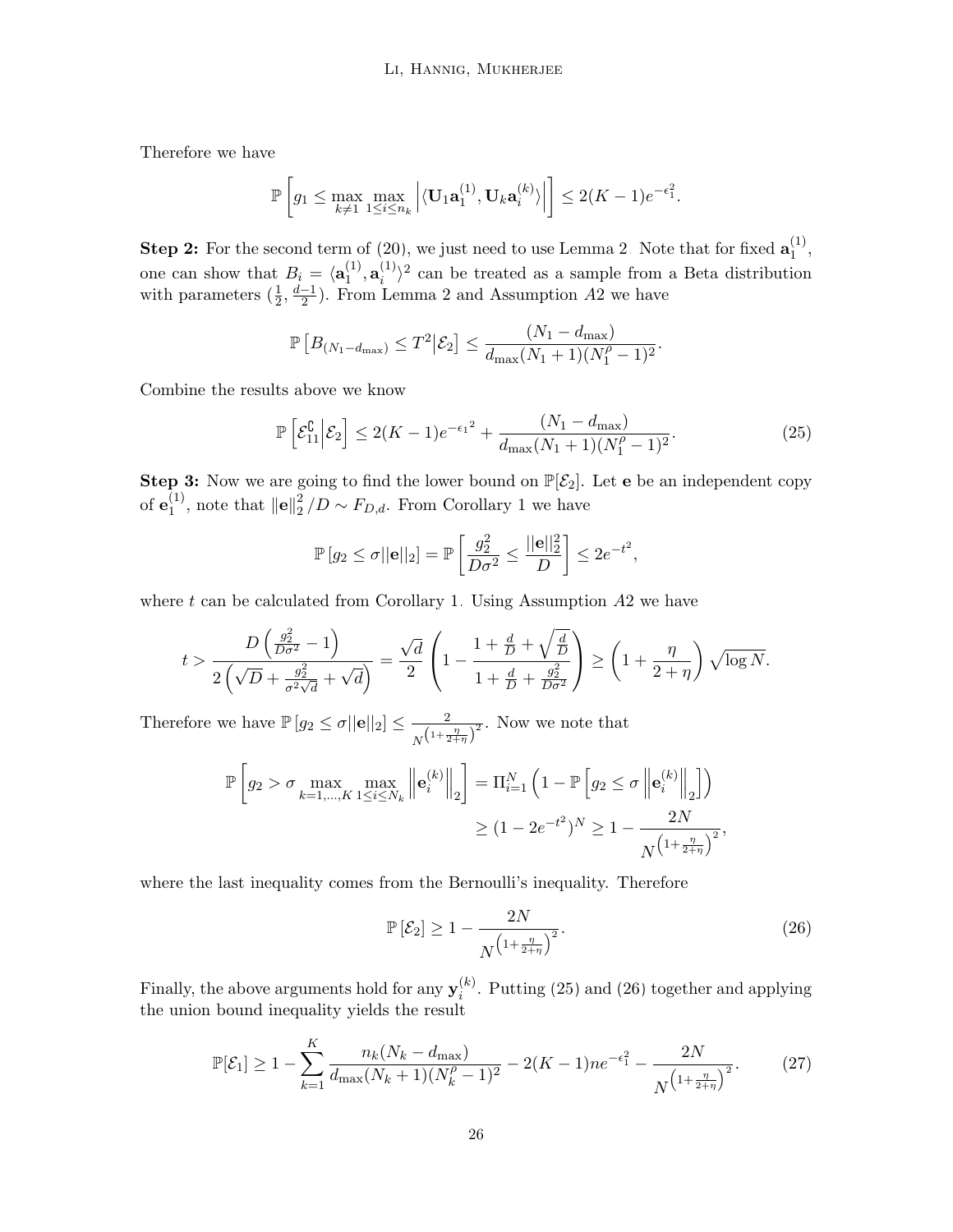To prove Theorem [2,](#page-9-1) we will use the following equation

$$
(\mathbf{W}^T \mathbf{W} + \lambda \mathbf{I}_{d_2})^{-1} \mathbf{W}^T = \mathbf{W}^T (\mathbf{W} \mathbf{W}^T + \lambda \mathbf{I}_{d_1})^{-1},
$$
\n(28)

<span id="page-26-0"></span>П

where  $\mathbf{W} \in \mathbb{R}^{d_1 \times d_2}$  and  $\lambda$  is a positive constant [\(Murphy, 2012,](#page-35-14) Chapter 4). Throughout the proof of Theorem [2,](#page-9-1) the subscript of identity matrix I will be omitted as its dimension is clear from the context.

**Proof of Theorem [2](#page-9-1)** Similar to the proof of Theorem [1,](#page-8-0) let  $\mathcal{E}_1$  be the event that correct neighborhood property holds for all  $\{Y_{\mathcal{C}_j}\}_{j=1}^n$ , let  $\mathcal{E}_2$  be the event  $\{\sigma | \mathbf{e}_i^{(k)}\}$  $\|x^{(k)}\|_2 < g, \forall i, k\}$  (g is from Assumption A4),  $\mathcal{E}_3$  is the event that the smallest singular value of  $BB^T$  is at least  $q_0, \forall i = 1, ..., n$ , and  $\mathcal{E}_4$  is the event that the sub-cluster preserving property is satisfied.

Define  $\mathcal{I} = \{(i, j) : \text{the } i\text{-th} \text{ and the } j\text{-th} \text{ sampled points belong to different clusters,}\}$  $1 \leq i < j \leq n$ , and  $\mathcal{J} = \{(i,j):$  the *i*-th and the *j*-th sampled points belong to the same cluster,  $1 \leq i < j \leq n$ . Conditional on  $\mathcal{E}_4$ , we know that  $\mathbf{Y}_{\mathcal{C}_i}$  and  $\mathbf{Y}_{\mathcal{C}_j}$  belong to different clusters if  $(i, j) \in \mathcal{I}$ , and belong to the same cluster if  $(i, j) \in \mathcal{J}$ .

We will show that conditioning on  $\mathcal{E}_2$ ,  $\mathcal{E}_3$  and  $\mathcal{E}_4$ , there exists a constant l such that

$$
\mathbb{P}\left[\mathcal{E}_1|\mathcal{E}_2,\mathcal{E}_3,\mathcal{E}_4\right] \geq \mathbb{P}\left[d(\mathbf{Y}_{\mathcal{C}_i},\mathbf{Y}_{\mathcal{C}_j})_{\forall (i,j)\in\mathcal{I}} > l \big|\mathcal{E}_2,\mathcal{E}_3,\mathcal{E}_4\right] \geq 1 - \sum_{\forall (i,j)\in\mathcal{I}} \mathbb{P}\left[d(\mathbf{Y}_{\mathcal{C}_i},\mathbf{Y}_{\mathcal{C}_j}) \leq l \big|\mathcal{E}_2,\mathcal{E}_3,\mathcal{E}_4\right].
$$

Then we obtain an upper bound on  $\mathbb{P}[d(\mathbf{Y}_{\mathcal{C}_i}, \mathbf{Y}_{\mathcal{C}_k}) \leq l \mid \mathcal{E}_2, \mathcal{E}_3, \mathcal{E}_4], \forall (i, k) \in \mathcal{I}$ . The theorem will follow by using the union bound inequality.

WLOG assume that  $Y_{\mathcal{C}_1}$  and  $Y_{\mathcal{C}_2}$  belong to  $\mathcal{S}_1$ , and  $Y_{\mathcal{C}_3}$  belongs to  $\mathcal{S}_2$ . The distance function  $d(\mathbf{Y}_{\mathcal{C}_1}, \mathbf{Y}_{\mathcal{C}_2})$  can be explicitly written as

<span id="page-26-1"></span>
$$
\left\|\mathbf{Y}_{\mathcal{C}_1}-\mathbf{Y}_{\mathcal{C}_2}(\mathbf{Y}_{\mathcal{C}_2}^T\mathbf{Y}_{\mathcal{C}_2}+\lambda\mathbf{I})^{-1}\mathbf{Y}_{\mathcal{C}_2}^T\mathbf{Y}_{\mathcal{C}_1}\right\|_F+\left\|\mathbf{Y}_{\mathcal{C}_2}-\mathbf{Y}_{\mathcal{C}_1}(\mathbf{Y}_{\mathcal{C}_1}^T\mathbf{Y}_{\mathcal{C}_1}+\lambda\mathbf{I})^{-1}\mathbf{Y}_{\mathcal{C}_1}^T\mathbf{Y}_{\mathcal{C}_2}\right\|_F. (29)
$$

Conditional on  $\mathcal{E}_4$ , we can write  $\mathbf{Y}_{\mathcal{C}_1} = \mathbf{U}_1 \hat{\mathbf{B}}_1 + \hat{\mathbf{E}}_1$ , where  $\|[\mathbf{U}_1 \hat{\mathbf{B}}_1]_j + [\hat{\mathbf{E}}_1]_j\|_2 = 1$ . Let  $\mathbf{B}_1$ and  $\mathbf{E}_1$  be the "un-normalized" version of  $\hat{\mathbf{B}}_1$  and  $\hat{\mathbf{E}}_1$  respectively. Here each column of  $\mathbf{B}_1$ is a sample from the uniform distribution on  $\mathbb{S}^{d-1}$ . We have the following relation

$$
[\hat{\mathbf{B}}_1]_j = \frac{[\mathbf{B}_1]_j}{\|[\mathbf{U}_1 \mathbf{B}_1]_j + [\mathbf{E}_1]_j\|_2}, \ [\hat{\mathbf{E}}_1]_j = \frac{[\mathbf{E}_1]_j}{\|[\mathbf{U}_1 \mathbf{B}_1]_j + [\mathbf{E}_1]_j\|_2}, \ j = 1, ..., d_{max} + 1.
$$

Similarly we can write  $Y_{\mathcal{C}_2} = U_1 \hat{B}_2 + \hat{E}_2$  and  $Y_{\mathcal{C}_3} = U_2 \hat{B}_3 + \hat{E}_3$ . Using Equation [\(28\)](#page-26-0), the first term in [\(29\)](#page-26-1) can be rewritten as

$$
\|\mathbf{Y}_{\mathcal{C}_1} - \mathbf{Y}_{\mathcal{C}_2} (\mathbf{Y}_{\mathcal{C}_2}^T \mathbf{Y}_{\mathcal{C}_2} + \lambda \mathbf{I})^{-1} \mathbf{Y}_{\mathcal{C}_2}^T \mathbf{Y}_{\mathcal{C}_1} \|_F
$$
\n  
\n=\n
$$
\|\mathbf{Y}_{\mathcal{C}_1} - (\mathbf{Y}_{\mathcal{C}_2} \mathbf{Y}_{\mathcal{C}_2}^T + \lambda \mathbf{I} - \lambda \mathbf{I}) (\mathbf{Y}_{\mathcal{C}_2} \mathbf{Y}_{\mathcal{C}_2}^T + \lambda \mathbf{I})^{-1} \mathbf{Y}_{\mathcal{C}_1} \|_F
$$
\n  
\n=\lambda \|( \mathbf{Y}\_{\mathcal{C}\_2} \mathbf{Y}\_{\mathcal{C}\_2}^T + \lambda \mathbf{I})^{-1} \mathbf{Y}\_{\mathcal{C}\_1} \|\_F\n  
\n
$$
< \lambda \left\| [(\mathbf{Y}_{\mathcal{C}_2} \mathbf{Y}_{\mathcal{C}_2}^T + \lambda \mathbf{I})^{-1} - (\mathbf{U}_1 \hat{\mathbf{B}}_2 \hat{\mathbf{B}}_2^T \mathbf{U}_1^T + \lambda \mathbf{I})^{-1} ] \|_F || \mathbf{Y}_{\mathcal{C}_1} ||_F
$$
\n  
\n
$$
+ \lambda \left\| (\mathbf{U}_1 \hat{\mathbf{B}}_2 \hat{\mathbf{B}}_2^T \mathbf{U}_1^T + \lambda \mathbf{I})^{-1} \mathbf{Y}_{\mathcal{C}_1} \right\|_F
$$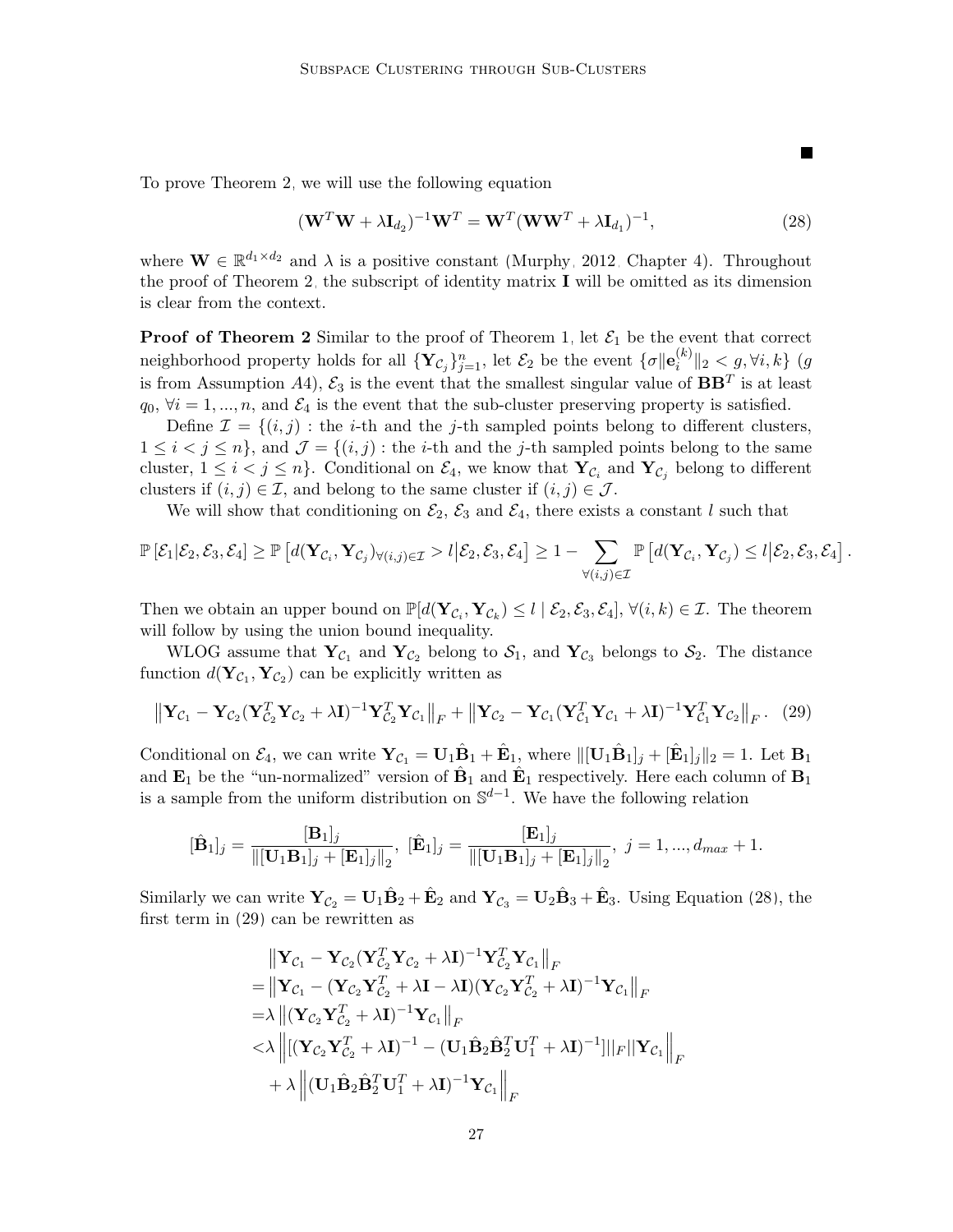<span id="page-27-0"></span>Li, Hannig, Mukherjee

$$
\langle \lambda \left\| (\mathbf{Y}_{\mathcal{C}_2} \mathbf{Y}_{\mathcal{C}_2}^T + \lambda \mathbf{I})^{-1} - (\mathbf{U}_1 \hat{\mathbf{B}}_2 \hat{\mathbf{B}}_2^T \mathbf{U}_1^T + \lambda \mathbf{I})^{-1} \right\|_F \sqrt{d_{\text{max}}} + 1
$$
  
+ 
$$
\lambda \left\| (\mathbf{U}_1 \hat{\mathbf{B}}_2 \hat{\mathbf{B}}_2^T \mathbf{U}_1^T + \lambda \mathbf{I})^{-1} \mathbf{U}_1 \hat{\mathbf{B}}_1 \right\|_F
$$
  
+ 
$$
\lambda \left\| (\mathbf{U}_1 \hat{\mathbf{B}}_2 \hat{\mathbf{B}}_2^T \mathbf{U}_1^T + \lambda \mathbf{I})^{-1} \right\|_F \left\| \hat{\mathbf{E}}_1 \right\|_F.
$$
 (30)

Now we are going to complete our proof in 3 steps. Unless specified otherwise, the following Step 1 to Step 3 are derived conditioning on  $\mathcal{E}_2$ ,  $\mathcal{E}_3$  and  $\mathcal{E}_4$ .

Step 1: We can rewrite the first term in  $(30)$  as the following term

$$
\lambda \left\| (\mathbf{G}_2 + \mathbf{H})^{-1} - \mathbf{H}^{-1} \right\|_F \sqrt{d_{\text{max}} + 1},
$$

where  $\mathbf{H} = \mathbf{U}_1 \hat{\mathbf{B}}_2 \hat{\mathbf{B}}_2^T \mathbf{U}_1^T + \lambda \mathbf{I}$ , and  $\mathbf{G}_2 = \mathbf{Y}_{\mathcal{C}_2} \mathbf{Y}_{\mathcal{C}_2}^T - \mathbf{U}_1 \hat{\mathbf{B}}_2 \hat{\mathbf{B}}_2^T \mathbf{U}_1^T = \hat{\mathbf{E}}_2 \hat{\mathbf{B}}_2^T \mathbf{U}_1^T + \mathbf{U}_1 \hat{\mathbf{B}}_2 \hat{\mathbf{E}}_2^T + \mathbf{U}_2 \hat{\mathbf$  $\hat{\mathbf{E}}_2 \hat{\mathbf{E}}_2^T$ . Note that the normalizing constant of each column of  $\{\hat{\mathbf{E}}_i\}_{i=1}^n$  are bounded in  $[1-g, 1+g]$ . We then have the following relations

$$
\|\mathbf{G}_2\|_F \le \left\|\hat{\mathbf{E}}_2\right\|_F \left\|\hat{\mathbf{B}}_2^T \mathbf{U}_1^T\right\|_F + \left\|\mathbf{U}_1\hat{\mathbf{B}}_2 + \hat{\mathbf{E}}_2\right\|_F \left\|\hat{\mathbf{E}}_2^T\right\|_F
$$
  

$$
\le \frac{(2g - g^2)(d_{max} + 1)}{(1 - g)^2}.
$$
 (31)

The above analysis used triangle inequalities and the bounds of normalizing constants.

Using the fact that

<span id="page-27-1"></span>
$$
\|\mathbf{H}^{-1}\|_{F} < \sqrt{\frac{d(1+g)^{4}}{q_{0}^{2}} + \frac{D-d}{\lambda^{2}}}
$$

and inequality [\(31\)](#page-27-1), we have the following inequalities

$$
\left\|\mathbf{H}^{-1}\mathbf{G}_2\right\|_F \le \left\|\mathbf{H}^{-1}\right\|_F \left\|\mathbf{G}_2\right\|_F = \frac{(2g - g^2)(d_{max} + 1)}{2(1 - g)} \cdot \sqrt{\frac{d(1 + g)^4}{q_0^2} + \frac{D - d}{\lambda^2}} =: f(d) < \frac{1}{2}.
$$

Therefore  $\lim_{m\to\infty}$  (H<sup>-1</sup>G<sub>2</sub>)<sup>m</sup> = 0. From Theorem 4.29 in [Schott](#page-35-15) [\(2016\)](#page-35-15) we know (I +  $(\mathbf{H}^{-1}\mathbf{G}_2)^{-1} = \sum_{j=0}^{\infty} (\mathbf{H}^{-1}\mathbf{G}_2)^j$  and

$$
\begin{aligned} \left\| (\mathbf{G}_2 + \mathbf{H})^{-1} - \mathbf{H}^{-1} \right\|_F &= \left\| \mathbf{H}^{-1} \mathbf{G} (\mathbf{I} + \mathbf{H}^{-1} \mathbf{G}_2)^{-1} \mathbf{H}^{-1} \right\|_F \\ &\le \left\| \sum_{j=1}^{\infty} (\mathbf{H}^{-1} \mathbf{G}_2)^j \right\|_F \left\| \mathbf{H}^{-1} \right\|_F \\ &< \frac{f(d)}{1 - f(d)} \sqrt{\frac{d(1 + g)^4}{q_0^2} + \frac{D - d}{\lambda^2}}. \end{aligned}
$$

We then have for the first term in [\(30\)](#page-27-0)

$$
\lambda \| (\mathbf{G}_2 + \mathbf{H})^{-1} - \mathbf{H}^{-1} \|_F \sqrt{d_{\max} + 1} < \frac{f(d)\sqrt{d_{max} + 1}}{1 - f(d)} \cdot \sqrt{\frac{d(1 + g)^4 \lambda^2}{q_0^2} + D - d}.
$$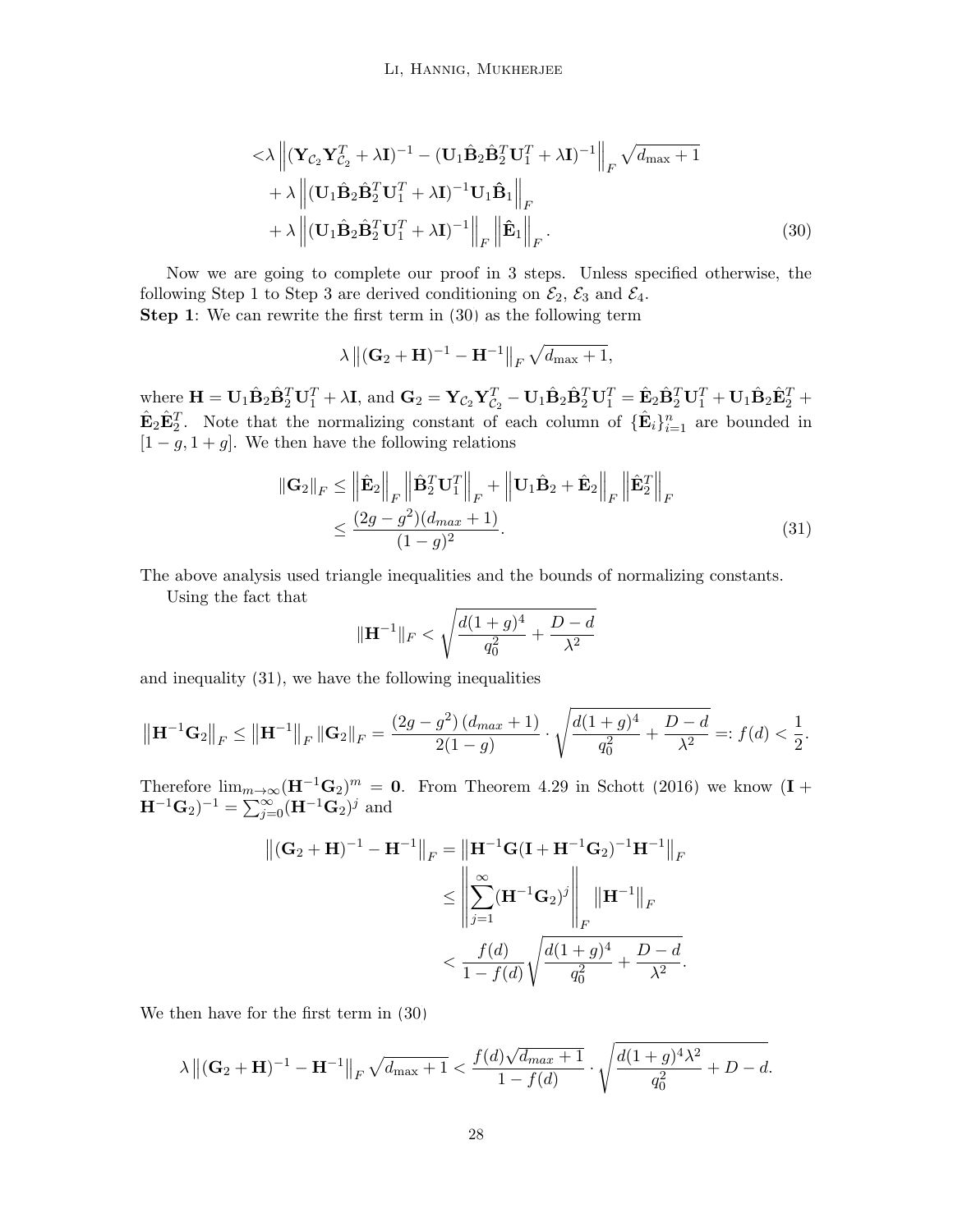For the second term in [\(30\)](#page-27-0) we have

$$
\lambda \left\| \left( \mathbf{U}_{1} \hat{\mathbf{B}}_{2} \hat{\mathbf{B}}_{2}^{T} \mathbf{U}_{1}^{T} + \lambda \mathbf{I} \right)^{-1} \hat{\mathbf{B}}_{1} \right\|_{F} = \left\| \hat{\mathbf{B}}_{1} - \hat{\mathbf{B}}_{2} \hat{\mathbf{B}}_{2}^{T} (\hat{\mathbf{B}}_{2} \hat{\mathbf{B}}_{2}^{T} + \lambda \mathbf{I})^{-1} \hat{\mathbf{B}}_{1} \right\|_{F}
$$
  

$$
\leq \left\| \mathbf{I} - \hat{\mathbf{B}}_{2} \hat{\mathbf{B}}_{2}^{T} (\hat{\mathbf{B}}_{2} \hat{\mathbf{B}}_{2}^{T} + \lambda \mathbf{I})^{-1} \right\|_{F} \left\| \hat{\mathbf{B}}_{1} \right\|_{F} \leq \frac{\lambda (1 + g)^{2} \sqrt{d(d_{max} + 1)}}{q_{0}(1 - g)}
$$

<span id="page-28-1"></span><span id="page-28-0"></span>.

For the third term in [\(30\)](#page-27-0) we have

$$
\lambda \left\| (\mathbf{U}_1 \hat{\mathbf{B}}_2 \hat{\mathbf{B}}_2^T \mathbf{U}_1^T + \lambda \mathbf{I})^{-1} \right\|_F \left\| \hat{\mathbf{E}}_1 \right\|_F \le g \sqrt{\frac{d(1+g)^4 \lambda^2}{q_0^2} + D - d}.
$$

Hence by our assumption, Equation [\(30\)](#page-27-0) can be upper bounded by the following term

$$
\frac{3\lambda(1+g)^2\sqrt{d(d_{max}+1)}}{q_0(1-g)},
$$

which is deterministic and does not depend on the choices of  ${\bf B}_i\}_{i=1}^n$  and  ${\bf \{U}_k\}_{k=1}^K$ . The distance function in  $(29)$  has two parts which are symmetric, therefore we set

$$
l := \frac{6\lambda(1+g)^2\sqrt{d(d_{max}+1)}}{q_0(1-g)} > d(\mathbf{Y}_{\mathcal{C}_i}, \mathbf{Y}_{\mathcal{C}_j})_{(i,j)\in\mathcal{J}}.
$$

**Step 2:** Now we consider  $\mathbb{P}\left[d\left(\mathbf{Y}_{\mathcal{C}_1}, \mathbf{Y}_{\mathcal{C}_3}\right) \leq l \middle| \mathcal{E}_2, \mathcal{E}_3, \mathcal{E}_4\right]$ . We explicitly write  $d(\mathbf{Y}_{\mathcal{C}_1}, \mathbf{Y}_{\mathcal{C}_3})$  as

$$
\|\mathbf{Y}_{\mathcal{C}_1} - \mathbf{Y}_{\mathcal{C}_3} (\mathbf{Y}_{\mathcal{C}_3}^T \mathbf{Y}_{\mathcal{C}_3} + \lambda \mathbf{I})^{-1} \mathbf{Y}_{\mathcal{C}_3}^T \mathbf{Y}_{\mathcal{C}_1}\|_F + \|\mathbf{Y}_{\mathcal{C}_3} - \mathbf{Y}_{\mathcal{C}_1} (\mathbf{Y}_{\mathcal{C}_1}^T \mathbf{Y}_{\mathcal{C}_1} + \lambda \mathbf{I})^{-1} \mathbf{Y}_{\mathcal{C}_1}^T \mathbf{Y}_{\mathcal{C}_3}\|_F. \tag{32}
$$

Note the following relation

$$
\mathbb{P}\left[d(\mathbf{Y}_{\mathcal{C}_1},\mathbf{Y}_{\mathcal{C}_3})\leq l|\mathcal{E}_2,\mathcal{E}_3\right] \leq \mathbb{P}\left[\left\|\mathbf{Y}_{\mathcal{C}_1}-\mathbf{Y}_{\mathcal{C}_3}(\mathbf{Y}_{\mathcal{C}_3}^T\mathbf{Y}_{\mathcal{C}_3}+\lambda\mathbf{I})^{-1}\mathbf{Y}_{\mathcal{C}_3}^T\mathbf{Y}_{\mathcal{C}_1}\right\|_F\leq \frac{l}{2}\bigg|\mathcal{E}_2,\mathcal{E}_3,\mathcal{E}_4\bigg] + \mathbb{P}\left[\left\|\mathbf{Y}_{\mathcal{C}_3}-\mathbf{Y}_{\mathcal{C}_1}(\mathbf{Y}_{\mathcal{C}_1}^T\mathbf{Y}_{\mathcal{C}_1}+\lambda\mathbf{I})^{-1}\mathbf{Y}_{\mathcal{C}_1}^T\mathbf{Y}_{\mathcal{C}_3}\right\|_F\leq \frac{l}{2}\bigg|\mathcal{E}_2,\mathcal{E}_3,\mathcal{E}_4\right].
$$
\n(33)

To bound the first term in [\(32\)](#page-28-0), the following facts come from the triangle inequality

$$
\|\mathbf{Y}_{\mathcal{C}_1} - \mathbf{Y}_{\mathcal{C}_3} (\mathbf{Y}_{\mathcal{C}_3}^T \mathbf{Y}_{\mathcal{C}_3} + \lambda \mathbf{I})^{-1} \mathbf{Y}_{\mathcal{C}_3}^T \mathbf{Y}_{\mathcal{C}_1}\|_F \n= \lambda \left\| (\mathbf{Y}_{\mathcal{C}_3} \mathbf{Y}_{\mathcal{C}_3}^T + \lambda \mathbf{I})^{-1} \mathbf{Y}_{\mathcal{C}_1} \right\|_F \n> \lambda \left\| (\mathbf{U}_2 \hat{\mathbf{B}}_3 \hat{\mathbf{B}}_3^T \mathbf{U}_2^T + \lambda \mathbf{I})^{-1} \mathbf{U}_1 \hat{\mathbf{B}}_1 \right\|_F - \lambda \left\| (\mathbf{U}_2 \hat{\mathbf{B}}_3 \hat{\mathbf{B}}_3^T \mathbf{U}_2^T + \lambda \mathbf{I})^{-1} \right\|_F \left\| \hat{\mathbf{E}}_1 \right\|_F \n- \lambda \left\| \left[ (\mathbf{Y}_{\mathcal{C}_3} \mathbf{Y}_{\mathcal{C}_3}^T + \lambda \mathbf{I})^{-1} - (\mathbf{U}_2 \hat{\mathbf{B}}_3 \hat{\mathbf{B}}_3^T \mathbf{U}_2^T + \lambda \mathbf{I})^{-1} \right] \right\|_F \sqrt{d_{\max} + 1}.
$$

The last two terms of the line above are upper bounded by  $\frac{\lambda(1+g)^2\sqrt{d(d_{max}+1)}}{g_0(1-g)}$  $\frac{\sqrt{u(a_{max}+1)}}{q_0(1-g)}$  as before, and the first term can be bounded by the following relations

$$
\lambda \left\| \left(\mathbf{U}_2\hat{\mathbf{B}}_3\hat{\mathbf{B}}_3^T\mathbf{U}_2^T + \lambda\mathbf{I} \right)^{-1}\mathbf{U}_1\hat{\mathbf{B}}_1 \right\|_F
$$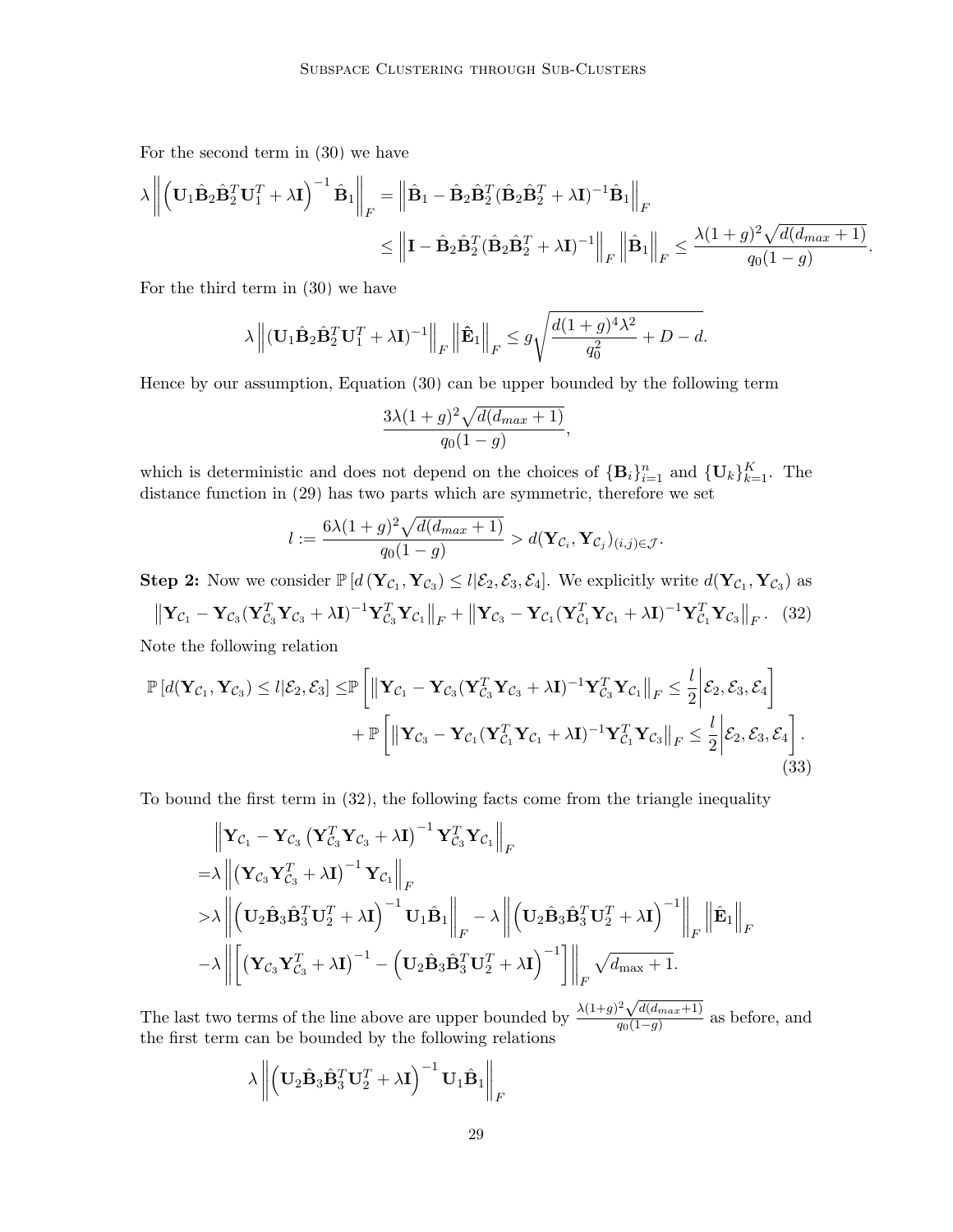<span id="page-29-0"></span>Li, Hannig, Mukherjee

$$
\geq \left\| \mathbf{U}_1 \hat{\mathbf{B}}_1 - \mathbf{U}_2 \mathbf{U}_2^T \mathbf{U}_1 \hat{\mathbf{B}}_1 \right\|_F - \lambda \left\| \mathbf{U}_2 \left( \hat{\mathbf{B}}_3 \hat{\mathbf{B}}_3^T + \lambda \mathbf{I} \right)^{-1} \mathbf{U}_2^T \mathbf{U}_1 \hat{\mathbf{B}}_1 \right\|_F
$$
  
> 
$$
\left\| \mathbf{U}_1 \hat{\mathbf{B}}_1 - \mathbf{U}_2 \mathbf{U}_2^T \mathbf{U}_1 \hat{\mathbf{B}}_1 \right\|_F - \frac{\lambda (1+g)^2 \sqrt{d(d_{max}+1)}}{q_0 (1-g)},
$$
(34)

where inequality  $(34)$  comes from the following relations

$$
\lambda \left\| \mathbf{U}_2 \left( \hat{\mathbf{B}}_3 \hat{\mathbf{B}}_3^T + \lambda \mathbf{I} \right)^{-1} \mathbf{U}_2^T \mathbf{U}_1 \hat{\mathbf{B}}_1 \right\|_F \leq \lambda \left\| \left( \hat{\mathbf{B}}_3 \hat{\mathbf{B}}_3^T + \lambda \mathbf{I} \right)^{-1} \right\|_F \left\| \mathbf{U}_1 \hat{\mathbf{B}}_1 \right\|_F
$$
  

$$
\leq \lambda \frac{\sqrt{d} (1+g)^2 \sqrt{d_{max}+1}}{q_0} = \frac{\lambda (1+g)^2 \sqrt{d(d_{max}+1)}}{q_0(1-g)}.
$$

For the first term in [\(34\)](#page-29-0) we have

$$
\begin{aligned}\n\left\|\mathbf{U}_{1}\hat{\mathbf{B}}_{1}-\mathbf{U}_{2}\mathbf{U}_{2}^{T}\mathbf{U}_{1}\hat{\mathbf{B}}_{1}\right\|_{F} &= \sqrt{Tr\left[\hat{\mathbf{B}}_{1}^{T}\hat{\mathbf{B}}_{1}-\hat{\mathbf{B}}_{1}^{T}\mathbf{U}_{1}^{T}\mathbf{U}_{2}\mathbf{U}_{2}^{T}\mathbf{U}_{1}\hat{\mathbf{B}}_{1}\right]} \\
&= \left\|\sqrt{\mathbf{I}-\mathbf{\Lambda}_{12}^{2}}\tilde{\mathbf{B}}_{1}\mathbf{W}\right\|_{F} \ge \frac{\left\|\sqrt{\mathbf{I}-\mathbf{\Lambda}_{12}^{2}}\tilde{\mathbf{B}}_{1}\right\|_{F}}{1+g},\n\end{aligned}
$$

where **W** is the diagonal matrix such that  $W_{jj} = \frac{1}{\|[\hat{\mathbf{B}}_1]_j\|_2}$  $([\hat{B}_1]_j$  is the *j*-th column of  $\hat{\mathbf{B}}_1$ ,  $j = 1, ..., d_{max} + 1$ ,  $\tilde{\mathbf{B}}_1 = \mathbf{V} \mathbf{B}_1$  is a orthogonal transformation of  $\mathbf{B}_1$  (here V is the right orthogonal matrix in the svd of  $\mathbf{U}_2^T\mathbf{U}_1$ , and  $\mathbf{\Lambda}_{12}$  is the diagonal matrix such that  $[\mathbf{\Lambda}_{12}]_{ii} = \lambda_i^{(12)}$  $i^{(12)}$ ,  $i = 1, ..., d$ . Therefore, eventually the first term at the RHS of [\(33\)](#page-28-1) can be upper bounded by

$$
\mathbb{P}\left[\left\|\sqrt{\mathbf{I}-\mathbf{\Lambda}^2_{12}}\tilde{\mathbf{B}}_1\right\|_F \leq \frac{6\lambda(1+g)^2\sqrt{d(d_{max}+1)}}{q_0(1-g)}\right].
$$

Using Assumption A4, Lemma [1](#page-17-2) and arguments similar to the proof of Theorem [1,](#page-8-0) we know the quantity above is upper bounded by

$$
\mathbb{P}\left[\left\|\sqrt{\mathbf{I}-\mathbf{\Lambda}_{12}^2}\mathbf{v}\right\|_F\leq \sqrt{1-T_l^2}\right] \leq 2e^{-\epsilon_1^2},
$$

where  $\epsilon_1$  is defined in [\(8\)](#page-8-2) with  $g_1$  replaced by  $T_l$ , and **v** is the first column of  $\tilde{\mathbf{B}}_1$ . Using analogous manipulations we obtain similar results for the second term in [\(33\)](#page-28-1). Therefore  $\mathbb{P}\left[d(\mathbf{Y}_{\mathcal{C}_1},\mathbf{Y}_{\mathcal{C}_3})\leq l|\mathcal{E}_2,\mathcal{E}_3,\mathcal{E}_4\right]\leq 4e^{-\epsilon_1^2}.$ 

Step 3: Now we are going to lower bound  $\mathbb{P}[\mathcal{E}_2,\mathcal{E}_3,\mathcal{E}_4]$  from the fact  $\mathbb{P}[\mathcal{E}_2,\mathcal{E}_3,\mathcal{E}_4] \geq 1$  $\mathbb{P}[\mathcal{E}_2^{\bar{\mathbb{C}}}$  $\frac{\mathcal{C}}{2}]-\mathbb{P}[\mathcal{E}_3^\complement$  $[\mathcal{E}_3^\complement]-\mathbb{P}[\mathcal{E}_4^\complement]$ يا $\left[ \frac{1}{4}\right]$ .

Just as in the proof of Theorem [1](#page-8-0) we have  $\mathbb{P}\left[\sigma \mathbf{e}_i^{(k)} \ge g\right] \le 2e^{-t^2}$ , where

$$
t = \frac{D\left(\frac{g^2}{D\sigma^2} - 1\right)}{2\left(\sqrt{D} + \frac{Dg^2}{\sigma^2\sqrt{d}} + \sqrt{d}\right)}.
$$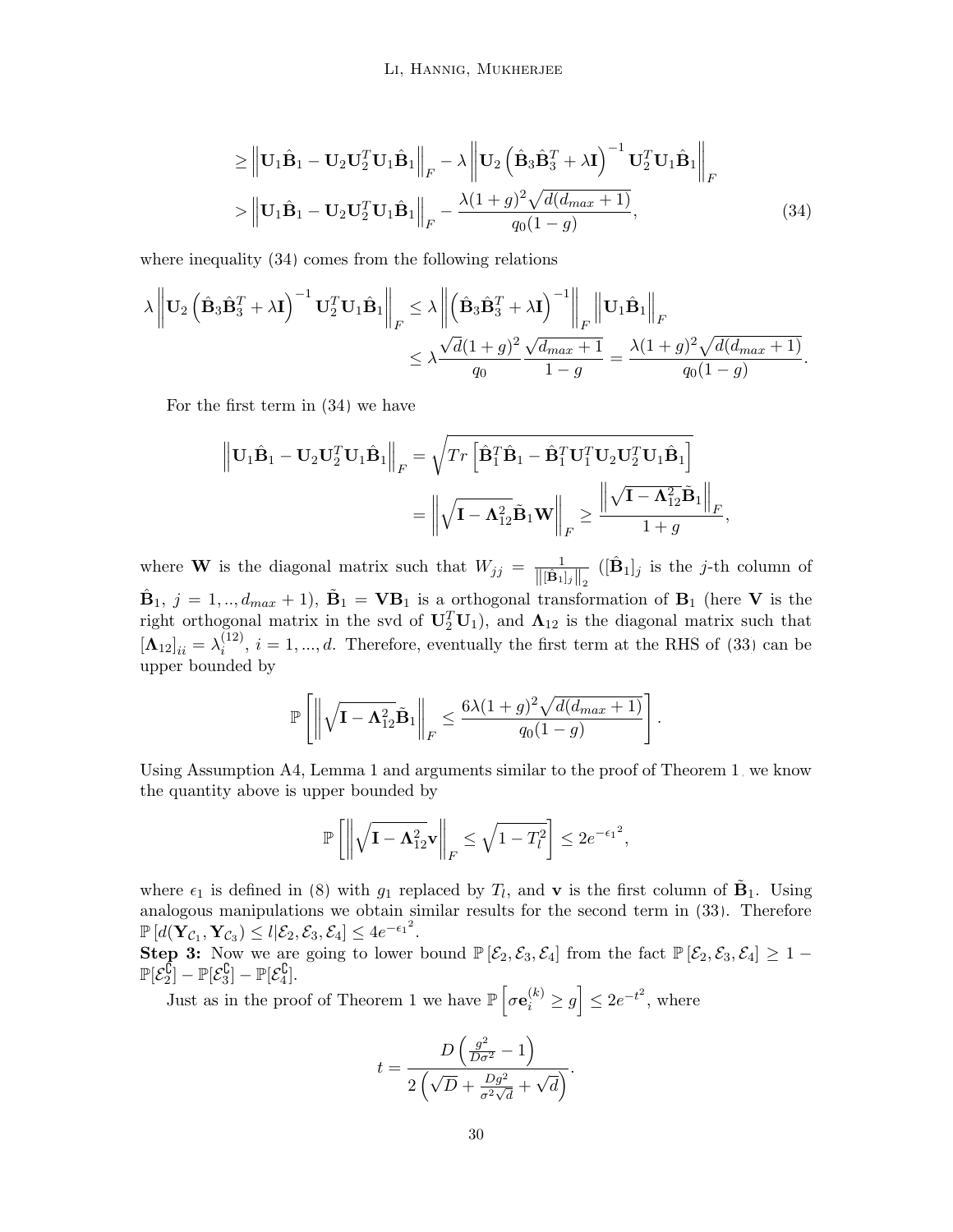From Assumption A4 we know  $2e^{-t^2} \leq \frac{2}{\sqrt{t}}$  $\frac{2}{N^{\left(1+\frac{\eta}{2+\eta}\right)^2}}$ . Using union bound inequality we have

<span id="page-30-0"></span>
$$
\mathbb{P}\left[\mathcal{E}_2^{\complement}\right] \le \frac{2N}{N^{\left(1 + \frac{\eta}{2 + \eta}\right)^2}}.\tag{35}
$$

From Lemma [5](#page-21-0) we have

$$
\mathbb{P}\left[\mathcal{E}_3^{\complement}\right] \le \frac{2n}{N^{t^2/2}} + \sum_{k=1}^K n_k \left(\frac{N_k - d_{max}}{d_{max}(N_k + 1)(N_k^{\rho} - 1)^2} + 2(N_k - 1)e^{-\epsilon_2^2}\right). \tag{36}
$$

From our assumption we have

$$
\mathbb{P}\left[\mathcal{E}_4^{\complement}\right] \le p_s. \tag{37}
$$

<span id="page-30-2"></span><span id="page-30-1"></span> $\blacksquare$ 

Combing  $(35)$ ,  $(36)$  and  $(37)$  we know

$$
\mathbb{P}[\mathcal{E}_1] \geq 1 - \sum_{\forall (i,j) \in \mathcal{I}} \mathbb{P}\left[d(\mathbf{Y}_{\mathcal{C}_i}, \mathbf{Y}_{\mathcal{C}_j}) \leq l | \mathcal{E}_2, \mathcal{E}_3, \mathcal{E}_4\right] - \mathbb{P}\left[\mathcal{E}_2^{\complement}\right] - \mathbb{P}\left[\mathcal{E}_3^{\complement}\right] - \mathbb{P}\left[\mathcal{E}_4^{\complement}\right]
$$
\n
$$
\geq 1 - 4n(n-1)e^{-\epsilon_1^2} - \frac{2n}{N^{t^2/2}} - \sum_{k=1}^K n_k \left(\frac{N_k - d_{max}}{d_{max}(N_k + 1)(N_k^{\rho} - 1)^2} + 2(N_k - 1)e^{-\epsilon_2^2}\right)
$$
\n
$$
-\frac{2N}{N^{\left(1 + \frac{\eta}{2 + \eta}\right)^2}} - p_s.
$$

This completes the proof.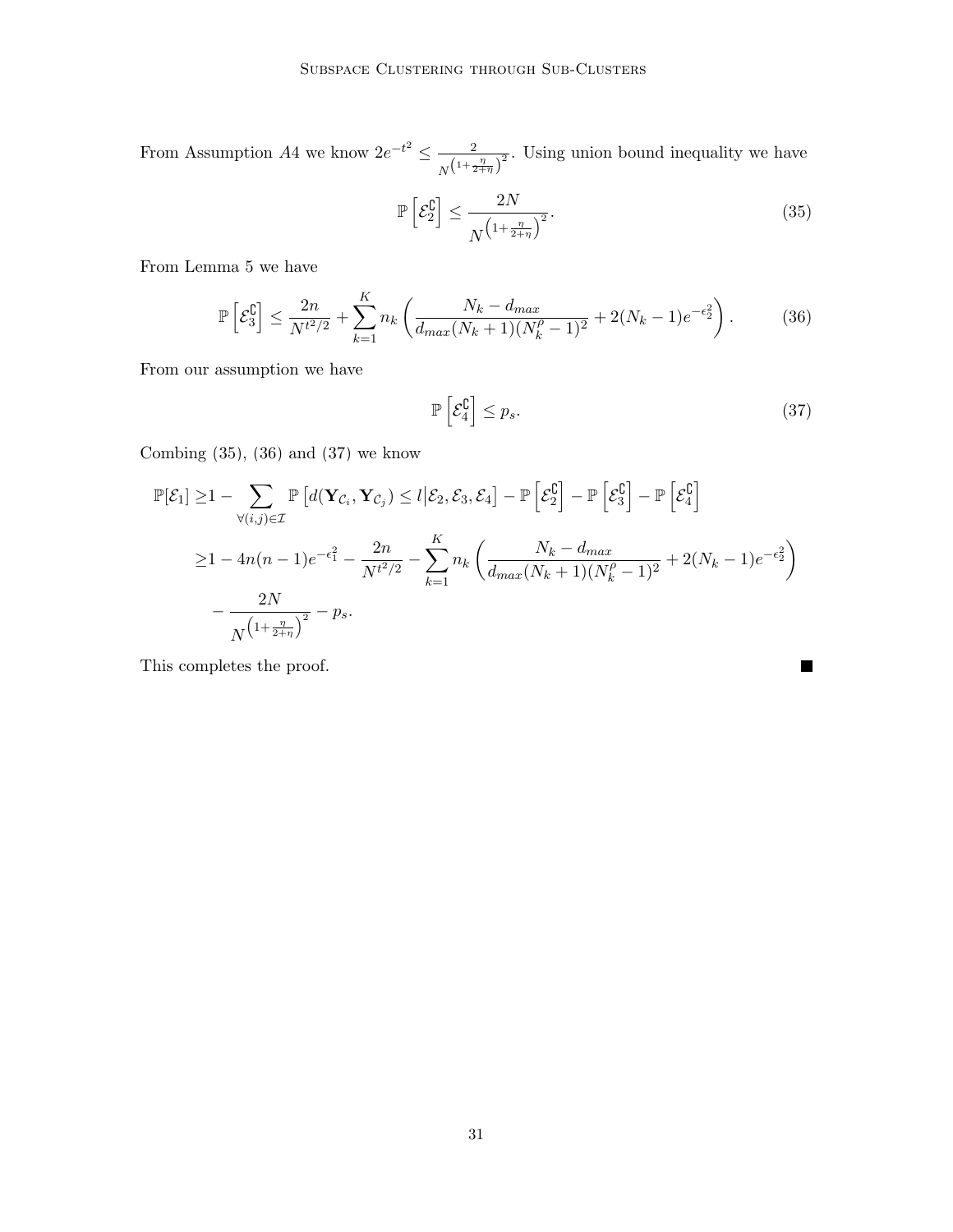## <span id="page-31-1"></span>Appendix D. Residual Minimization by Ridge Regression

In this section we provide the algorithm for classifying the out-of-sample points.

**input** : Y to be classified, R and  $\ell$  are the training data and labels, m and  $\lambda$ are the residual minimization and regularization parameters output: The label vector  $\ell$  of all points in Y 1. Generate subsets of training data for  $k = 1$  to  $K$  do Uniformly sample m points from the k-th cluster in the training set  $\mathbf{R}$ , denote this sampled set as  $\mathbf{R}_k$ ; end 2. Compute the projection matrix for each cluster for  $k = 1$  to  $K$  do  $\mathbf{P}_k := \mathbf{R}_k (\mathbf{R}_k^T \mathbf{R}_k + \lambda \mathbf{I})^{-1} \mathbf{R}_k^T$ end 3. Compute residuals for points in Y, here N is the number of points in Y for  $i = 1$  to N do for  $k = 1$  to  $K$  do  $\mathbf{r}_i(k) := (\mathbf{I} - \mathbf{P}_k)\mathbf{y}_i;$ end end 4. Assign labels through minimum residual for  $i = 1$  to N do  $\int$   $\ell_i = \arg \min_k \mathbf{r}_i(k);$ end

Algorithm 3: Residual Minimization by Ridge Regression (RMRR) algorithm.

## <span id="page-31-0"></span>Appendix E. Additional Numerical Results

In this section, we present additional numerical results. Results for some algorithms are omitted for certain datasets due to the limitations on computational resources. Specifically, the additional results are presented in Table [4,](#page-32-0) Table [5](#page-32-1) and Table [6.](#page-32-2)

## <span id="page-31-2"></span>Appendix F. Additional Technical Discussion

#### F.1 The  $\epsilon_1$  in Theorem [1](#page-8-0)

In this section, we will show that under mild conditions,  $\epsilon_1$  in [\(8\)](#page-8-2) grows at least linear in √  $\overline{d}$ . For ease of notation, we write  $r_i = (g_1^2 - \lambda_i^{(1)2})$  $\binom{1}{i}$ + and  $s_i = (g_1^2 - \lambda_i^{(1)2})$  $\binom{1}{i}$  $i = 1, \ldots, d.$ WLOG assume  $\epsilon_1$  is evaluated at  $k = 1$ .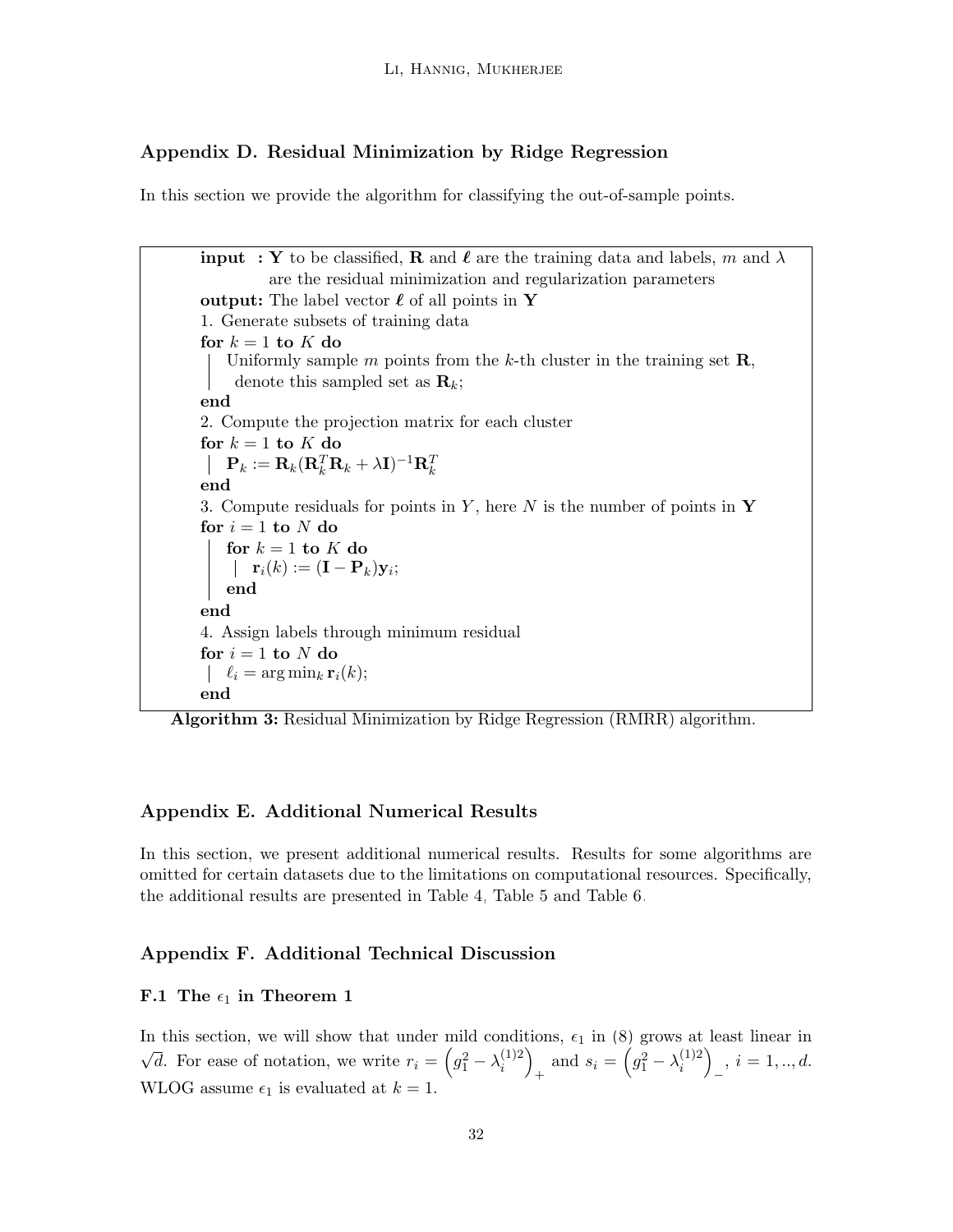<span id="page-32-0"></span>

| Method      | Accuracy $(\%)$ | Accuracy-Sub $(\%)$ | NMI $(\%)$ | Runtime (sec.) |
|-------------|-----------------|---------------------|------------|----------------|
| SBSC-SSC    | 20.99           | 22.5                | 34.24      | 56             |
|             | (1.02)          | (1.29)              | (1.15)     |                |
| <b>SSSC</b> | 49.33           | 56.54               | 52.82      | 22             |
|             | (2.51)          | (1, 77)             | (2.21)     |                |
| <b>LRR</b>  | 55.63           | NΑ                  | 64.02      | 29             |
| LSR         | 54.11           | NΑ                  | 65.12      |                |

| Table 4: Additional Results on Extended Yale B |  |
|------------------------------------------------|--|
|------------------------------------------------|--|

<span id="page-32-1"></span>

| Method        | Accuracy $(\%)$ | Accuracy-Sub $(\%)$ | NMI $(\%)$ | Runtime (sec.) |  |
|---------------|-----------------|---------------------|------------|----------------|--|
| S BSC(6)      | 75.16           | 72.62               | 78.79      | 63             |  |
|               | (3.28)          | (1.52)              | (1.67)     |                |  |
| $SBSC-DSC(6)$ | 64.25           | 65.34               | 72.34      | 388            |  |
|               | (1.25)          | (1.86)              | (0.76)     |                |  |
| $SBSC-SSC(1)$ | 55.24           | 61.44               | 45.18      | 117            |  |
|               | (1.34)          | (2.36)              | (1.42)     |                |  |
| $SBSC-SSC(6)$ | 71.07           | 68.65               | 67.39      | 703            |  |
|               | (0.94)          | (1.21)              | (1.19)     |                |  |
| STSC(6)       | 57.76           | 60.1                | 60.4       | 13             |  |
|               | (1.15)          | (1.8)               | (1.59)     |                |  |
| SDSC(6)       | 52              | $51.59\,$           | 63.28      | 51             |  |
|               | (2.63)          | (1.28)              | (1.26)     |                |  |
| SSSC(1)       | 41.52           | 44.86               | 38.22      | 25             |  |
|               | (5.92)          | (7.06)              | (3.7)      |                |  |
| SSSC(6)       | 44.43           | 44.06               | 42.61      | 150            |  |
|               | (4)             | (2.53)              | (2.23)     |                |  |
| SLRR(6)       | 63.7            | 63.85               | 69.25      | 46             |  |
|               | (3.74)          | (1.74)              | (1.86)     |                |  |
| SLSR(6)       | 60.71           | 59.43               | 66.39      | 26             |  |
|               | (1.04)          | (0.8)               | (1.08)     |                |  |
| LRR           | $53.25\,$       | NA                  | 53.53      | 401            |  |
| LSR           | 58.91           | $\mathrm{NA}$       | 61.56      | 192            |  |

|  | Table 5: Additional Results on Zipcode |  |  |  |
|--|----------------------------------------|--|--|--|
|--|----------------------------------------|--|--|--|

<span id="page-32-2"></span>

| Method   | Accuracy $(\%)$ | Accuracy-Sub $(\%)$ | NMI $(\%)$ | Runtime (sec.) |
|----------|-----------------|---------------------|------------|----------------|
| SBSC-SSC | 84.95           | 86.48               | 73.71      | 834            |
|          | (4.51)          | (4.2)               | (2.06)     |                |
| SSSC(1)  | 33.26           | 77.22               | 13.59      | 43             |
|          | (2.15)          | (3.9)               | (1.41)     |                |
| SSSC(6)  | 48.49           | 79.06               | 30.41      | 259            |
|          | (2.75)          | (1.63)              | (2.04)     |                |

Table 6: Additional Results on MNIST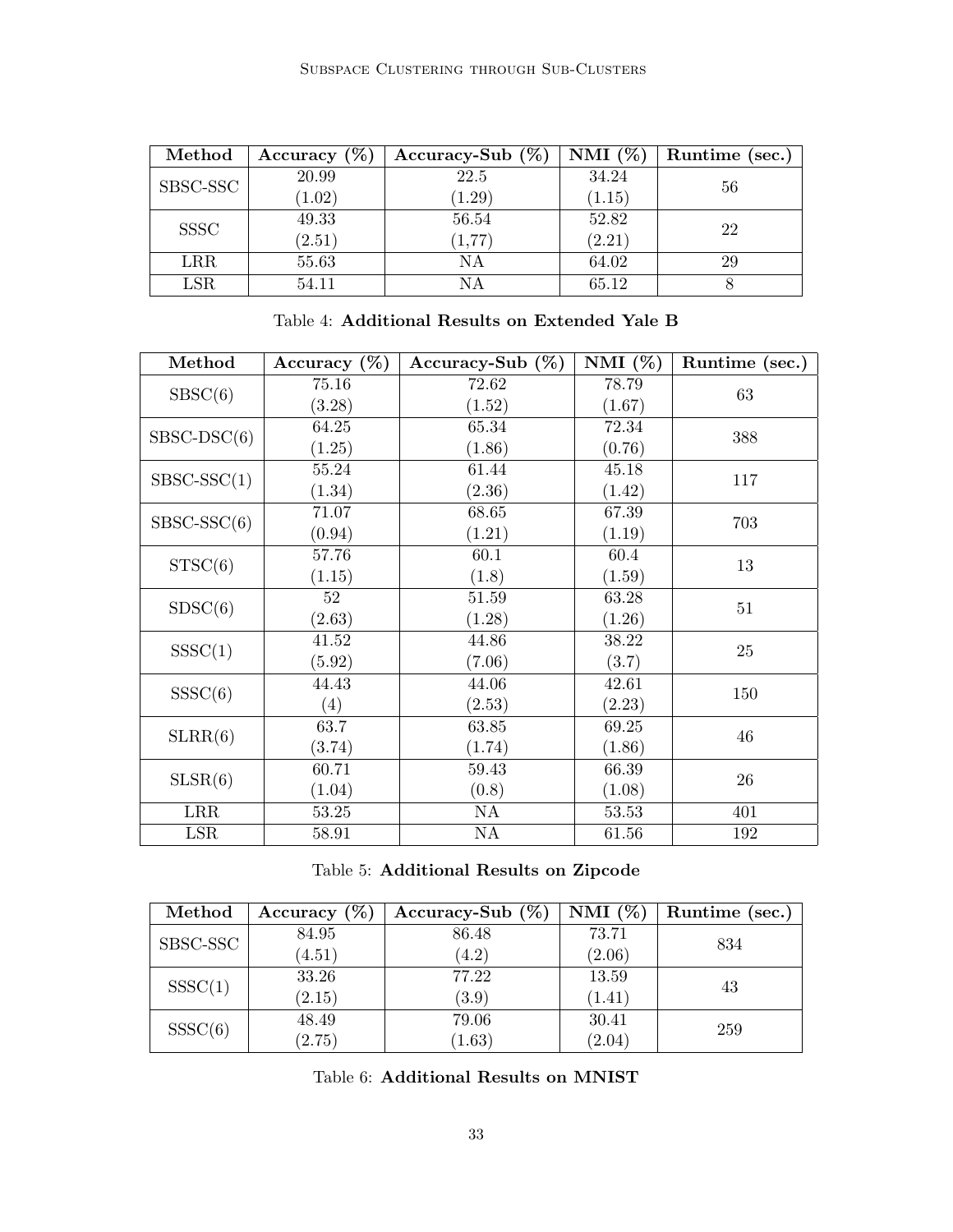Main result: If there exist constants  $c_1 \in (0, g_1], c_2 \in (0, 1)$  and  $c_3 > 0$  such that  $\sum_{i=1}^d r_i \geq c_1 d, \frac{\sum_{i=1}^d r_i}{\sum_{i=1}^d r_i}$  $\frac{\sum_{i=1}^{d} s_i}{d} \leq c_2$  and  $c_3d > g_1$ , then we have

$$
\epsilon_1 \ge \frac{(1 - c_2)\sqrt{d}}{2\sqrt{\frac{(c_1 + c_3)g_1}{c_1^2}} + \sqrt{\frac{4(c_1 + c_3)g_1}{c_1^2} + \frac{2}{c_1}}}
$$

Proof Note that

$$
\epsilon_1 = \frac{1 - \frac{\sum_{i=1}^d s_i}{\sum_{i=1}^d r_i}}{2\sqrt{\frac{\sum_{i=1}^d r_i^2}{(\sum_{i=1}^d r_i)^2} + \sqrt{\frac{4\sum_{i=1}^d r_i^2}{(\sum_{i=1}^d r_i)^2} + \frac{2}{\sum_{i=1}^d r_i}}}}.
$$
(38)

<span id="page-33-0"></span>.

ш

Define  $f: \mathcal{V} \to R$ , where  $f(\mathbf{v}) = \frac{\sum_{i=1}^{d} v_i^2}{(\sum_{i=1}^{d} v_i)^2}$ , and  $\mathcal{V} = {\mathbf{v} \in [0, g_1]^d : \sum_{i=1}^{d} v_i = \sum_{i=1}^{d} r_i}.$ Consider the following  $\mathbf{r}^* \in \mathcal{V}$ 

$$
r_i^* = \begin{cases} g_1, & \text{if } i \leq \lfloor \frac{\sum_{i=1}^d r_i}{g_1} \rfloor, \\ \sum_{i=1}^d r_i - \lfloor \frac{\sum_{i=1}^d r_i}{g_1} \rfloor \cdot g_1, & i = \lfloor \frac{\sum_{i=1}^d r_i}{g_1} \rfloor + 1, \\ 0, & \text{otherwise.} \end{cases}
$$

We will prove by contradiction that any maximizer of  $f(\cdot)$  is a permutation of  $\mathbf{r}^*$ .

In fact, assume  $\mathbf{r}' \in \mathcal{V}$  also maximizes  $f(\cdot)$  but is not a permutation of  $\mathbf{r}^*$ . Assume there are m terms in  $\{r_i'\}_{i=1}^d$  that are equal to  $g_1$ . Let  $r_1' \leq r_2'$  be the two smallest positive terms of  $\{r'_i\}_{i=1}^d$ . It is straightforward to see  $r'_2 < g_1$ . Consequently, we can find a constant  $\delta > 0$ such that  $r'_1 - \delta, r'_2 + \delta \in (0, g_1)$ . Note  $\mathbf{r}'' = [r'_1 - \delta, r'_2 + \delta, r'_3, ..., r'_d] \in \mathcal{V}$ , but  $f(\mathbf{r}'') > f(\mathbf{r}')$ , which is a contradiction.

Note that  $\mathbf{r} \in \mathcal{V}$ , we plug  $\mathbf{r}^*$  into  $f(\cdot)$  and get

$$
f(\mathbf{r}) = \frac{\sum_{i=1}^{d} r_i^2}{(\sum_{i=1}^{d} r_i)^2} \le \frac{(\frac{\sum_{i=1}^{d} r_i}{g_1} + 1)g_1^2}{(\sum_{i=1}^{d} r_i)^2} \le \frac{(\frac{c_1 d}{g_1} + 1)g_1^2}{(c_1 d)^2} \le \frac{(c_1 + c_3)g_1}{c_1^2 d}.
$$

Finally, from the inequality above and [\(38\)](#page-33-0) we have

$$
\epsilon_1 \ge \frac{1-c_2}{2\sqrt{\frac{(c_1+c_3)g_1}{c_1^2d}}}+\sqrt{\frac{4(c_1+c_3)g_1}{c_1^2d}+\frac{2}{c_1d}}}=\frac{(1-c_2)\sqrt{d}}{2\sqrt{\frac{(c_1+c_3)g_1}{c_1^2}}+\sqrt{\frac{4(c_1+c_3)g_1}{c_1^2}}+\frac{2}{c_1}}}.
$$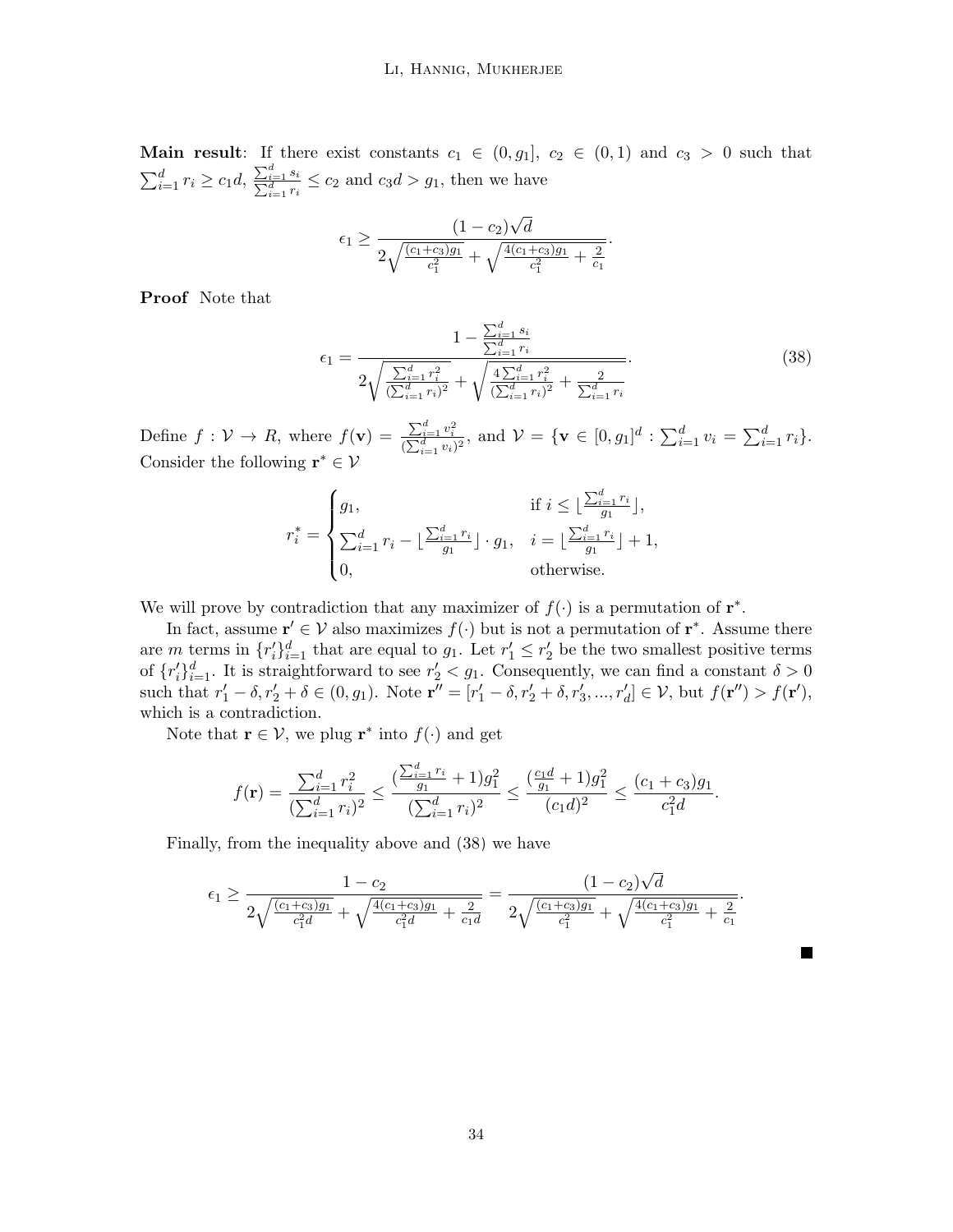## References

- <span id="page-34-10"></span>Pankaj K Agarwal, Sariel Har-Peled, Kasturi R Varadarajan, et al. Geometric approximation via coresets. Combinatorial and computational geometry, 52:1–30, 2005.
- <span id="page-34-8"></span>Bryon Aragam, Chen Dan, Eric P Xing, Pradeep Ravikumar, et al. Identifiability of nonparametric mixture models and bayes optimal clustering. Annals of Statistics, 48(4): 2277–2302, 2020.
- <span id="page-34-2"></span>Mikhail Belkin and Partha Niyogi. Laplacian eigenmaps for dimensionality reduction and data representation. Neural computation, 15(6):1373–1396, 2003.
- <span id="page-34-11"></span>Leo Breiman. Bagging predictors. *Machine learning*, 24(2):123–140, 1996.
- <span id="page-34-1"></span>Raymond B Cattell. Factor Analysis: An Introduction and Manual for the Psychologist and Social Scientist. Harper, 1952.
- <span id="page-34-7"></span>Eva L Dyer, Aswin C Sankaranarayanan, and Richard G Baraniuk. Greedy feature selection for subspace clustering. The Journal of Machine Learning Research, 14(1):2487–2517, 2013.
- <span id="page-34-3"></span>Ehsan Elhamifar and Ren´e Vidal. Sparse subspace clustering. In 2009 IEEE Conference on Computer Vision and Pattern Recognition, pages 2790–2797. IEEE, 2009.
- <span id="page-34-5"></span>Ehsan Elhamifar and Rene Vidal. Sparse subspace clustering: Algorithm, theory, and applications. IEEE transactions on pattern analysis and machine intelligence, 35(11): 2765–2781, 2013.
- <span id="page-34-6"></span>Reinhard Heckel and Helmut Bölcskei. Robust subspace clustering via thresholding. IEEE Transactions on Information Theory, 61(11):6320–6342, 2015.
- <span id="page-34-4"></span>Wei Hong, John Wright, Kun Huang, and Yi Ma. Multiscale hybrid linear models for lossy image representation. IEEE Transactions on Image Processing, 15(12):3655–3671, 2006.
- <span id="page-34-0"></span>Harold Hotelling. Analysis of a complex of statistical variables into principal components. Journal of educational psychology, 24(6):417, 1933.
- GJO Jameson. Inequalities for gamma function ratios. The American Mathematical Monthly, 120(10):936–940, 2013.
- <span id="page-34-12"></span>Beatrice Laurent and Pascal Massart. Adaptive estimation of a quadratic functional by model selection. Annals of Statistics, 28(5):1302–1338, 2000.
- <span id="page-34-9"></span>Yann LeCun, Ofer Matan, Bernhard Boser, John S Denker, Don Henderson, Richard E Howard, Wayne Hubbard, LD Jacket, and Henry S Baird. Handwritten zip code recognition with multilayer networks. In [1990] Proceedings. 10th International Conference on Pattern Recognition, volume 2, pages 35–40. IEEE, 1990.
- <span id="page-34-13"></span>Michel Ledoux and Michel Talagrand. Probability in Banach Spaces: isoperimetry and processes. Springer Science & Business Media, 2013.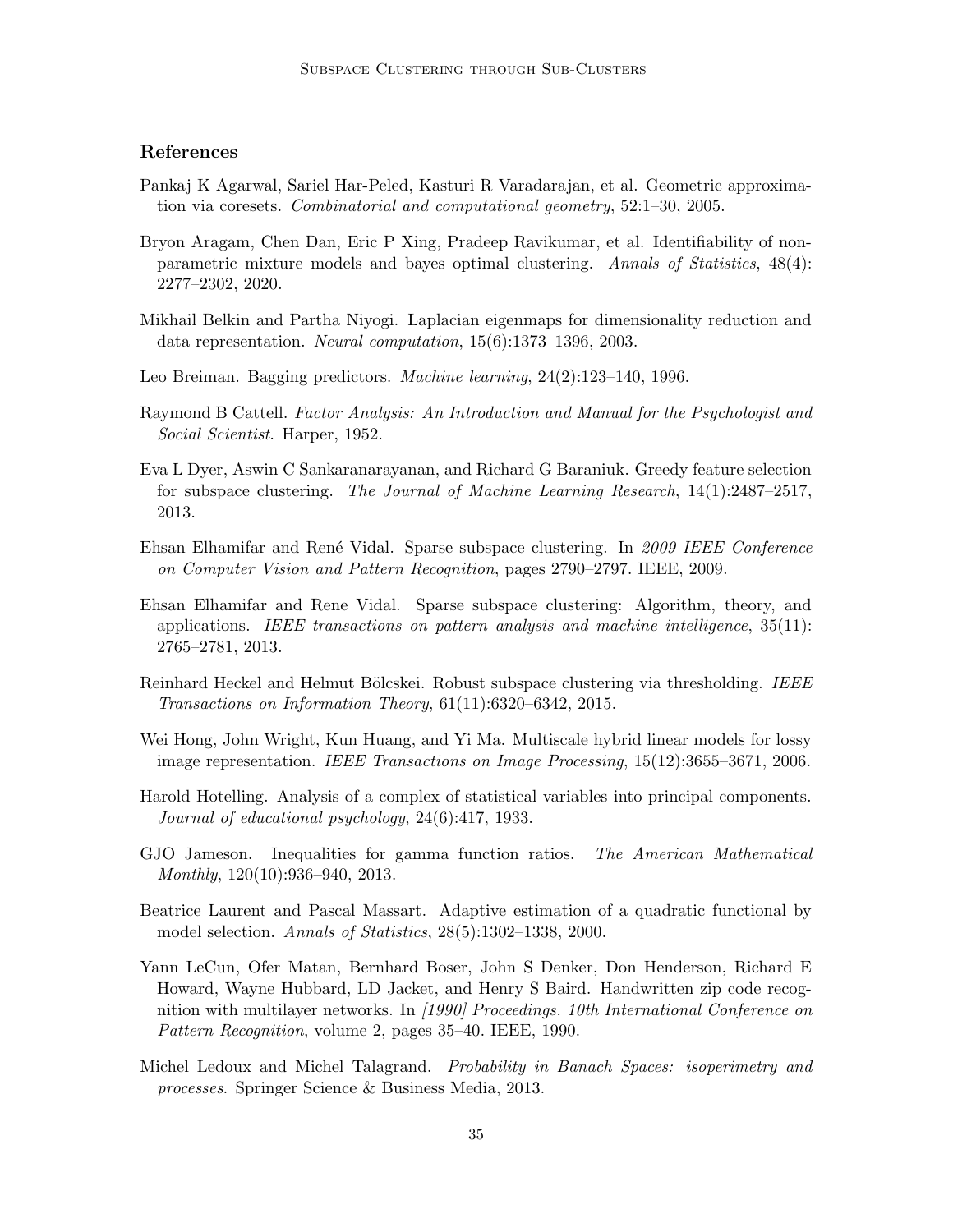- <span id="page-35-8"></span>Gilad Lerman, Michael McCoy, Joel A Tropp, and Teng Zhang. Robust computation of linear models, or how to find a needle in a haystack. Technical report, California Inst of Tech Pasadena Dept of Computing and Mathematical Sciences, 2012.
- <span id="page-35-13"></span>Jiayu Lin. On the Dirichlet Distribution. PhD thesis, 2016.
- <span id="page-35-10"></span>Guangcan Liu, Zhouchen Lin, and Yong Yu. Robust subspace segmentation by low-rank representation. In Proceedings of the 27th international conference on machine learning  $(ICML-10)$ , pages 663–670, 2010.
- <span id="page-35-1"></span>Risheng Liu, Ruru Hao, and Zhixun Su. Mixture of manifolds clustering via low rank embedding. Journal of Information and Computational Science, 8:725–737, 2011.
- <span id="page-35-9"></span>Can-Yi Lu, Hai Min, Zhong-Qiu Zhao, Lin Zhu, De-Shuang Huang, and Shuicheng Yan. Robust and efficient subspace segmentation via least squares regression. In European conference on computer vision, pages 347–360. Springer, 2012.
- <span id="page-35-7"></span>Ulrike V Luxburg, Olivier Bousquet, and Mikhail Belkin. Limits of spectral clustering. In Advances in neural information processing systems, pages 857–864, 2005.
- <span id="page-35-14"></span>Kevin P Murphy. Machine Learning: A Probabilistic Perspective. MIT press, 2012.
- <span id="page-35-2"></span>Andrew Y Ng, Michael I Jordan, and Yair Weiss. On spectral clustering: Analysis and an algorithm. In Advances in neural information processing systems, pages 849–856, 2002.
- <span id="page-35-5"></span>Dohyung Park, Constantine Caramanis, and Sujay Sanghavi. Greedy subspace clustering. In Advances in Neural Information Processing Systems, pages 2753–2761, 2014.
- <span id="page-35-11"></span>Xi Peng, Lei Zhang, and Zhang Yi. Scalable sparse subspace clustering. In Proceedings of the IEEE Conference on Computer Vision and Pattern Recognition, pages 430–437. IEEE, 2013.
- <span id="page-35-6"></span>Xi Peng, Huajin Tang, Lei Zhang, Zhang Yi, and Shijie Xiao. A unified framework for representation-based subspace clustering of out-of-sample and large-scale data. IEEE transactions on neural networks and learning systems, 27(12):2499–2512, 2015.
- <span id="page-35-4"></span>Mostafa Rahmani and George K Atia. Subspace clustering via optimal direction search. IEEE Signal Processing Letters, 24(12):1793–1797, 2017.
- <span id="page-35-12"></span>Gareth O Roberts, Richard L Tweedie, et al. Exponential convergence of langevin distributions and their discrete approximations. Bernoulli, 2(4):341–363, 1996.
- <span id="page-35-0"></span>Bernhard Schölkopf, Alexander Smola, and Klaus-Robert Müller. Nonlinear component analysis as a kernel eigenvalue problem. Neural computation, 10(5):1299–1319, 1998.
- <span id="page-35-15"></span>James R Schott. Matrix Analysis for Statistics. John Wiley & Sons, 2016.
- <span id="page-35-3"></span>Mahdi Soltanolkotabi, Emmanuel J Candes, et al. A geometric analysis of subspace clustering with outliers. The Annals of Statistics, 40(4):2195–2238, 2012.